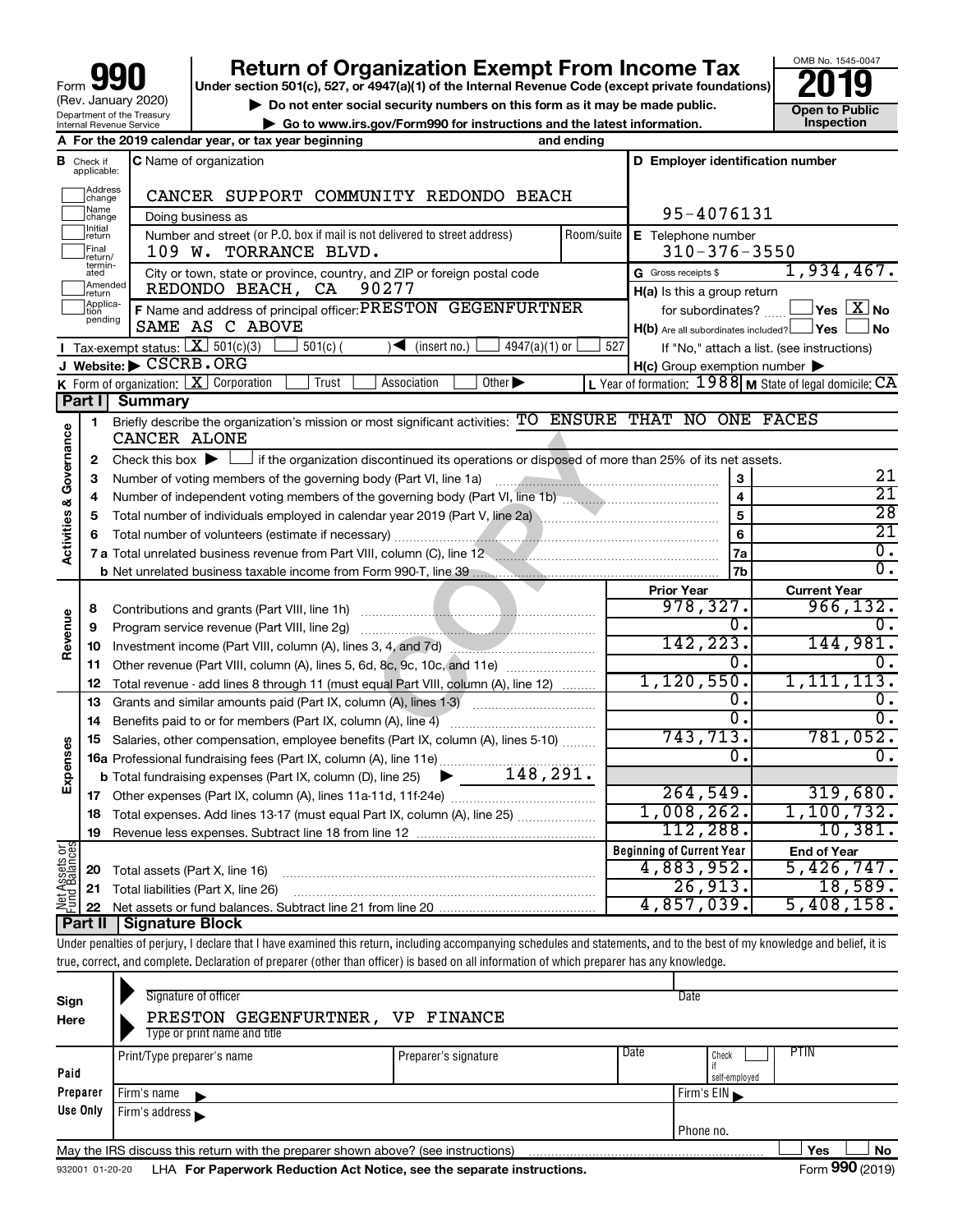| Briefly describe the organization's mission:<br>TO ENSURE THAT ALL PEOPLE IMPACTED BY CANCER ARE EMPOWERED BY<br>ONE FACES CANCER ALONE.<br>Did the organization undertake any significant program services during the year which were not listed on the<br>prior Form 990 or 990-EZ?<br>If "Yes," describe these new services on Schedule O.<br>Did the organization cease conducting, or make significant changes in how it conducts, any program services?<br>If "Yes," describe these changes on Schedule O.<br>Describe the organization's program service accomplishments for each of its three largest program services, as measured by expenses.<br>Section 501(c)(3) and 501(c)(4) organizations are required to report the amount of grants and allocations to others, the total expenses, and<br>revenue, if any, for each program service reported.<br>$793, 315$ $\cdot$ including grants of \$<br>) (Expenses \$<br>(Code:<br>) (Revenue \$<br>CANCER SUPPORT COMMUNITY REDONDO BEACH (THE "COMMUNITY", FORMERLY KNOWN<br>AS THE WELLNESS COMMUNITY SOUTH BAY CITIES) OFFERS A FREE PROGRAM FOR<br>CANCER PATIENTS, AND THEIR FAMILIES AND LOVED ONES.<br>THE COMMUNITY'S<br>GOAL IS TO HELP AS MANY CANCER PATIENTS AS POSSIBLE RECOVER FROM THE<br>PHYSICAL AND EMOTIONAL EFFECTS OF CANCER TO THE GREATEST EXTENT<br>THE PSYCHOLOGICAL SUPPORT AND EDUCATIONAL PROGRAMS ARE<br>POSSIBLE.<br>DESIGNED TO ADDRESS THE LOSS OF CONTROL, HOPELESSNESS, AND SOCIAL<br>ISOLOTION THAT CANCER PATIENTS AND THEIR FAMILIES OFTEN EXPERIENCE.<br>SUCH PROGRAMS INCLUDE GROUP SESSSIONS, COUNSELING LED BY LICENSED<br>THERAPISTS, EDUCATION, AND SOCIAL SERVICES FOR PATIENTS AND THEIR LOVED<br>DURING 2019 THE COMMUNITY SERVED OVER 2025 PARTICIPANTS,<br>ONES.<br>INCLUDING OVER 100 CHILDREN IN THEIR KIDS COMMUNTIY PROGRAM.<br>including grants of \$<br>(Code:<br>(Expenses \$<br>(Revenue \$<br>$\left(\text{Code:}\right)$<br>) (Expenses \$<br>including grants of \$<br>Revenue \$<br>Other program services (Describe on Schedule O.)<br>(Expenses \$<br>including grants of \$<br>(Revenue \$<br>793, 315.<br>Total program service expenses<br>932002 01-20-20<br>2 |              | 95-4076131<br>CANCER SUPPORT COMMUNITY REDONDO BEACH<br>Page 2<br>Form 990 (2019)<br>Part III   Statement of Program Service Accomplishments |
|--------------------------------------------------------------------------------------------------------------------------------------------------------------------------------------------------------------------------------------------------------------------------------------------------------------------------------------------------------------------------------------------------------------------------------------------------------------------------------------------------------------------------------------------------------------------------------------------------------------------------------------------------------------------------------------------------------------------------------------------------------------------------------------------------------------------------------------------------------------------------------------------------------------------------------------------------------------------------------------------------------------------------------------------------------------------------------------------------------------------------------------------------------------------------------------------------------------------------------------------------------------------------------------------------------------------------------------------------------------------------------------------------------------------------------------------------------------------------------------------------------------------------------------------------------------------------------------------------------------------------------------------------------------------------------------------------------------------------------------------------------------------------------------------------------------------------------------------------------------------------------------------------------------------------------------------------------------------------------------------------------------------------------------------------------------------------------------------------------------------------------------------------------------------------------------------|--------------|----------------------------------------------------------------------------------------------------------------------------------------------|
|                                                                                                                                                                                                                                                                                                                                                                                                                                                                                                                                                                                                                                                                                                                                                                                                                                                                                                                                                                                                                                                                                                                                                                                                                                                                                                                                                                                                                                                                                                                                                                                                                                                                                                                                                                                                                                                                                                                                                                                                                                                                                                                                                                                            |              |                                                                                                                                              |
|                                                                                                                                                                                                                                                                                                                                                                                                                                                                                                                                                                                                                                                                                                                                                                                                                                                                                                                                                                                                                                                                                                                                                                                                                                                                                                                                                                                                                                                                                                                                                                                                                                                                                                                                                                                                                                                                                                                                                                                                                                                                                                                                                                                            | 1            | KNOWLEDGE, STRENGTHENED BY ACTION, AND SUSTAINED BY COMMUNITY SO NO                                                                          |
|                                                                                                                                                                                                                                                                                                                                                                                                                                                                                                                                                                                                                                                                                                                                                                                                                                                                                                                                                                                                                                                                                                                                                                                                                                                                                                                                                                                                                                                                                                                                                                                                                                                                                                                                                                                                                                                                                                                                                                                                                                                                                                                                                                                            |              |                                                                                                                                              |
|                                                                                                                                                                                                                                                                                                                                                                                                                                                                                                                                                                                                                                                                                                                                                                                                                                                                                                                                                                                                                                                                                                                                                                                                                                                                                                                                                                                                                                                                                                                                                                                                                                                                                                                                                                                                                                                                                                                                                                                                                                                                                                                                                                                            | $\mathbf{2}$ |                                                                                                                                              |
|                                                                                                                                                                                                                                                                                                                                                                                                                                                                                                                                                                                                                                                                                                                                                                                                                                                                                                                                                                                                                                                                                                                                                                                                                                                                                                                                                                                                                                                                                                                                                                                                                                                                                                                                                                                                                                                                                                                                                                                                                                                                                                                                                                                            |              | $\overline{\ }$ Yes $\overline{\rm \ }X$ No                                                                                                  |
|                                                                                                                                                                                                                                                                                                                                                                                                                                                                                                                                                                                                                                                                                                                                                                                                                                                                                                                                                                                                                                                                                                                                                                                                                                                                                                                                                                                                                                                                                                                                                                                                                                                                                                                                                                                                                                                                                                                                                                                                                                                                                                                                                                                            | 3            | $\gamma$ es $\boxed{X}$ No                                                                                                                   |
|                                                                                                                                                                                                                                                                                                                                                                                                                                                                                                                                                                                                                                                                                                                                                                                                                                                                                                                                                                                                                                                                                                                                                                                                                                                                                                                                                                                                                                                                                                                                                                                                                                                                                                                                                                                                                                                                                                                                                                                                                                                                                                                                                                                            | 4            |                                                                                                                                              |
|                                                                                                                                                                                                                                                                                                                                                                                                                                                                                                                                                                                                                                                                                                                                                                                                                                                                                                                                                                                                                                                                                                                                                                                                                                                                                                                                                                                                                                                                                                                                                                                                                                                                                                                                                                                                                                                                                                                                                                                                                                                                                                                                                                                            | 4a           |                                                                                                                                              |
|                                                                                                                                                                                                                                                                                                                                                                                                                                                                                                                                                                                                                                                                                                                                                                                                                                                                                                                                                                                                                                                                                                                                                                                                                                                                                                                                                                                                                                                                                                                                                                                                                                                                                                                                                                                                                                                                                                                                                                                                                                                                                                                                                                                            |              |                                                                                                                                              |
|                                                                                                                                                                                                                                                                                                                                                                                                                                                                                                                                                                                                                                                                                                                                                                                                                                                                                                                                                                                                                                                                                                                                                                                                                                                                                                                                                                                                                                                                                                                                                                                                                                                                                                                                                                                                                                                                                                                                                                                                                                                                                                                                                                                            |              |                                                                                                                                              |
|                                                                                                                                                                                                                                                                                                                                                                                                                                                                                                                                                                                                                                                                                                                                                                                                                                                                                                                                                                                                                                                                                                                                                                                                                                                                                                                                                                                                                                                                                                                                                                                                                                                                                                                                                                                                                                                                                                                                                                                                                                                                                                                                                                                            |              |                                                                                                                                              |
|                                                                                                                                                                                                                                                                                                                                                                                                                                                                                                                                                                                                                                                                                                                                                                                                                                                                                                                                                                                                                                                                                                                                                                                                                                                                                                                                                                                                                                                                                                                                                                                                                                                                                                                                                                                                                                                                                                                                                                                                                                                                                                                                                                                            |              |                                                                                                                                              |
|                                                                                                                                                                                                                                                                                                                                                                                                                                                                                                                                                                                                                                                                                                                                                                                                                                                                                                                                                                                                                                                                                                                                                                                                                                                                                                                                                                                                                                                                                                                                                                                                                                                                                                                                                                                                                                                                                                                                                                                                                                                                                                                                                                                            |              |                                                                                                                                              |
|                                                                                                                                                                                                                                                                                                                                                                                                                                                                                                                                                                                                                                                                                                                                                                                                                                                                                                                                                                                                                                                                                                                                                                                                                                                                                                                                                                                                                                                                                                                                                                                                                                                                                                                                                                                                                                                                                                                                                                                                                                                                                                                                                                                            |              |                                                                                                                                              |
|                                                                                                                                                                                                                                                                                                                                                                                                                                                                                                                                                                                                                                                                                                                                                                                                                                                                                                                                                                                                                                                                                                                                                                                                                                                                                                                                                                                                                                                                                                                                                                                                                                                                                                                                                                                                                                                                                                                                                                                                                                                                                                                                                                                            |              |                                                                                                                                              |
|                                                                                                                                                                                                                                                                                                                                                                                                                                                                                                                                                                                                                                                                                                                                                                                                                                                                                                                                                                                                                                                                                                                                                                                                                                                                                                                                                                                                                                                                                                                                                                                                                                                                                                                                                                                                                                                                                                                                                                                                                                                                                                                                                                                            |              |                                                                                                                                              |
|                                                                                                                                                                                                                                                                                                                                                                                                                                                                                                                                                                                                                                                                                                                                                                                                                                                                                                                                                                                                                                                                                                                                                                                                                                                                                                                                                                                                                                                                                                                                                                                                                                                                                                                                                                                                                                                                                                                                                                                                                                                                                                                                                                                            |              |                                                                                                                                              |
|                                                                                                                                                                                                                                                                                                                                                                                                                                                                                                                                                                                                                                                                                                                                                                                                                                                                                                                                                                                                                                                                                                                                                                                                                                                                                                                                                                                                                                                                                                                                                                                                                                                                                                                                                                                                                                                                                                                                                                                                                                                                                                                                                                                            |              |                                                                                                                                              |
|                                                                                                                                                                                                                                                                                                                                                                                                                                                                                                                                                                                                                                                                                                                                                                                                                                                                                                                                                                                                                                                                                                                                                                                                                                                                                                                                                                                                                                                                                                                                                                                                                                                                                                                                                                                                                                                                                                                                                                                                                                                                                                                                                                                            | 4b           |                                                                                                                                              |
|                                                                                                                                                                                                                                                                                                                                                                                                                                                                                                                                                                                                                                                                                                                                                                                                                                                                                                                                                                                                                                                                                                                                                                                                                                                                                                                                                                                                                                                                                                                                                                                                                                                                                                                                                                                                                                                                                                                                                                                                                                                                                                                                                                                            |              |                                                                                                                                              |
|                                                                                                                                                                                                                                                                                                                                                                                                                                                                                                                                                                                                                                                                                                                                                                                                                                                                                                                                                                                                                                                                                                                                                                                                                                                                                                                                                                                                                                                                                                                                                                                                                                                                                                                                                                                                                                                                                                                                                                                                                                                                                                                                                                                            |              |                                                                                                                                              |
|                                                                                                                                                                                                                                                                                                                                                                                                                                                                                                                                                                                                                                                                                                                                                                                                                                                                                                                                                                                                                                                                                                                                                                                                                                                                                                                                                                                                                                                                                                                                                                                                                                                                                                                                                                                                                                                                                                                                                                                                                                                                                                                                                                                            |              |                                                                                                                                              |
|                                                                                                                                                                                                                                                                                                                                                                                                                                                                                                                                                                                                                                                                                                                                                                                                                                                                                                                                                                                                                                                                                                                                                                                                                                                                                                                                                                                                                                                                                                                                                                                                                                                                                                                                                                                                                                                                                                                                                                                                                                                                                                                                                                                            |              |                                                                                                                                              |
|                                                                                                                                                                                                                                                                                                                                                                                                                                                                                                                                                                                                                                                                                                                                                                                                                                                                                                                                                                                                                                                                                                                                                                                                                                                                                                                                                                                                                                                                                                                                                                                                                                                                                                                                                                                                                                                                                                                                                                                                                                                                                                                                                                                            |              |                                                                                                                                              |
|                                                                                                                                                                                                                                                                                                                                                                                                                                                                                                                                                                                                                                                                                                                                                                                                                                                                                                                                                                                                                                                                                                                                                                                                                                                                                                                                                                                                                                                                                                                                                                                                                                                                                                                                                                                                                                                                                                                                                                                                                                                                                                                                                                                            |              |                                                                                                                                              |
|                                                                                                                                                                                                                                                                                                                                                                                                                                                                                                                                                                                                                                                                                                                                                                                                                                                                                                                                                                                                                                                                                                                                                                                                                                                                                                                                                                                                                                                                                                                                                                                                                                                                                                                                                                                                                                                                                                                                                                                                                                                                                                                                                                                            |              |                                                                                                                                              |
|                                                                                                                                                                                                                                                                                                                                                                                                                                                                                                                                                                                                                                                                                                                                                                                                                                                                                                                                                                                                                                                                                                                                                                                                                                                                                                                                                                                                                                                                                                                                                                                                                                                                                                                                                                                                                                                                                                                                                                                                                                                                                                                                                                                            |              |                                                                                                                                              |
|                                                                                                                                                                                                                                                                                                                                                                                                                                                                                                                                                                                                                                                                                                                                                                                                                                                                                                                                                                                                                                                                                                                                                                                                                                                                                                                                                                                                                                                                                                                                                                                                                                                                                                                                                                                                                                                                                                                                                                                                                                                                                                                                                                                            |              |                                                                                                                                              |
|                                                                                                                                                                                                                                                                                                                                                                                                                                                                                                                                                                                                                                                                                                                                                                                                                                                                                                                                                                                                                                                                                                                                                                                                                                                                                                                                                                                                                                                                                                                                                                                                                                                                                                                                                                                                                                                                                                                                                                                                                                                                                                                                                                                            |              |                                                                                                                                              |
|                                                                                                                                                                                                                                                                                                                                                                                                                                                                                                                                                                                                                                                                                                                                                                                                                                                                                                                                                                                                                                                                                                                                                                                                                                                                                                                                                                                                                                                                                                                                                                                                                                                                                                                                                                                                                                                                                                                                                                                                                                                                                                                                                                                            |              |                                                                                                                                              |
|                                                                                                                                                                                                                                                                                                                                                                                                                                                                                                                                                                                                                                                                                                                                                                                                                                                                                                                                                                                                                                                                                                                                                                                                                                                                                                                                                                                                                                                                                                                                                                                                                                                                                                                                                                                                                                                                                                                                                                                                                                                                                                                                                                                            |              |                                                                                                                                              |
|                                                                                                                                                                                                                                                                                                                                                                                                                                                                                                                                                                                                                                                                                                                                                                                                                                                                                                                                                                                                                                                                                                                                                                                                                                                                                                                                                                                                                                                                                                                                                                                                                                                                                                                                                                                                                                                                                                                                                                                                                                                                                                                                                                                            | 4c           |                                                                                                                                              |
|                                                                                                                                                                                                                                                                                                                                                                                                                                                                                                                                                                                                                                                                                                                                                                                                                                                                                                                                                                                                                                                                                                                                                                                                                                                                                                                                                                                                                                                                                                                                                                                                                                                                                                                                                                                                                                                                                                                                                                                                                                                                                                                                                                                            |              |                                                                                                                                              |
|                                                                                                                                                                                                                                                                                                                                                                                                                                                                                                                                                                                                                                                                                                                                                                                                                                                                                                                                                                                                                                                                                                                                                                                                                                                                                                                                                                                                                                                                                                                                                                                                                                                                                                                                                                                                                                                                                                                                                                                                                                                                                                                                                                                            |              |                                                                                                                                              |
|                                                                                                                                                                                                                                                                                                                                                                                                                                                                                                                                                                                                                                                                                                                                                                                                                                                                                                                                                                                                                                                                                                                                                                                                                                                                                                                                                                                                                                                                                                                                                                                                                                                                                                                                                                                                                                                                                                                                                                                                                                                                                                                                                                                            |              |                                                                                                                                              |
|                                                                                                                                                                                                                                                                                                                                                                                                                                                                                                                                                                                                                                                                                                                                                                                                                                                                                                                                                                                                                                                                                                                                                                                                                                                                                                                                                                                                                                                                                                                                                                                                                                                                                                                                                                                                                                                                                                                                                                                                                                                                                                                                                                                            |              |                                                                                                                                              |
|                                                                                                                                                                                                                                                                                                                                                                                                                                                                                                                                                                                                                                                                                                                                                                                                                                                                                                                                                                                                                                                                                                                                                                                                                                                                                                                                                                                                                                                                                                                                                                                                                                                                                                                                                                                                                                                                                                                                                                                                                                                                                                                                                                                            |              |                                                                                                                                              |
|                                                                                                                                                                                                                                                                                                                                                                                                                                                                                                                                                                                                                                                                                                                                                                                                                                                                                                                                                                                                                                                                                                                                                                                                                                                                                                                                                                                                                                                                                                                                                                                                                                                                                                                                                                                                                                                                                                                                                                                                                                                                                                                                                                                            |              |                                                                                                                                              |
|                                                                                                                                                                                                                                                                                                                                                                                                                                                                                                                                                                                                                                                                                                                                                                                                                                                                                                                                                                                                                                                                                                                                                                                                                                                                                                                                                                                                                                                                                                                                                                                                                                                                                                                                                                                                                                                                                                                                                                                                                                                                                                                                                                                            |              |                                                                                                                                              |
|                                                                                                                                                                                                                                                                                                                                                                                                                                                                                                                                                                                                                                                                                                                                                                                                                                                                                                                                                                                                                                                                                                                                                                                                                                                                                                                                                                                                                                                                                                                                                                                                                                                                                                                                                                                                                                                                                                                                                                                                                                                                                                                                                                                            |              |                                                                                                                                              |
|                                                                                                                                                                                                                                                                                                                                                                                                                                                                                                                                                                                                                                                                                                                                                                                                                                                                                                                                                                                                                                                                                                                                                                                                                                                                                                                                                                                                                                                                                                                                                                                                                                                                                                                                                                                                                                                                                                                                                                                                                                                                                                                                                                                            |              |                                                                                                                                              |
|                                                                                                                                                                                                                                                                                                                                                                                                                                                                                                                                                                                                                                                                                                                                                                                                                                                                                                                                                                                                                                                                                                                                                                                                                                                                                                                                                                                                                                                                                                                                                                                                                                                                                                                                                                                                                                                                                                                                                                                                                                                                                                                                                                                            |              |                                                                                                                                              |
|                                                                                                                                                                                                                                                                                                                                                                                                                                                                                                                                                                                                                                                                                                                                                                                                                                                                                                                                                                                                                                                                                                                                                                                                                                                                                                                                                                                                                                                                                                                                                                                                                                                                                                                                                                                                                                                                                                                                                                                                                                                                                                                                                                                            |              |                                                                                                                                              |
|                                                                                                                                                                                                                                                                                                                                                                                                                                                                                                                                                                                                                                                                                                                                                                                                                                                                                                                                                                                                                                                                                                                                                                                                                                                                                                                                                                                                                                                                                                                                                                                                                                                                                                                                                                                                                                                                                                                                                                                                                                                                                                                                                                                            | 4d           |                                                                                                                                              |
|                                                                                                                                                                                                                                                                                                                                                                                                                                                                                                                                                                                                                                                                                                                                                                                                                                                                                                                                                                                                                                                                                                                                                                                                                                                                                                                                                                                                                                                                                                                                                                                                                                                                                                                                                                                                                                                                                                                                                                                                                                                                                                                                                                                            |              |                                                                                                                                              |
|                                                                                                                                                                                                                                                                                                                                                                                                                                                                                                                                                                                                                                                                                                                                                                                                                                                                                                                                                                                                                                                                                                                                                                                                                                                                                                                                                                                                                                                                                                                                                                                                                                                                                                                                                                                                                                                                                                                                                                                                                                                                                                                                                                                            | 4е           |                                                                                                                                              |
|                                                                                                                                                                                                                                                                                                                                                                                                                                                                                                                                                                                                                                                                                                                                                                                                                                                                                                                                                                                                                                                                                                                                                                                                                                                                                                                                                                                                                                                                                                                                                                                                                                                                                                                                                                                                                                                                                                                                                                                                                                                                                                                                                                                            |              | Form 990 (2019)                                                                                                                              |
|                                                                                                                                                                                                                                                                                                                                                                                                                                                                                                                                                                                                                                                                                                                                                                                                                                                                                                                                                                                                                                                                                                                                                                                                                                                                                                                                                                                                                                                                                                                                                                                                                                                                                                                                                                                                                                                                                                                                                                                                                                                                                                                                                                                            |              |                                                                                                                                              |
|                                                                                                                                                                                                                                                                                                                                                                                                                                                                                                                                                                                                                                                                                                                                                                                                                                                                                                                                                                                                                                                                                                                                                                                                                                                                                                                                                                                                                                                                                                                                                                                                                                                                                                                                                                                                                                                                                                                                                                                                                                                                                                                                                                                            |              | 2019.05000 CANCER SUPPORT COMMUNITY RE CAN-8001<br>15041113 251666 CAN-8000                                                                  |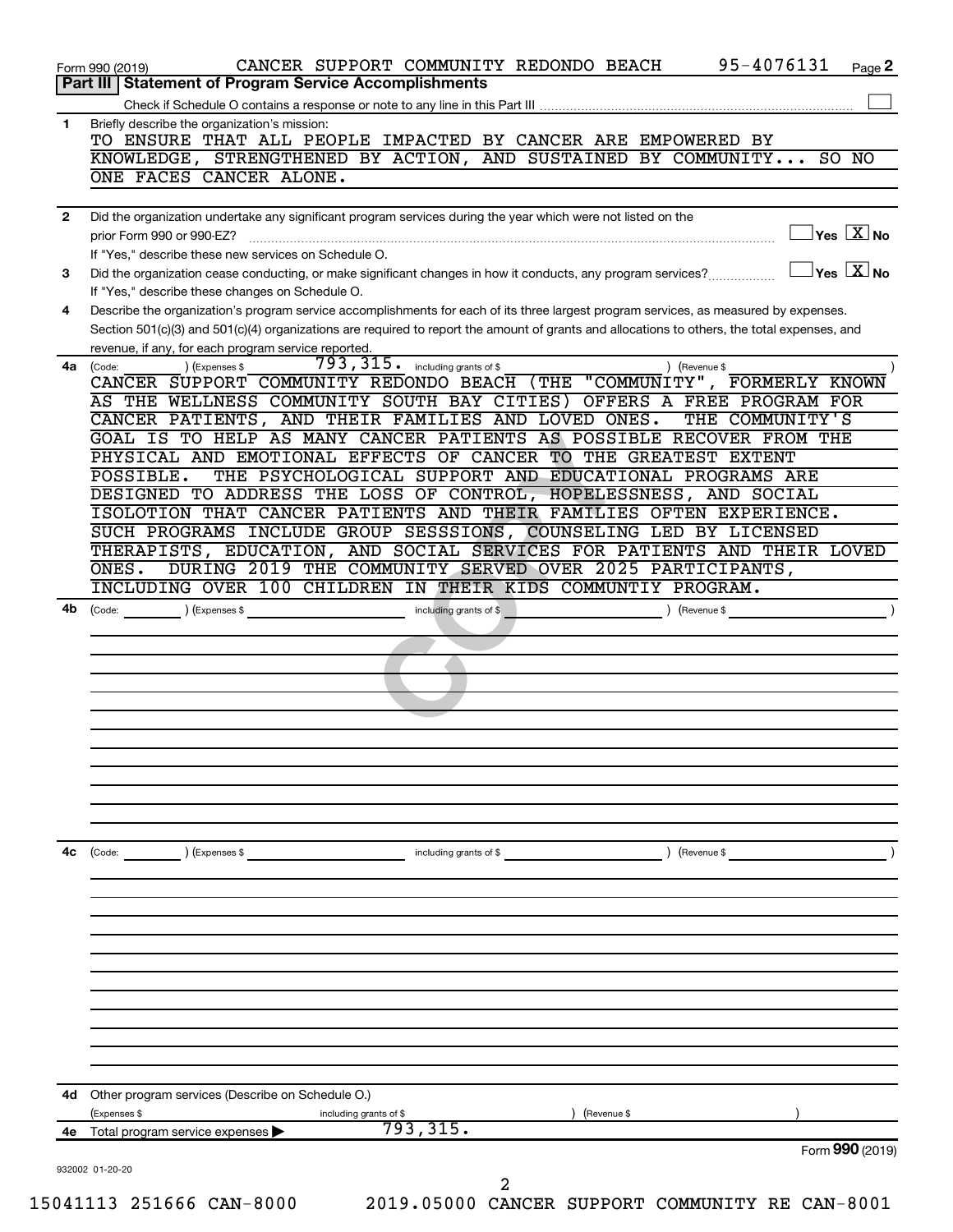|  | Form 990 (2019) |
|--|-----------------|

**Part IV Checklist of Required Schedules**

|     |                                                                                                                                                                                          |                 | Yes                          | No                      |
|-----|------------------------------------------------------------------------------------------------------------------------------------------------------------------------------------------|-----------------|------------------------------|-------------------------|
| 1.  | Is the organization described in section $501(c)(3)$ or $4947(a)(1)$ (other than a private foundation)?                                                                                  |                 |                              |                         |
|     | If "Yes," complete Schedule A                                                                                                                                                            | 1               | x<br>$\overline{\textbf{x}}$ |                         |
| 2   |                                                                                                                                                                                          | $\overline{2}$  |                              |                         |
| 3   | Did the organization engage in direct or indirect political campaign activities on behalf of or in opposition to candidates for                                                          | з               |                              | x.                      |
| 4   | public office? If "Yes," complete Schedule C, Part I<br>Section 501(c)(3) organizations. Did the organization engage in lobbying activities, or have a section 501(h) election in effect |                 |                              |                         |
|     |                                                                                                                                                                                          | 4               |                              | х                       |
| 5   | Is the organization a section 501(c)(4), 501(c)(5), or 501(c)(6) organization that receives membership dues, assessments, or                                                             |                 |                              |                         |
|     |                                                                                                                                                                                          | 5               |                              | х                       |
| 6   | Did the organization maintain any donor advised funds or any similar funds or accounts for which donors have the right to                                                                |                 |                              |                         |
|     | provide advice on the distribution or investment of amounts in such funds or accounts? If "Yes," complete Schedule D, Part I                                                             | 6               |                              | x                       |
| 7   | Did the organization receive or hold a conservation easement, including easements to preserve open space,                                                                                |                 |                              |                         |
|     | the environment, historic land areas, or historic structures? If "Yes," complete Schedule D, Part II                                                                                     | $\overline{7}$  |                              | х                       |
| 8   | Did the organization maintain collections of works of art, historical treasures, or other similar assets? If "Yes," complete                                                             |                 |                              |                         |
|     | Schedule D, Part III                                                                                                                                                                     | 8               |                              | x.                      |
| 9   | Did the organization report an amount in Part X, line 21, for escrow or custodial account liability, serve as a custodian for                                                            |                 |                              |                         |
|     | amounts not listed in Part X; or provide credit counseling, debt management, credit repair, or debt negotiation services?                                                                |                 |                              |                         |
|     |                                                                                                                                                                                          | 9               |                              | x.                      |
| 10  | Did the organization, directly or through a related organization, hold assets in donor-restricted endowments                                                                             |                 |                              |                         |
|     |                                                                                                                                                                                          | 10              |                              | x                       |
| 11  | If the organization's answer to any of the following questions is "Yes," then complete Schedule D, Parts VI, VII, VIII, IX, or X                                                         |                 |                              |                         |
|     | as applicable.                                                                                                                                                                           |                 |                              |                         |
|     | a Did the organization report an amount for land, buildings, and equipment in Part X, line 10? If "Yes," complete Schedule D,                                                            |                 |                              |                         |
|     | Part VI                                                                                                                                                                                  | 11a             | х                            |                         |
|     | <b>b</b> Did the organization report an amount for investments - other securities in Part X, line 12, that is 5% or more of its total                                                    |                 |                              | x.                      |
|     |                                                                                                                                                                                          | 11b             |                              |                         |
|     | c Did the organization report an amount for investments - program related in Part X, line 13, that is 5% or more of its total                                                            | 11c             |                              | х                       |
|     | d Did the organization report an amount for other assets in Part X, line 15, that is 5% or more of its total assets reported in                                                          |                 |                              |                         |
|     |                                                                                                                                                                                          | 11d             |                              | х                       |
|     |                                                                                                                                                                                          | 11e             |                              | X                       |
| f.  | Did the organization's separate or consolidated financial statements for the tax year include a footnote that addresses                                                                  |                 |                              |                         |
|     | the organization's liability for uncertain tax positions under FIN 48 (ASC 740)? If "Yes," complete Schedule D, Part X                                                                   | 11f             | х                            |                         |
|     | 12a Did the organization obtain separate, independent audited financial statements for the tax year? If "Yes," complete                                                                  |                 |                              |                         |
|     | Schedule D, Parts XI and XII                                                                                                                                                             | 12a             | х                            |                         |
|     | b Was the organization included in consolidated, independent audited financial statements for the tax year?                                                                              |                 |                              |                         |
|     | If "Yes," and if the organization answered "No" to line 12a, then completing Schedule D, Parts XI and XII is optional www.                                                               | 12 <sub>b</sub> |                              | Х                       |
| 13  | Is the organization a school described in section $170(b)(1)(A)(ii)$ ? If "Yes," complete Schedule E                                                                                     | 13              |                              | $\overline{\texttt{x}}$ |
| 14a | Did the organization maintain an office, employees, or agents outside of the United States?                                                                                              | 14a             |                              | x                       |
|     | <b>b</b> Did the organization have aggregate revenues or expenses of more than \$10,000 from grantmaking, fundraising, business,                                                         |                 |                              |                         |
|     | investment, and program service activities outside the United States, or aggregate foreign investments valued at \$100,000                                                               |                 |                              |                         |
|     |                                                                                                                                                                                          | 14b             |                              | х                       |
| 15  | Did the organization report on Part IX, column (A), line 3, more than \$5,000 of grants or other assistance to or for any                                                                |                 |                              |                         |
|     |                                                                                                                                                                                          | 15              |                              | х                       |
| 16  | Did the organization report on Part IX, column (A), line 3, more than \$5,000 of aggregate grants or other assistance to                                                                 |                 |                              | x                       |
|     |                                                                                                                                                                                          | 16              |                              |                         |
| 17  | Did the organization report a total of more than \$15,000 of expenses for professional fundraising services on Part IX,                                                                  | 17              |                              | x                       |
| 18  | Did the organization report more than \$15,000 total of fundraising event gross income and contributions on Part VIII, lines                                                             |                 |                              |                         |
|     |                                                                                                                                                                                          | 18              | X                            |                         |
| 19  | Did the organization report more than \$15,000 of gross income from gaming activities on Part VIII, line 9a? If "Yes,"                                                                   |                 |                              |                         |
|     |                                                                                                                                                                                          | 19              |                              | x                       |
|     |                                                                                                                                                                                          | 20a             |                              | X                       |
|     |                                                                                                                                                                                          | 20 <sub>b</sub> |                              |                         |
| 21  | Did the organization report more than \$5,000 of grants or other assistance to any domestic organization or                                                                              |                 |                              |                         |
|     | domestic government on Part IX, column (A), line 1? If "Yes," complete Schedule I, Parts I and II                                                                                        | 21              |                              | x                       |
|     | 932003 01-20-20                                                                                                                                                                          |                 |                              | Form 990 (2019)         |

3

932003 01-20-20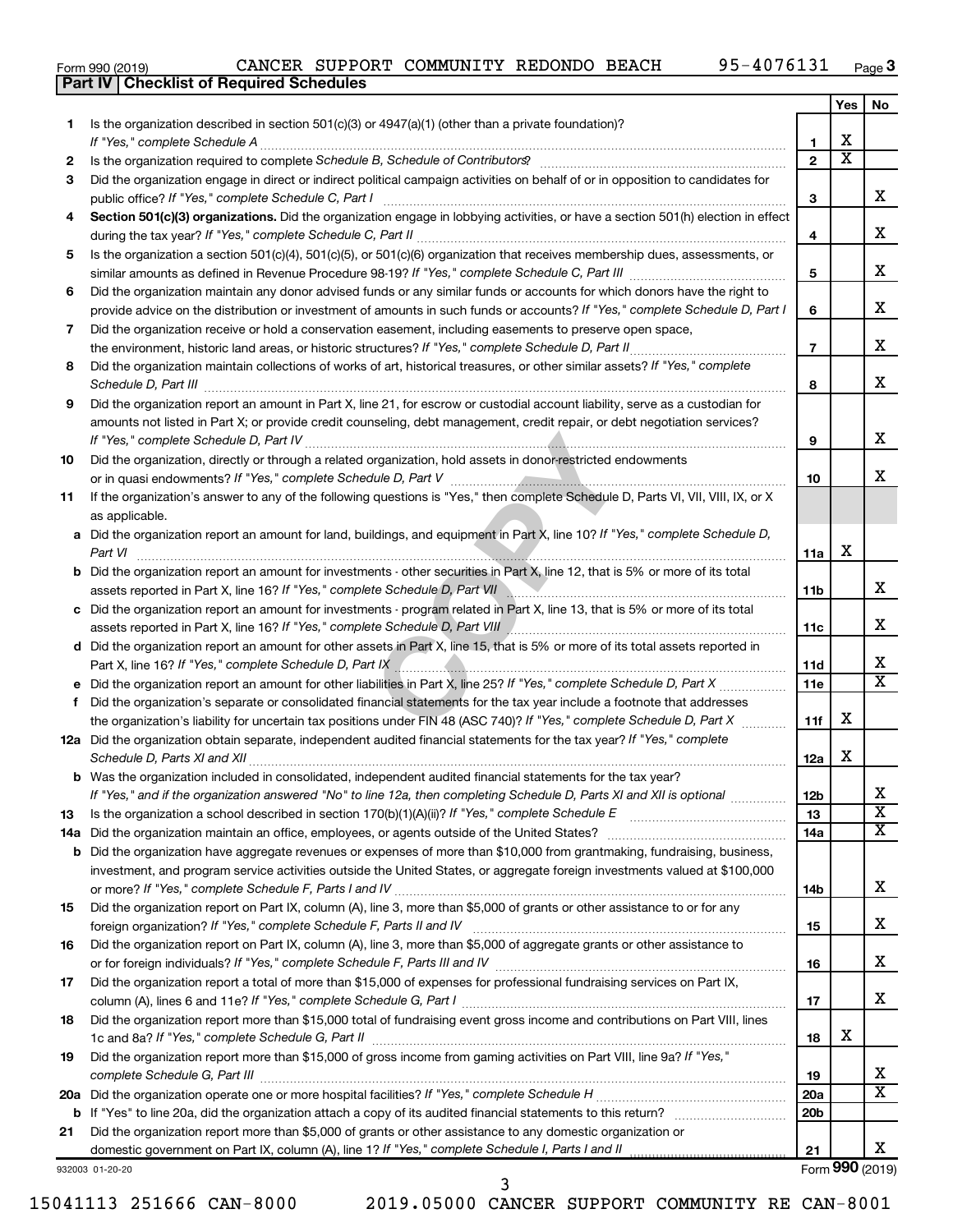|  | Form 990 (2019) |  |
|--|-----------------|--|

*(continued)* **Part IV Checklist of Required Schedules**

|               |                                                                                                                                                                                                                                                                                                                                                                                                                                                           |                        | Yes | No                      |
|---------------|-----------------------------------------------------------------------------------------------------------------------------------------------------------------------------------------------------------------------------------------------------------------------------------------------------------------------------------------------------------------------------------------------------------------------------------------------------------|------------------------|-----|-------------------------|
| 22            | Did the organization report more than \$5,000 of grants or other assistance to or for domestic individuals on                                                                                                                                                                                                                                                                                                                                             |                        |     | x                       |
| 23            | Did the organization answer "Yes" to Part VII, Section A, line 3, 4, or 5 about compensation of the organization's current                                                                                                                                                                                                                                                                                                                                | 22                     |     |                         |
|               | and former officers, directors, trustees, key employees, and highest compensated employees? If "Yes," complete                                                                                                                                                                                                                                                                                                                                            |                        |     |                         |
|               | $\textit{Schedule J} \textit{ \textbf{}} \textit{ \textbf{}} \textit{ \textbf{}} \textit{ \textbf{}} \textit{ \textbf{}} \textit{ \textbf{}} \textit{ \textbf{}} \textit{ \textbf{}} \textit{ \textbf{}} \textit{ \textbf{}} \textit{ \textbf{}} \textit{ \textbf{}} \textit{ \textbf{}} \textit{ \textbf{}} \textit{ \textbf{}} \textit{ \textbf{}} \textit{ \textbf{}} \textit{ \textbf{}} \textit{ \textbf{}} \textit{ \textbf{}} \textit{ \textbf{}}$ | 23                     |     | х                       |
|               | 24a Did the organization have a tax-exempt bond issue with an outstanding principal amount of more than \$100,000 as of the                                                                                                                                                                                                                                                                                                                               |                        |     |                         |
|               | last day of the year, that was issued after December 31, 2002? If "Yes," answer lines 24b through 24d and complete                                                                                                                                                                                                                                                                                                                                        |                        |     |                         |
|               | Schedule K. If "No," go to line 25a                                                                                                                                                                                                                                                                                                                                                                                                                       | 24a                    |     | x                       |
|               |                                                                                                                                                                                                                                                                                                                                                                                                                                                           | 24 <sub>b</sub>        |     |                         |
|               | c Did the organization maintain an escrow account other than a refunding escrow at any time during the year to defease                                                                                                                                                                                                                                                                                                                                    |                        |     |                         |
|               |                                                                                                                                                                                                                                                                                                                                                                                                                                                           | 24c                    |     |                         |
|               | d Did the organization act as an "on behalf of" issuer for bonds outstanding at any time during the year?                                                                                                                                                                                                                                                                                                                                                 | 24d                    |     |                         |
|               | 25a Section 501(c)(3), 501(c)(4), and 501(c)(29) organizations. Did the organization engage in an excess benefit                                                                                                                                                                                                                                                                                                                                          | 25a                    |     | x                       |
|               | <b>b</b> Is the organization aware that it engaged in an excess benefit transaction with a disqualified person in a prior year, and                                                                                                                                                                                                                                                                                                                       |                        |     |                         |
|               | that the transaction has not been reported on any of the organization's prior Forms 990 or 990-EZ? If "Yes," complete                                                                                                                                                                                                                                                                                                                                     |                        |     | х                       |
| 26            | Schedule L, Part I<br>Did the organization report any amount on Part X, line 5 or 22, for receivables from or payables to any current                                                                                                                                                                                                                                                                                                                     | 25b                    |     |                         |
|               | or former officer, director, trustee, key employee, creator or founder, substantial contributor, or 35%                                                                                                                                                                                                                                                                                                                                                   |                        |     |                         |
|               | controlled entity or family member of any of these persons? If "Yes," complete Schedule L, Part II                                                                                                                                                                                                                                                                                                                                                        | 26                     |     | x                       |
| 27            | Did the organization provide a grant or other assistance to any current or former officer, director, trustee, key employee,                                                                                                                                                                                                                                                                                                                               |                        |     |                         |
|               | creator or founder, substantial contributor or employee thereof, a grant selection committee member, or to a 35% controlled                                                                                                                                                                                                                                                                                                                               |                        |     |                         |
|               | entity (including an employee thereof) or family member of any of these persons? If "Yes," complete Schedule L, Part III                                                                                                                                                                                                                                                                                                                                  | 27                     |     | х                       |
| 28            | Was the organization a party to a business transaction with one of the following parties (see Schedule L, Part IV                                                                                                                                                                                                                                                                                                                                         |                        |     |                         |
|               | instructions, for applicable filing thresholds, conditions, and exceptions):                                                                                                                                                                                                                                                                                                                                                                              |                        |     |                         |
|               | a A current or former officer, director, trustee, key employee, creator or founder, or substantial contributor? If                                                                                                                                                                                                                                                                                                                                        |                        |     | X                       |
|               |                                                                                                                                                                                                                                                                                                                                                                                                                                                           | 28a<br>28 <sub>b</sub> |     | X                       |
|               | c A 35% controlled entity of one or more individuals and/or organizations described in lines 28a or 28b?If                                                                                                                                                                                                                                                                                                                                                |                        |     |                         |
|               |                                                                                                                                                                                                                                                                                                                                                                                                                                                           | 28c                    |     | х                       |
| 29            |                                                                                                                                                                                                                                                                                                                                                                                                                                                           | 29                     |     | $\overline{\text{x}}$   |
| 30            | Did the organization receive contributions of art, historical treasures, or other similar assets, or qualified conservation                                                                                                                                                                                                                                                                                                                               | 30                     |     | х                       |
| 31            | Did the organization liquidate, terminate, or dissolve and cease operations? If "Yes," complete Schedule N, Part I                                                                                                                                                                                                                                                                                                                                        | 31                     |     | $\overline{\texttt{x}}$ |
| 32            | Did the organization sell, exchange, dispose of, or transfer more than 25% of its net assets? If "Yes," complete<br>Schedule N, Part II                                                                                                                                                                                                                                                                                                                   | 32                     |     | х                       |
| 33            | Did the organization own 100% of an entity disregarded as separate from the organization under Regulations                                                                                                                                                                                                                                                                                                                                                |                        |     |                         |
|               |                                                                                                                                                                                                                                                                                                                                                                                                                                                           | 33                     |     | х                       |
| 34            | Was the organization related to any tax-exempt or taxable entity? If "Yes," complete Schedule R, Part II, III, or IV, and                                                                                                                                                                                                                                                                                                                                 |                        |     |                         |
|               | Part V, line 1                                                                                                                                                                                                                                                                                                                                                                                                                                            | 34                     |     | х                       |
|               |                                                                                                                                                                                                                                                                                                                                                                                                                                                           | 35a                    |     | $\overline{\text{X}}$   |
|               | b If "Yes" to line 35a, did the organization receive any payment from or engage in any transaction with a controlled entity                                                                                                                                                                                                                                                                                                                               |                        |     |                         |
| 36            | Section 501(c)(3) organizations. Did the organization make any transfers to an exempt non-charitable related organization?                                                                                                                                                                                                                                                                                                                                | 35 <sub>b</sub>        |     |                         |
|               |                                                                                                                                                                                                                                                                                                                                                                                                                                                           | 36                     |     | х                       |
| 37            | Did the organization conduct more than 5% of its activities through an entity that is not a related organization                                                                                                                                                                                                                                                                                                                                          |                        |     |                         |
|               | and that is treated as a partnership for federal income tax purposes? If "Yes," complete Schedule R, Part VI                                                                                                                                                                                                                                                                                                                                              | 37                     |     | x                       |
| 38            | Did the organization complete Schedule O and provide explanations in Schedule O for Part VI, lines 11b and 19?                                                                                                                                                                                                                                                                                                                                            |                        |     |                         |
|               |                                                                                                                                                                                                                                                                                                                                                                                                                                                           | 38                     | х   |                         |
| <b>Part V</b> | Statements Regarding Other IRS Filings and Tax Compliance                                                                                                                                                                                                                                                                                                                                                                                                 |                        |     |                         |
|               |                                                                                                                                                                                                                                                                                                                                                                                                                                                           |                        |     |                         |
|               | 1a                                                                                                                                                                                                                                                                                                                                                                                                                                                        |                        | Yes | No                      |
|               | 1b                                                                                                                                                                                                                                                                                                                                                                                                                                                        |                        |     |                         |
|               | c Did the organization comply with backup withholding rules for reportable payments to vendors and reportable gaming                                                                                                                                                                                                                                                                                                                                      |                        |     |                         |
|               |                                                                                                                                                                                                                                                                                                                                                                                                                                                           | 1c                     |     |                         |
|               | 932004 01-20-20                                                                                                                                                                                                                                                                                                                                                                                                                                           |                        |     | Form 990 (2019)         |
|               | 4                                                                                                                                                                                                                                                                                                                                                                                                                                                         |                        |     |                         |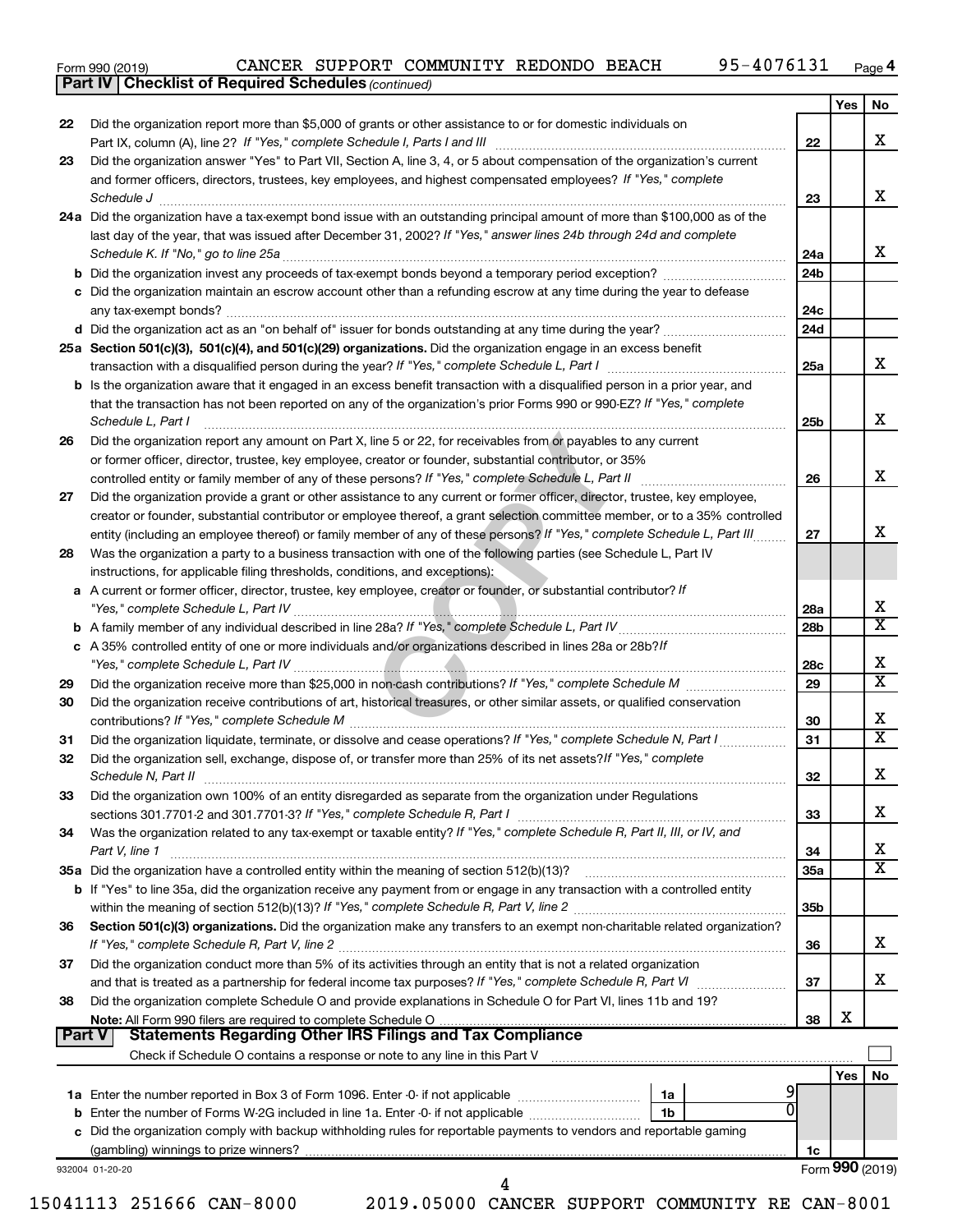| Form 990 (2019) |                                                                                     |  | CANCER SUPPORT COMMUNITY REDONDO BEACH |  | 95-4076131 | Page |
|-----------------|-------------------------------------------------------------------------------------|--|----------------------------------------|--|------------|------|
|                 | <b>Part V</b> Statements Regarding Other IRS Filings and Tax Compliance (continued) |  |                                        |  |            |      |

|    |                                                                                                                                                                                                       |                 |    |                | Yes                     | No                      |
|----|-------------------------------------------------------------------------------------------------------------------------------------------------------------------------------------------------------|-----------------|----|----------------|-------------------------|-------------------------|
|    | 2a Enter the number of employees reported on Form W-3, Transmittal of Wage and Tax Statements,                                                                                                        |                 |    |                |                         |                         |
|    | filed for the calendar year ending with or within the year covered by this return                                                                                                                     | 2a              | 28 |                |                         |                         |
|    | b If at least one is reported on line 2a, did the organization file all required federal employment tax returns?                                                                                      |                 |    | 2 <sub>b</sub> | х                       |                         |
|    | <b>Note:</b> If the sum of lines 1a and 2a is greater than 250, you may be required to e-file (see instructions) <i>manumanous</i>                                                                    |                 |    |                |                         |                         |
|    | 3a Did the organization have unrelated business gross income of \$1,000 or more during the year?                                                                                                      |                 |    | За             |                         | X.                      |
|    | <b>b</b> If "Yes," has it filed a Form 990-T for this year? If "No" to line 3b, provide an explanation on Schedule O                                                                                  |                 |    | 3b             |                         |                         |
|    | 4a At any time during the calendar year, did the organization have an interest in, or a signature or other authority over, a                                                                          |                 |    |                |                         |                         |
|    | financial account in a foreign country (such as a bank account, securities account, or other financial account)?                                                                                      |                 |    | 4a             |                         | x                       |
|    | <b>b</b> If "Yes," enter the name of the foreign country $\blacktriangleright$                                                                                                                        |                 |    |                |                         |                         |
|    | See instructions for filing requirements for FinCEN Form 114, Report of Foreign Bank and Financial Accounts (FBAR).                                                                                   |                 |    |                |                         | x                       |
|    |                                                                                                                                                                                                       |                 |    | 5а             |                         | $\overline{\textbf{X}}$ |
| b  |                                                                                                                                                                                                       |                 |    | 5 <sub>b</sub> |                         |                         |
|    |                                                                                                                                                                                                       |                 |    | 5 <sub>c</sub> |                         |                         |
|    | 6a Does the organization have annual gross receipts that are normally greater than \$100,000, and did the organization solicit                                                                        |                 |    |                |                         | x                       |
|    | any contributions that were not tax deductible as charitable contributions?<br>b If "Yes," did the organization include with every solicitation an express statement that such contributions or gifts |                 |    | 6a             |                         |                         |
|    | were not tax deductible?                                                                                                                                                                              |                 |    | 6b             |                         |                         |
| 7  | Organizations that may receive deductible contributions under section 170(c).                                                                                                                         |                 |    |                |                         |                         |
| a  | Did the organization receive a payment in excess of \$75 made partly as a contribution and partly for goods and services provided to the payor?                                                       |                 |    | 7a             | x                       |                         |
|    | If "Yes," did the organization notify the donor of the value of the goods or services provided?                                                                                                       |                 |    | 7b             | $\overline{\textbf{x}}$ |                         |
|    | c Did the organization sell, exchange, or otherwise dispose of tangible personal property for which it was required                                                                                   |                 |    |                |                         |                         |
|    | to file Form 8282?                                                                                                                                                                                    |                 |    | 7c             |                         | x                       |
|    |                                                                                                                                                                                                       | 7d              |    |                |                         |                         |
| е  | Did the organization receive any funds, directly or indirectly, to pay premiums on a personal benefit contract?                                                                                       |                 |    | 7е             |                         |                         |
|    | Did the organization, during the year, pay premiums, directly or indirectly, on a personal benefit contract?                                                                                          |                 |    | 7f             |                         |                         |
|    | If the organization received a contribution of qualified intellectual property, did the organization file Form 8899 as required?                                                                      |                 |    | 7g             |                         |                         |
| h. | If the organization received a contribution of cars, boats, airplanes, or other vehicles, did the organization file a Form 1098-C?                                                                    |                 |    | 7h             |                         |                         |
| 8  | Sponsoring organizations maintaining donor advised funds. Did a donor advised fund maintained by the                                                                                                  |                 |    |                |                         |                         |
|    | sponsoring organization have excess business holdings at any time during the year?                                                                                                                    |                 |    | 8              |                         |                         |
| 9  | Sponsoring organizations maintaining donor advised funds.                                                                                                                                             |                 |    |                |                         |                         |
| а  | Did the sponsoring organization make any taxable distributions under section 4966?                                                                                                                    |                 |    | 9a             |                         |                         |
| b  |                                                                                                                                                                                                       |                 |    | 9b             |                         |                         |
| 10 | Section 501(c)(7) organizations. Enter:                                                                                                                                                               |                 |    |                |                         |                         |
| а  |                                                                                                                                                                                                       | 10a             |    |                |                         |                         |
| b  | Gross receipts, included on Form 990, Part VIII, line 12, for public use of club facilities                                                                                                           | 10 <sub>b</sub> |    |                |                         |                         |
| 11 | Section 501(c)(12) organizations. Enter:                                                                                                                                                              | 11a             |    |                |                         |                         |
|    |                                                                                                                                                                                                       |                 |    |                |                         |                         |
|    | b Gross income from other sources (Do not net amounts due or paid to other sources against                                                                                                            |                 |    |                |                         |                         |
|    | amounts due or received from them.)<br>12a Section 4947(a)(1) non-exempt charitable trusts. Is the organization filing Form 990 in lieu of Form 1041?                                                 | 11b             |    | 12a            |                         |                         |
|    | <b>b</b> If "Yes," enter the amount of tax-exempt interest received or accrued during the year                                                                                                        | 12b             |    |                |                         |                         |
| 13 | Section 501(c)(29) qualified nonprofit health insurance issuers.                                                                                                                                      |                 |    |                |                         |                         |
|    |                                                                                                                                                                                                       |                 |    | 1За            |                         |                         |
|    | Note: See the instructions for additional information the organization must report on Schedule O.                                                                                                     |                 |    |                |                         |                         |
|    | <b>b</b> Enter the amount of reserves the organization is required to maintain by the states in which the                                                                                             |                 |    |                |                         |                         |
|    |                                                                                                                                                                                                       | 13b             |    |                |                         |                         |
|    |                                                                                                                                                                                                       | 13с             |    |                |                         |                         |
|    | 14a Did the organization receive any payments for indoor tanning services during the tax year?                                                                                                        |                 |    | 14a            |                         | х                       |
|    | <b>b</b> If "Yes," has it filed a Form 720 to report these payments? If "No," provide an explanation on Schedule O                                                                                    |                 |    | 14b            |                         |                         |
| 15 | Is the organization subject to the section 4960 tax on payment(s) of more than \$1,000,000 in remuneration or                                                                                         |                 |    |                |                         |                         |
|    | excess parachute payment(s) during the year?                                                                                                                                                          |                 |    | 15             |                         | x.                      |
|    | If "Yes," see instructions and file Form 4720, Schedule N.                                                                                                                                            |                 |    |                |                         |                         |
| 16 | Is the organization an educational institution subject to the section 4968 excise tax on net investment income?                                                                                       |                 |    | 16             |                         | х                       |
|    | If "Yes," complete Form 4720, Schedule O.                                                                                                                                                             |                 |    |                |                         |                         |

Form (2019) **990**

932005 01-20-20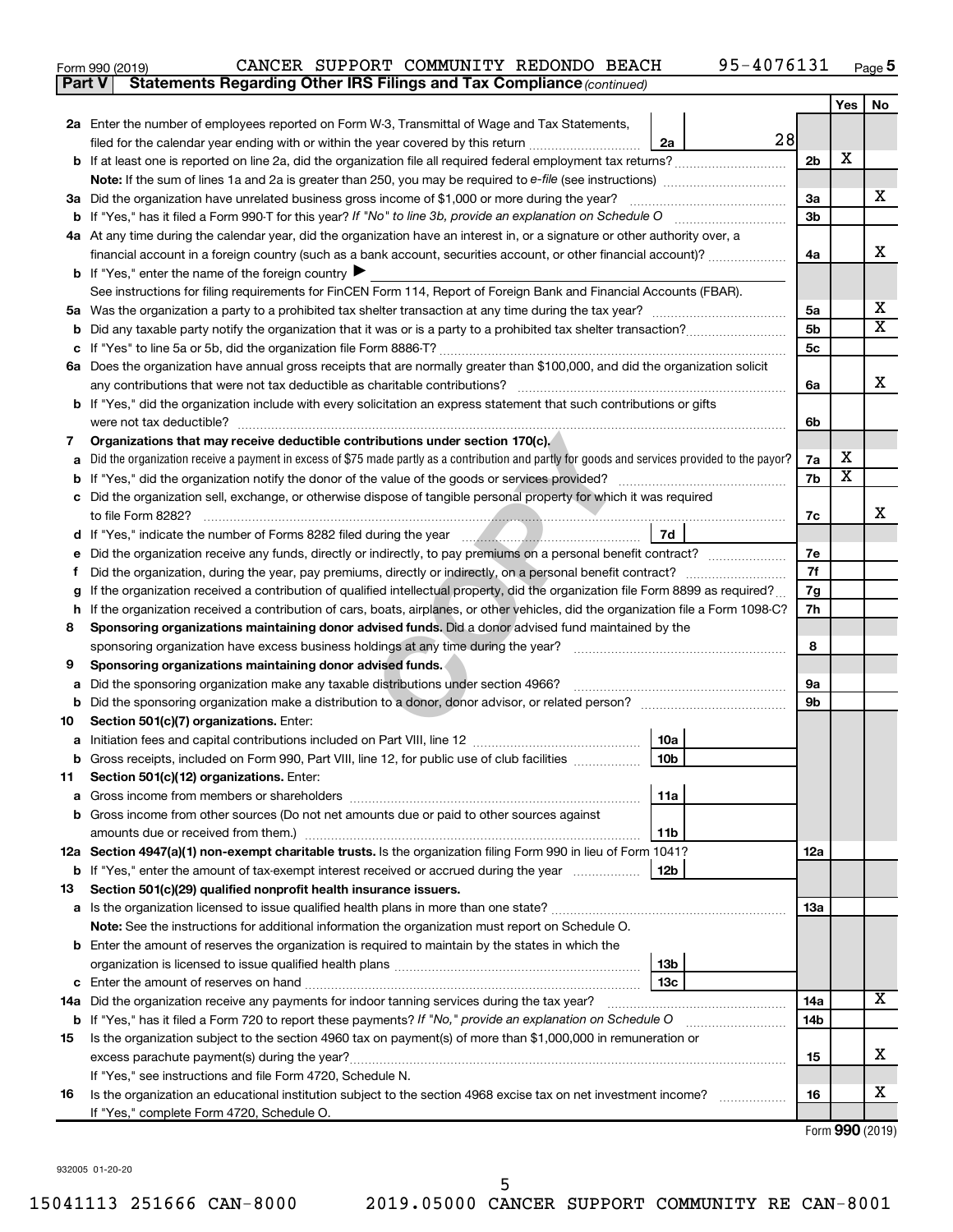| Form 990 (2019) |  |  |
|-----------------|--|--|
|-----------------|--|--|

## Form 990 (2019)  $\,$  CANCER SUPPORT COMMUNITY REDONDO BEACH  $\,$  95-4076131  $\,$  Page

**Part VI** Governance, Management, and Disclosure For each "Yes" response to lines 2 through 7b below, and for a "No" response *to line 8a, 8b, or 10b below, describe the circumstances, processes, or changes on Schedule O. See instructions.*

| <b>Section A. Governing Body and Management</b><br>1a Enter the number of voting members of the governing body at the end of the tax year<br>If there are material differences in voting rights among members of the governing body, or if the governing<br>body delegated broad authority to an executive committee or similar committee, explain on Schedule O.<br><b>b</b> Enter the number of voting members included on line 1a, above, who are independent <i></i><br>Did any officer, director, trustee, or key employee have a family relationship or a business relationship with any other<br>officer, director, trustee, or key employee?<br>Did the organization delegate control over management duties customarily performed by or under the direct supervision<br>Did the organization make any significant changes to its governing documents since the prior Form 990 was filed?<br>Did the organization have members, stockholders, or other persons who had the power to elect or appoint one or<br><b>b</b> Are any governance decisions of the organization reserved to (or subject to approval by) members, stockholders, or<br>persons other than the governing body?<br>Did the organization contemporaneously document the meetings held or written actions undertaken during the year by the following:<br>Is there any officer, director, trustee, or key employee listed in Part VII, Section A, who cannot be reached at the<br>Section B. Policies (This Section B requests information about policies not required by the Internal Revenue Code.) | 21<br>1a<br>21<br>1b                                                                                                                                                                                                                                                                                                                                                                                                                                                                                                                                                                                                                                                                                                                  | $\mathbf{2}$<br>3<br>4<br>$\overline{\mathbf{5}}$<br>6<br>7a<br>7b                                                                                                                                                                                                                                                                                                                                                                                                                                                                                                                                                                                                                                                                                                                                                                                                                                                                                                                                                                                                                                                                                                                                                                                                                                                                                                                                              | Yes                                                                                                                                                                                                                                                                                                                                           |
|----------------------------------------------------------------------------------------------------------------------------------------------------------------------------------------------------------------------------------------------------------------------------------------------------------------------------------------------------------------------------------------------------------------------------------------------------------------------------------------------------------------------------------------------------------------------------------------------------------------------------------------------------------------------------------------------------------------------------------------------------------------------------------------------------------------------------------------------------------------------------------------------------------------------------------------------------------------------------------------------------------------------------------------------------------------------------------------------------------------------------------------------------------------------------------------------------------------------------------------------------------------------------------------------------------------------------------------------------------------------------------------------------------------------------------------------------------------------------------------------------------------------------------------------------------------------------------|---------------------------------------------------------------------------------------------------------------------------------------------------------------------------------------------------------------------------------------------------------------------------------------------------------------------------------------------------------------------------------------------------------------------------------------------------------------------------------------------------------------------------------------------------------------------------------------------------------------------------------------------------------------------------------------------------------------------------------------|-----------------------------------------------------------------------------------------------------------------------------------------------------------------------------------------------------------------------------------------------------------------------------------------------------------------------------------------------------------------------------------------------------------------------------------------------------------------------------------------------------------------------------------------------------------------------------------------------------------------------------------------------------------------------------------------------------------------------------------------------------------------------------------------------------------------------------------------------------------------------------------------------------------------------------------------------------------------------------------------------------------------------------------------------------------------------------------------------------------------------------------------------------------------------------------------------------------------------------------------------------------------------------------------------------------------------------------------------------------------------------------------------------------------|-----------------------------------------------------------------------------------------------------------------------------------------------------------------------------------------------------------------------------------------------------------------------------------------------------------------------------------------------|
|                                                                                                                                                                                                                                                                                                                                                                                                                                                                                                                                                                                                                                                                                                                                                                                                                                                                                                                                                                                                                                                                                                                                                                                                                                                                                                                                                                                                                                                                                                                                                                                  |                                                                                                                                                                                                                                                                                                                                                                                                                                                                                                                                                                                                                                                                                                                                       |                                                                                                                                                                                                                                                                                                                                                                                                                                                                                                                                                                                                                                                                                                                                                                                                                                                                                                                                                                                                                                                                                                                                                                                                                                                                                                                                                                                                                 |                                                                                                                                                                                                                                                                                                                                               |
|                                                                                                                                                                                                                                                                                                                                                                                                                                                                                                                                                                                                                                                                                                                                                                                                                                                                                                                                                                                                                                                                                                                                                                                                                                                                                                                                                                                                                                                                                                                                                                                  |                                                                                                                                                                                                                                                                                                                                                                                                                                                                                                                                                                                                                                                                                                                                       |                                                                                                                                                                                                                                                                                                                                                                                                                                                                                                                                                                                                                                                                                                                                                                                                                                                                                                                                                                                                                                                                                                                                                                                                                                                                                                                                                                                                                 |                                                                                                                                                                                                                                                                                                                                               |
|                                                                                                                                                                                                                                                                                                                                                                                                                                                                                                                                                                                                                                                                                                                                                                                                                                                                                                                                                                                                                                                                                                                                                                                                                                                                                                                                                                                                                                                                                                                                                                                  |                                                                                                                                                                                                                                                                                                                                                                                                                                                                                                                                                                                                                                                                                                                                       |                                                                                                                                                                                                                                                                                                                                                                                                                                                                                                                                                                                                                                                                                                                                                                                                                                                                                                                                                                                                                                                                                                                                                                                                                                                                                                                                                                                                                 |                                                                                                                                                                                                                                                                                                                                               |
|                                                                                                                                                                                                                                                                                                                                                                                                                                                                                                                                                                                                                                                                                                                                                                                                                                                                                                                                                                                                                                                                                                                                                                                                                                                                                                                                                                                                                                                                                                                                                                                  |                                                                                                                                                                                                                                                                                                                                                                                                                                                                                                                                                                                                                                                                                                                                       |                                                                                                                                                                                                                                                                                                                                                                                                                                                                                                                                                                                                                                                                                                                                                                                                                                                                                                                                                                                                                                                                                                                                                                                                                                                                                                                                                                                                                 |                                                                                                                                                                                                                                                                                                                                               |
|                                                                                                                                                                                                                                                                                                                                                                                                                                                                                                                                                                                                                                                                                                                                                                                                                                                                                                                                                                                                                                                                                                                                                                                                                                                                                                                                                                                                                                                                                                                                                                                  |                                                                                                                                                                                                                                                                                                                                                                                                                                                                                                                                                                                                                                                                                                                                       |                                                                                                                                                                                                                                                                                                                                                                                                                                                                                                                                                                                                                                                                                                                                                                                                                                                                                                                                                                                                                                                                                                                                                                                                                                                                                                                                                                                                                 |                                                                                                                                                                                                                                                                                                                                               |
|                                                                                                                                                                                                                                                                                                                                                                                                                                                                                                                                                                                                                                                                                                                                                                                                                                                                                                                                                                                                                                                                                                                                                                                                                                                                                                                                                                                                                                                                                                                                                                                  |                                                                                                                                                                                                                                                                                                                                                                                                                                                                                                                                                                                                                                                                                                                                       |                                                                                                                                                                                                                                                                                                                                                                                                                                                                                                                                                                                                                                                                                                                                                                                                                                                                                                                                                                                                                                                                                                                                                                                                                                                                                                                                                                                                                 |                                                                                                                                                                                                                                                                                                                                               |
|                                                                                                                                                                                                                                                                                                                                                                                                                                                                                                                                                                                                                                                                                                                                                                                                                                                                                                                                                                                                                                                                                                                                                                                                                                                                                                                                                                                                                                                                                                                                                                                  |                                                                                                                                                                                                                                                                                                                                                                                                                                                                                                                                                                                                                                                                                                                                       |                                                                                                                                                                                                                                                                                                                                                                                                                                                                                                                                                                                                                                                                                                                                                                                                                                                                                                                                                                                                                                                                                                                                                                                                                                                                                                                                                                                                                 |                                                                                                                                                                                                                                                                                                                                               |
|                                                                                                                                                                                                                                                                                                                                                                                                                                                                                                                                                                                                                                                                                                                                                                                                                                                                                                                                                                                                                                                                                                                                                                                                                                                                                                                                                                                                                                                                                                                                                                                  |                                                                                                                                                                                                                                                                                                                                                                                                                                                                                                                                                                                                                                                                                                                                       |                                                                                                                                                                                                                                                                                                                                                                                                                                                                                                                                                                                                                                                                                                                                                                                                                                                                                                                                                                                                                                                                                                                                                                                                                                                                                                                                                                                                                 |                                                                                                                                                                                                                                                                                                                                               |
|                                                                                                                                                                                                                                                                                                                                                                                                                                                                                                                                                                                                                                                                                                                                                                                                                                                                                                                                                                                                                                                                                                                                                                                                                                                                                                                                                                                                                                                                                                                                                                                  |                                                                                                                                                                                                                                                                                                                                                                                                                                                                                                                                                                                                                                                                                                                                       |                                                                                                                                                                                                                                                                                                                                                                                                                                                                                                                                                                                                                                                                                                                                                                                                                                                                                                                                                                                                                                                                                                                                                                                                                                                                                                                                                                                                                 |                                                                                                                                                                                                                                                                                                                                               |
|                                                                                                                                                                                                                                                                                                                                                                                                                                                                                                                                                                                                                                                                                                                                                                                                                                                                                                                                                                                                                                                                                                                                                                                                                                                                                                                                                                                                                                                                                                                                                                                  |                                                                                                                                                                                                                                                                                                                                                                                                                                                                                                                                                                                                                                                                                                                                       |                                                                                                                                                                                                                                                                                                                                                                                                                                                                                                                                                                                                                                                                                                                                                                                                                                                                                                                                                                                                                                                                                                                                                                                                                                                                                                                                                                                                                 |                                                                                                                                                                                                                                                                                                                                               |
|                                                                                                                                                                                                                                                                                                                                                                                                                                                                                                                                                                                                                                                                                                                                                                                                                                                                                                                                                                                                                                                                                                                                                                                                                                                                                                                                                                                                                                                                                                                                                                                  |                                                                                                                                                                                                                                                                                                                                                                                                                                                                                                                                                                                                                                                                                                                                       |                                                                                                                                                                                                                                                                                                                                                                                                                                                                                                                                                                                                                                                                                                                                                                                                                                                                                                                                                                                                                                                                                                                                                                                                                                                                                                                                                                                                                 |                                                                                                                                                                                                                                                                                                                                               |
|                                                                                                                                                                                                                                                                                                                                                                                                                                                                                                                                                                                                                                                                                                                                                                                                                                                                                                                                                                                                                                                                                                                                                                                                                                                                                                                                                                                                                                                                                                                                                                                  |                                                                                                                                                                                                                                                                                                                                                                                                                                                                                                                                                                                                                                                                                                                                       |                                                                                                                                                                                                                                                                                                                                                                                                                                                                                                                                                                                                                                                                                                                                                                                                                                                                                                                                                                                                                                                                                                                                                                                                                                                                                                                                                                                                                 |                                                                                                                                                                                                                                                                                                                                               |
|                                                                                                                                                                                                                                                                                                                                                                                                                                                                                                                                                                                                                                                                                                                                                                                                                                                                                                                                                                                                                                                                                                                                                                                                                                                                                                                                                                                                                                                                                                                                                                                  |                                                                                                                                                                                                                                                                                                                                                                                                                                                                                                                                                                                                                                                                                                                                       |                                                                                                                                                                                                                                                                                                                                                                                                                                                                                                                                                                                                                                                                                                                                                                                                                                                                                                                                                                                                                                                                                                                                                                                                                                                                                                                                                                                                                 |                                                                                                                                                                                                                                                                                                                                               |
|                                                                                                                                                                                                                                                                                                                                                                                                                                                                                                                                                                                                                                                                                                                                                                                                                                                                                                                                                                                                                                                                                                                                                                                                                                                                                                                                                                                                                                                                                                                                                                                  |                                                                                                                                                                                                                                                                                                                                                                                                                                                                                                                                                                                                                                                                                                                                       |                                                                                                                                                                                                                                                                                                                                                                                                                                                                                                                                                                                                                                                                                                                                                                                                                                                                                                                                                                                                                                                                                                                                                                                                                                                                                                                                                                                                                 |                                                                                                                                                                                                                                                                                                                                               |
|                                                                                                                                                                                                                                                                                                                                                                                                                                                                                                                                                                                                                                                                                                                                                                                                                                                                                                                                                                                                                                                                                                                                                                                                                                                                                                                                                                                                                                                                                                                                                                                  |                                                                                                                                                                                                                                                                                                                                                                                                                                                                                                                                                                                                                                                                                                                                       |                                                                                                                                                                                                                                                                                                                                                                                                                                                                                                                                                                                                                                                                                                                                                                                                                                                                                                                                                                                                                                                                                                                                                                                                                                                                                                                                                                                                                 |                                                                                                                                                                                                                                                                                                                                               |
|                                                                                                                                                                                                                                                                                                                                                                                                                                                                                                                                                                                                                                                                                                                                                                                                                                                                                                                                                                                                                                                                                                                                                                                                                                                                                                                                                                                                                                                                                                                                                                                  |                                                                                                                                                                                                                                                                                                                                                                                                                                                                                                                                                                                                                                                                                                                                       |                                                                                                                                                                                                                                                                                                                                                                                                                                                                                                                                                                                                                                                                                                                                                                                                                                                                                                                                                                                                                                                                                                                                                                                                                                                                                                                                                                                                                 |                                                                                                                                                                                                                                                                                                                                               |
|                                                                                                                                                                                                                                                                                                                                                                                                                                                                                                                                                                                                                                                                                                                                                                                                                                                                                                                                                                                                                                                                                                                                                                                                                                                                                                                                                                                                                                                                                                                                                                                  |                                                                                                                                                                                                                                                                                                                                                                                                                                                                                                                                                                                                                                                                                                                                       |                                                                                                                                                                                                                                                                                                                                                                                                                                                                                                                                                                                                                                                                                                                                                                                                                                                                                                                                                                                                                                                                                                                                                                                                                                                                                                                                                                                                                 |                                                                                                                                                                                                                                                                                                                                               |
|                                                                                                                                                                                                                                                                                                                                                                                                                                                                                                                                                                                                                                                                                                                                                                                                                                                                                                                                                                                                                                                                                                                                                                                                                                                                                                                                                                                                                                                                                                                                                                                  |                                                                                                                                                                                                                                                                                                                                                                                                                                                                                                                                                                                                                                                                                                                                       |                                                                                                                                                                                                                                                                                                                                                                                                                                                                                                                                                                                                                                                                                                                                                                                                                                                                                                                                                                                                                                                                                                                                                                                                                                                                                                                                                                                                                 |                                                                                                                                                                                                                                                                                                                                               |
|                                                                                                                                                                                                                                                                                                                                                                                                                                                                                                                                                                                                                                                                                                                                                                                                                                                                                                                                                                                                                                                                                                                                                                                                                                                                                                                                                                                                                                                                                                                                                                                  |                                                                                                                                                                                                                                                                                                                                                                                                                                                                                                                                                                                                                                                                                                                                       | 8a                                                                                                                                                                                                                                                                                                                                                                                                                                                                                                                                                                                                                                                                                                                                                                                                                                                                                                                                                                                                                                                                                                                                                                                                                                                                                                                                                                                                              | x                                                                                                                                                                                                                                                                                                                                             |
|                                                                                                                                                                                                                                                                                                                                                                                                                                                                                                                                                                                                                                                                                                                                                                                                                                                                                                                                                                                                                                                                                                                                                                                                                                                                                                                                                                                                                                                                                                                                                                                  |                                                                                                                                                                                                                                                                                                                                                                                                                                                                                                                                                                                                                                                                                                                                       | 8b                                                                                                                                                                                                                                                                                                                                                                                                                                                                                                                                                                                                                                                                                                                                                                                                                                                                                                                                                                                                                                                                                                                                                                                                                                                                                                                                                                                                              | $\overline{\mathbf{x}}$                                                                                                                                                                                                                                                                                                                       |
|                                                                                                                                                                                                                                                                                                                                                                                                                                                                                                                                                                                                                                                                                                                                                                                                                                                                                                                                                                                                                                                                                                                                                                                                                                                                                                                                                                                                                                                                                                                                                                                  |                                                                                                                                                                                                                                                                                                                                                                                                                                                                                                                                                                                                                                                                                                                                       |                                                                                                                                                                                                                                                                                                                                                                                                                                                                                                                                                                                                                                                                                                                                                                                                                                                                                                                                                                                                                                                                                                                                                                                                                                                                                                                                                                                                                 |                                                                                                                                                                                                                                                                                                                                               |
|                                                                                                                                                                                                                                                                                                                                                                                                                                                                                                                                                                                                                                                                                                                                                                                                                                                                                                                                                                                                                                                                                                                                                                                                                                                                                                                                                                                                                                                                                                                                                                                  |                                                                                                                                                                                                                                                                                                                                                                                                                                                                                                                                                                                                                                                                                                                                       | 9                                                                                                                                                                                                                                                                                                                                                                                                                                                                                                                                                                                                                                                                                                                                                                                                                                                                                                                                                                                                                                                                                                                                                                                                                                                                                                                                                                                                               |                                                                                                                                                                                                                                                                                                                                               |
|                                                                                                                                                                                                                                                                                                                                                                                                                                                                                                                                                                                                                                                                                                                                                                                                                                                                                                                                                                                                                                                                                                                                                                                                                                                                                                                                                                                                                                                                                                                                                                                  |                                                                                                                                                                                                                                                                                                                                                                                                                                                                                                                                                                                                                                                                                                                                       |                                                                                                                                                                                                                                                                                                                                                                                                                                                                                                                                                                                                                                                                                                                                                                                                                                                                                                                                                                                                                                                                                                                                                                                                                                                                                                                                                                                                                 |                                                                                                                                                                                                                                                                                                                                               |
|                                                                                                                                                                                                                                                                                                                                                                                                                                                                                                                                                                                                                                                                                                                                                                                                                                                                                                                                                                                                                                                                                                                                                                                                                                                                                                                                                                                                                                                                                                                                                                                  |                                                                                                                                                                                                                                                                                                                                                                                                                                                                                                                                                                                                                                                                                                                                       |                                                                                                                                                                                                                                                                                                                                                                                                                                                                                                                                                                                                                                                                                                                                                                                                                                                                                                                                                                                                                                                                                                                                                                                                                                                                                                                                                                                                                 | Yes                                                                                                                                                                                                                                                                                                                                           |
|                                                                                                                                                                                                                                                                                                                                                                                                                                                                                                                                                                                                                                                                                                                                                                                                                                                                                                                                                                                                                                                                                                                                                                                                                                                                                                                                                                                                                                                                                                                                                                                  |                                                                                                                                                                                                                                                                                                                                                                                                                                                                                                                                                                                                                                                                                                                                       | 10a                                                                                                                                                                                                                                                                                                                                                                                                                                                                                                                                                                                                                                                                                                                                                                                                                                                                                                                                                                                                                                                                                                                                                                                                                                                                                                                                                                                                             |                                                                                                                                                                                                                                                                                                                                               |
| <b>b</b> If "Yes," did the organization have written policies and procedures governing the activities of such chapters, affiliates,                                                                                                                                                                                                                                                                                                                                                                                                                                                                                                                                                                                                                                                                                                                                                                                                                                                                                                                                                                                                                                                                                                                                                                                                                                                                                                                                                                                                                                              |                                                                                                                                                                                                                                                                                                                                                                                                                                                                                                                                                                                                                                                                                                                                       |                                                                                                                                                                                                                                                                                                                                                                                                                                                                                                                                                                                                                                                                                                                                                                                                                                                                                                                                                                                                                                                                                                                                                                                                                                                                                                                                                                                                                 |                                                                                                                                                                                                                                                                                                                                               |
|                                                                                                                                                                                                                                                                                                                                                                                                                                                                                                                                                                                                                                                                                                                                                                                                                                                                                                                                                                                                                                                                                                                                                                                                                                                                                                                                                                                                                                                                                                                                                                                  |                                                                                                                                                                                                                                                                                                                                                                                                                                                                                                                                                                                                                                                                                                                                       | 10 <sub>b</sub>                                                                                                                                                                                                                                                                                                                                                                                                                                                                                                                                                                                                                                                                                                                                                                                                                                                                                                                                                                                                                                                                                                                                                                                                                                                                                                                                                                                                 |                                                                                                                                                                                                                                                                                                                                               |
|                                                                                                                                                                                                                                                                                                                                                                                                                                                                                                                                                                                                                                                                                                                                                                                                                                                                                                                                                                                                                                                                                                                                                                                                                                                                                                                                                                                                                                                                                                                                                                                  |                                                                                                                                                                                                                                                                                                                                                                                                                                                                                                                                                                                                                                                                                                                                       | 11a                                                                                                                                                                                                                                                                                                                                                                                                                                                                                                                                                                                                                                                                                                                                                                                                                                                                                                                                                                                                                                                                                                                                                                                                                                                                                                                                                                                                             | X                                                                                                                                                                                                                                                                                                                                             |
|                                                                                                                                                                                                                                                                                                                                                                                                                                                                                                                                                                                                                                                                                                                                                                                                                                                                                                                                                                                                                                                                                                                                                                                                                                                                                                                                                                                                                                                                                                                                                                                  |                                                                                                                                                                                                                                                                                                                                                                                                                                                                                                                                                                                                                                                                                                                                       |                                                                                                                                                                                                                                                                                                                                                                                                                                                                                                                                                                                                                                                                                                                                                                                                                                                                                                                                                                                                                                                                                                                                                                                                                                                                                                                                                                                                                 |                                                                                                                                                                                                                                                                                                                                               |
|                                                                                                                                                                                                                                                                                                                                                                                                                                                                                                                                                                                                                                                                                                                                                                                                                                                                                                                                                                                                                                                                                                                                                                                                                                                                                                                                                                                                                                                                                                                                                                                  |                                                                                                                                                                                                                                                                                                                                                                                                                                                                                                                                                                                                                                                                                                                                       | 12a                                                                                                                                                                                                                                                                                                                                                                                                                                                                                                                                                                                                                                                                                                                                                                                                                                                                                                                                                                                                                                                                                                                                                                                                                                                                                                                                                                                                             | x                                                                                                                                                                                                                                                                                                                                             |
|                                                                                                                                                                                                                                                                                                                                                                                                                                                                                                                                                                                                                                                                                                                                                                                                                                                                                                                                                                                                                                                                                                                                                                                                                                                                                                                                                                                                                                                                                                                                                                                  |                                                                                                                                                                                                                                                                                                                                                                                                                                                                                                                                                                                                                                                                                                                                       | 12 <sub>b</sub>                                                                                                                                                                                                                                                                                                                                                                                                                                                                                                                                                                                                                                                                                                                                                                                                                                                                                                                                                                                                                                                                                                                                                                                                                                                                                                                                                                                                 | $\overline{\textbf{x}}$                                                                                                                                                                                                                                                                                                                       |
|                                                                                                                                                                                                                                                                                                                                                                                                                                                                                                                                                                                                                                                                                                                                                                                                                                                                                                                                                                                                                                                                                                                                                                                                                                                                                                                                                                                                                                                                                                                                                                                  |                                                                                                                                                                                                                                                                                                                                                                                                                                                                                                                                                                                                                                                                                                                                       |                                                                                                                                                                                                                                                                                                                                                                                                                                                                                                                                                                                                                                                                                                                                                                                                                                                                                                                                                                                                                                                                                                                                                                                                                                                                                                                                                                                                                 |                                                                                                                                                                                                                                                                                                                                               |
|                                                                                                                                                                                                                                                                                                                                                                                                                                                                                                                                                                                                                                                                                                                                                                                                                                                                                                                                                                                                                                                                                                                                                                                                                                                                                                                                                                                                                                                                                                                                                                                  |                                                                                                                                                                                                                                                                                                                                                                                                                                                                                                                                                                                                                                                                                                                                       |                                                                                                                                                                                                                                                                                                                                                                                                                                                                                                                                                                                                                                                                                                                                                                                                                                                                                                                                                                                                                                                                                                                                                                                                                                                                                                                                                                                                                 | х                                                                                                                                                                                                                                                                                                                                             |
|                                                                                                                                                                                                                                                                                                                                                                                                                                                                                                                                                                                                                                                                                                                                                                                                                                                                                                                                                                                                                                                                                                                                                                                                                                                                                                                                                                                                                                                                                                                                                                                  |                                                                                                                                                                                                                                                                                                                                                                                                                                                                                                                                                                                                                                                                                                                                       | 13                                                                                                                                                                                                                                                                                                                                                                                                                                                                                                                                                                                                                                                                                                                                                                                                                                                                                                                                                                                                                                                                                                                                                                                                                                                                                                                                                                                                              | $\overline{\textbf{x}}$                                                                                                                                                                                                                                                                                                                       |
|                                                                                                                                                                                                                                                                                                                                                                                                                                                                                                                                                                                                                                                                                                                                                                                                                                                                                                                                                                                                                                                                                                                                                                                                                                                                                                                                                                                                                                                                                                                                                                                  |                                                                                                                                                                                                                                                                                                                                                                                                                                                                                                                                                                                                                                                                                                                                       |                                                                                                                                                                                                                                                                                                                                                                                                                                                                                                                                                                                                                                                                                                                                                                                                                                                                                                                                                                                                                                                                                                                                                                                                                                                                                                                                                                                                                 | $\overline{\textbf{x}}$                                                                                                                                                                                                                                                                                                                       |
|                                                                                                                                                                                                                                                                                                                                                                                                                                                                                                                                                                                                                                                                                                                                                                                                                                                                                                                                                                                                                                                                                                                                                                                                                                                                                                                                                                                                                                                                                                                                                                                  |                                                                                                                                                                                                                                                                                                                                                                                                                                                                                                                                                                                                                                                                                                                                       |                                                                                                                                                                                                                                                                                                                                                                                                                                                                                                                                                                                                                                                                                                                                                                                                                                                                                                                                                                                                                                                                                                                                                                                                                                                                                                                                                                                                                 |                                                                                                                                                                                                                                                                                                                                               |
|                                                                                                                                                                                                                                                                                                                                                                                                                                                                                                                                                                                                                                                                                                                                                                                                                                                                                                                                                                                                                                                                                                                                                                                                                                                                                                                                                                                                                                                                                                                                                                                  |                                                                                                                                                                                                                                                                                                                                                                                                                                                                                                                                                                                                                                                                                                                                       |                                                                                                                                                                                                                                                                                                                                                                                                                                                                                                                                                                                                                                                                                                                                                                                                                                                                                                                                                                                                                                                                                                                                                                                                                                                                                                                                                                                                                 |                                                                                                                                                                                                                                                                                                                                               |
|                                                                                                                                                                                                                                                                                                                                                                                                                                                                                                                                                                                                                                                                                                                                                                                                                                                                                                                                                                                                                                                                                                                                                                                                                                                                                                                                                                                                                                                                                                                                                                                  |                                                                                                                                                                                                                                                                                                                                                                                                                                                                                                                                                                                                                                                                                                                                       |                                                                                                                                                                                                                                                                                                                                                                                                                                                                                                                                                                                                                                                                                                                                                                                                                                                                                                                                                                                                                                                                                                                                                                                                                                                                                                                                                                                                                 | х                                                                                                                                                                                                                                                                                                                                             |
|                                                                                                                                                                                                                                                                                                                                                                                                                                                                                                                                                                                                                                                                                                                                                                                                                                                                                                                                                                                                                                                                                                                                                                                                                                                                                                                                                                                                                                                                                                                                                                                  |                                                                                                                                                                                                                                                                                                                                                                                                                                                                                                                                                                                                                                                                                                                                       |                                                                                                                                                                                                                                                                                                                                                                                                                                                                                                                                                                                                                                                                                                                                                                                                                                                                                                                                                                                                                                                                                                                                                                                                                                                                                                                                                                                                                 |                                                                                                                                                                                                                                                                                                                                               |
|                                                                                                                                                                                                                                                                                                                                                                                                                                                                                                                                                                                                                                                                                                                                                                                                                                                                                                                                                                                                                                                                                                                                                                                                                                                                                                                                                                                                                                                                                                                                                                                  |                                                                                                                                                                                                                                                                                                                                                                                                                                                                                                                                                                                                                                                                                                                                       |                                                                                                                                                                                                                                                                                                                                                                                                                                                                                                                                                                                                                                                                                                                                                                                                                                                                                                                                                                                                                                                                                                                                                                                                                                                                                                                                                                                                                 |                                                                                                                                                                                                                                                                                                                                               |
|                                                                                                                                                                                                                                                                                                                                                                                                                                                                                                                                                                                                                                                                                                                                                                                                                                                                                                                                                                                                                                                                                                                                                                                                                                                                                                                                                                                                                                                                                                                                                                                  |                                                                                                                                                                                                                                                                                                                                                                                                                                                                                                                                                                                                                                                                                                                                       |                                                                                                                                                                                                                                                                                                                                                                                                                                                                                                                                                                                                                                                                                                                                                                                                                                                                                                                                                                                                                                                                                                                                                                                                                                                                                                                                                                                                                 |                                                                                                                                                                                                                                                                                                                                               |
|                                                                                                                                                                                                                                                                                                                                                                                                                                                                                                                                                                                                                                                                                                                                                                                                                                                                                                                                                                                                                                                                                                                                                                                                                                                                                                                                                                                                                                                                                                                                                                                  |                                                                                                                                                                                                                                                                                                                                                                                                                                                                                                                                                                                                                                                                                                                                       |                                                                                                                                                                                                                                                                                                                                                                                                                                                                                                                                                                                                                                                                                                                                                                                                                                                                                                                                                                                                                                                                                                                                                                                                                                                                                                                                                                                                                 |                                                                                                                                                                                                                                                                                                                                               |
|                                                                                                                                                                                                                                                                                                                                                                                                                                                                                                                                                                                                                                                                                                                                                                                                                                                                                                                                                                                                                                                                                                                                                                                                                                                                                                                                                                                                                                                                                                                                                                                  |                                                                                                                                                                                                                                                                                                                                                                                                                                                                                                                                                                                                                                                                                                                                       |                                                                                                                                                                                                                                                                                                                                                                                                                                                                                                                                                                                                                                                                                                                                                                                                                                                                                                                                                                                                                                                                                                                                                                                                                                                                                                                                                                                                                 |                                                                                                                                                                                                                                                                                                                                               |
|                                                                                                                                                                                                                                                                                                                                                                                                                                                                                                                                                                                                                                                                                                                                                                                                                                                                                                                                                                                                                                                                                                                                                                                                                                                                                                                                                                                                                                                                                                                                                                                  |                                                                                                                                                                                                                                                                                                                                                                                                                                                                                                                                                                                                                                                                                                                                       |                                                                                                                                                                                                                                                                                                                                                                                                                                                                                                                                                                                                                                                                                                                                                                                                                                                                                                                                                                                                                                                                                                                                                                                                                                                                                                                                                                                                                 |                                                                                                                                                                                                                                                                                                                                               |
|                                                                                                                                                                                                                                                                                                                                                                                                                                                                                                                                                                                                                                                                                                                                                                                                                                                                                                                                                                                                                                                                                                                                                                                                                                                                                                                                                                                                                                                                                                                                                                                  |                                                                                                                                                                                                                                                                                                                                                                                                                                                                                                                                                                                                                                                                                                                                       |                                                                                                                                                                                                                                                                                                                                                                                                                                                                                                                                                                                                                                                                                                                                                                                                                                                                                                                                                                                                                                                                                                                                                                                                                                                                                                                                                                                                                 |                                                                                                                                                                                                                                                                                                                                               |
|                                                                                                                                                                                                                                                                                                                                                                                                                                                                                                                                                                                                                                                                                                                                                                                                                                                                                                                                                                                                                                                                                                                                                                                                                                                                                                                                                                                                                                                                                                                                                                                  |                                                                                                                                                                                                                                                                                                                                                                                                                                                                                                                                                                                                                                                                                                                                       |                                                                                                                                                                                                                                                                                                                                                                                                                                                                                                                                                                                                                                                                                                                                                                                                                                                                                                                                                                                                                                                                                                                                                                                                                                                                                                                                                                                                                 |                                                                                                                                                                                                                                                                                                                                               |
|                                                                                                                                                                                                                                                                                                                                                                                                                                                                                                                                                                                                                                                                                                                                                                                                                                                                                                                                                                                                                                                                                                                                                                                                                                                                                                                                                                                                                                                                                                                                                                                  |                                                                                                                                                                                                                                                                                                                                                                                                                                                                                                                                                                                                                                                                                                                                       |                                                                                                                                                                                                                                                                                                                                                                                                                                                                                                                                                                                                                                                                                                                                                                                                                                                                                                                                                                                                                                                                                                                                                                                                                                                                                                                                                                                                                 |                                                                                                                                                                                                                                                                                                                                               |
|                                                                                                                                                                                                                                                                                                                                                                                                                                                                                                                                                                                                                                                                                                                                                                                                                                                                                                                                                                                                                                                                                                                                                                                                                                                                                                                                                                                                                                                                                                                                                                                  |                                                                                                                                                                                                                                                                                                                                                                                                                                                                                                                                                                                                                                                                                                                                       |                                                                                                                                                                                                                                                                                                                                                                                                                                                                                                                                                                                                                                                                                                                                                                                                                                                                                                                                                                                                                                                                                                                                                                                                                                                                                                                                                                                                                 |                                                                                                                                                                                                                                                                                                                                               |
|                                                                                                                                                                                                                                                                                                                                                                                                                                                                                                                                                                                                                                                                                                                                                                                                                                                                                                                                                                                                                                                                                                                                                                                                                                                                                                                                                                                                                                                                                                                                                                                  |                                                                                                                                                                                                                                                                                                                                                                                                                                                                                                                                                                                                                                                                                                                                       |                                                                                                                                                                                                                                                                                                                                                                                                                                                                                                                                                                                                                                                                                                                                                                                                                                                                                                                                                                                                                                                                                                                                                                                                                                                                                                                                                                                                                 |                                                                                                                                                                                                                                                                                                                                               |
|                                                                                                                                                                                                                                                                                                                                                                                                                                                                                                                                                                                                                                                                                                                                                                                                                                                                                                                                                                                                                                                                                                                                                                                                                                                                                                                                                                                                                                                                                                                                                                                  |                                                                                                                                                                                                                                                                                                                                                                                                                                                                                                                                                                                                                                                                                                                                       |                                                                                                                                                                                                                                                                                                                                                                                                                                                                                                                                                                                                                                                                                                                                                                                                                                                                                                                                                                                                                                                                                                                                                                                                                                                                                                                                                                                                                 |                                                                                                                                                                                                                                                                                                                                               |
|                                                                                                                                                                                                                                                                                                                                                                                                                                                                                                                                                                                                                                                                                                                                                                                                                                                                                                                                                                                                                                                                                                                                                                                                                                                                                                                                                                                                                                                                                                                                                                                  |                                                                                                                                                                                                                                                                                                                                                                                                                                                                                                                                                                                                                                                                                                                                       |                                                                                                                                                                                                                                                                                                                                                                                                                                                                                                                                                                                                                                                                                                                                                                                                                                                                                                                                                                                                                                                                                                                                                                                                                                                                                                                                                                                                                 |                                                                                                                                                                                                                                                                                                                                               |
|                                                                                                                                                                                                                                                                                                                                                                                                                                                                                                                                                                                                                                                                                                                                                                                                                                                                                                                                                                                                                                                                                                                                                                                                                                                                                                                                                                                                                                                                                                                                                                                  |                                                                                                                                                                                                                                                                                                                                                                                                                                                                                                                                                                                                                                                                                                                                       |                                                                                                                                                                                                                                                                                                                                                                                                                                                                                                                                                                                                                                                                                                                                                                                                                                                                                                                                                                                                                                                                                                                                                                                                                                                                                                                                                                                                                 |                                                                                                                                                                                                                                                                                                                                               |
|                                                                                                                                                                                                                                                                                                                                                                                                                                                                                                                                                                                                                                                                                                                                                                                                                                                                                                                                                                                                                                                                                                                                                                                                                                                                                                                                                                                                                                                                                                                                                                                  |                                                                                                                                                                                                                                                                                                                                                                                                                                                                                                                                                                                                                                                                                                                                       |                                                                                                                                                                                                                                                                                                                                                                                                                                                                                                                                                                                                                                                                                                                                                                                                                                                                                                                                                                                                                                                                                                                                                                                                                                                                                                                                                                                                                 |                                                                                                                                                                                                                                                                                                                                               |
|                                                                                                                                                                                                                                                                                                                                                                                                                                                                                                                                                                                                                                                                                                                                                                                                                                                                                                                                                                                                                                                                                                                                                                                                                                                                                                                                                                                                                                                                                                                                                                                  |                                                                                                                                                                                                                                                                                                                                                                                                                                                                                                                                                                                                                                                                                                                                       |                                                                                                                                                                                                                                                                                                                                                                                                                                                                                                                                                                                                                                                                                                                                                                                                                                                                                                                                                                                                                                                                                                                                                                                                                                                                                                                                                                                                                 |                                                                                                                                                                                                                                                                                                                                               |
|                                                                                                                                                                                                                                                                                                                                                                                                                                                                                                                                                                                                                                                                                                                                                                                                                                                                                                                                                                                                                                                                                                                                                                                                                                                                                                                                                                                                                                                                                                                                                                                  |                                                                                                                                                                                                                                                                                                                                                                                                                                                                                                                                                                                                                                                                                                                                       |                                                                                                                                                                                                                                                                                                                                                                                                                                                                                                                                                                                                                                                                                                                                                                                                                                                                                                                                                                                                                                                                                                                                                                                                                                                                                                                                                                                                                 |                                                                                                                                                                                                                                                                                                                                               |
|                                                                                                                                                                                                                                                                                                                                                                                                                                                                                                                                                                                                                                                                                                                                                                                                                                                                                                                                                                                                                                                                                                                                                                                                                                                                                                                                                                                                                                                                                                                                                                                  |                                                                                                                                                                                                                                                                                                                                                                                                                                                                                                                                                                                                                                                                                                                                       |                                                                                                                                                                                                                                                                                                                                                                                                                                                                                                                                                                                                                                                                                                                                                                                                                                                                                                                                                                                                                                                                                                                                                                                                                                                                                                                                                                                                                 |                                                                                                                                                                                                                                                                                                                                               |
| 932006 01-20-20                                                                                                                                                                                                                                                                                                                                                                                                                                                                                                                                                                                                                                                                                                                                                                                                                                                                                                                                                                                                                                                                                                                                                                                                                                                                                                                                                                                                                                                                                                                                                                  |                                                                                                                                                                                                                                                                                                                                                                                                                                                                                                                                                                                                                                                                                                                                       |                                                                                                                                                                                                                                                                                                                                                                                                                                                                                                                                                                                                                                                                                                                                                                                                                                                                                                                                                                                                                                                                                                                                                                                                                                                                                                                                                                                                                 | Form 990 (2019)                                                                                                                                                                                                                                                                                                                               |
|                                                                                                                                                                                                                                                                                                                                                                                                                                                                                                                                                                                                                                                                                                                                                                                                                                                                                                                                                                                                                                                                                                                                                                                                                                                                                                                                                                                                                                                                                                                                                                                  | <b>b</b> Describe in Schedule O the process, if any, used by the organization to review this Form 990.<br>If "Yes" to line 15a or 15b, describe the process in Schedule O (see instructions).<br>taxable entity during the year?<br>exempt status with respect to such arrangements?<br><b>Section C. Disclosure</b><br>List the states with which a copy of this Form 990 is required to be filed $\blacktriangleright$ CA<br>for public inspection. Indicate how you made these available. Check all that apply.<br>$X$ Own website<br>$X$ Upon request<br>Another's website<br>statements available to the public during the tax year.<br>PRESTON GEGENFURTNER - 310-376-3550<br>109 W. TORRANCE BLVD., REDONDO BEACH, CA<br>90277 | 11a Has the organization provided a complete copy of this Form 990 to all members of its governing body before filing the form?<br>Were officers, directors, or trustees, and key employees required to disclose annually interests that could give rise to conflicts?<br>Did the organization regularly and consistently monitor and enforce compliance with the policy? If "Yes," describe<br>in Schedule O how this was done <i>manufacture contract to the set of the set of the set of the set of the set of t</i><br>Did the organization have a written document retention and destruction policy? [11] manufaction manufaction in<br>Did the process for determining compensation of the following persons include a review and approval by independent<br>persons, comparability data, and contemporaneous substantiation of the deliberation and decision?<br>16a Did the organization invest in, contribute assets to, or participate in a joint venture or similar arrangement with a<br><b>b</b> If "Yes," did the organization follow a written policy or procedure requiring the organization to evaluate its participation<br>in joint venture arrangements under applicable federal tax law, and take steps to safeguard the organization's<br>Other (explain on Schedule O)<br>State the name, address, and telephone number of the person who possesses the organization's books and records | 12c<br>14<br><b>15a</b><br>15b<br>16a<br>16b<br>Section 6104 requires an organization to make its Forms 1023 (1024 or 1024-A, if applicable), 990, and 990-T (Section 501(c)(3)s only) available<br>Describe on Schedule O whether (and if so, how) the organization made its governing documents, conflict of interest policy, and financial |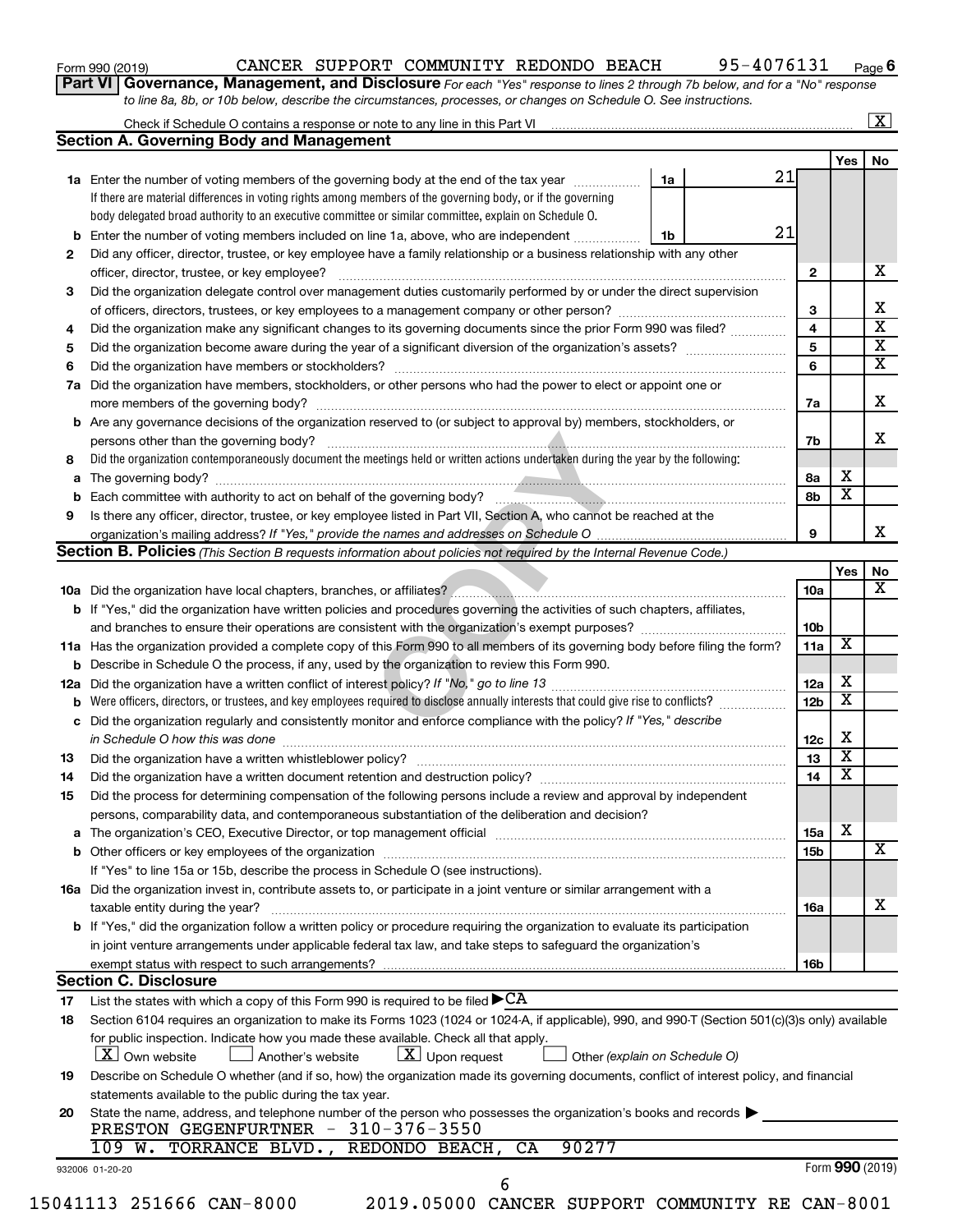$\Box$ 

| Part VII Compensation of Officers, Directors, Trustees, Key Employees, Highest Compensated |  |  |
|--------------------------------------------------------------------------------------------|--|--|
| <b>Employees, and Independent Contractors</b>                                              |  |  |

Check if Schedule O contains a response or note to any line in this Part VII

**Section A. Officers, Directors, Trustees, Key Employees, and Highest Compensated Employees**

**1a**  Complete this table for all persons required to be listed. Report compensation for the calendar year ending with or within the organization's tax year.  $\bullet$  List all of the organization's current officers, directors, trustees (whether individuals or organizations), regardless of amount of compensation.

Enter -0- in columns (D), (E), and (F) if no compensation was paid.

**•** List all of the organization's current key employees, if any. See instructions for definition of "key employee."

• List the organization's five *current* highest compensated employees (other than an officer, director, trustee, or key employee) who received reportable compensation (Box 5 of Form W-2 and/or Box 7 of Form 1099-MISC) of more than \$100,000 from the organization and any related organizations.

 $\bullet$  List all of the organization's former officers, key employees, and highest compensated employees who received more than \$100,000 of reportable compensation from the organization and any related organizations.

**•** List all of the organization's former directors or trustees that received, in the capacity as a former director or trustee of the organization, more than \$10,000 of reportable compensation from the organization and any related organizations.

See instructions for the order in which to list the persons above.

Check this box if neither the organization nor any related organization compensated any current officer, director, or trustee.  $\Box$ 

| (A)                             | (B)                    | (C)                            |                                                                  |                                         |              |                                  |           | (D)                 | (E)                              | (F)                      |
|---------------------------------|------------------------|--------------------------------|------------------------------------------------------------------|-----------------------------------------|--------------|----------------------------------|-----------|---------------------|----------------------------------|--------------------------|
| Name and title                  | Average                |                                |                                                                  | Position<br>(do not check more than one |              |                                  |           | Reportable          | Reportable                       | Estimated                |
|                                 | hours per              |                                | box, unless person is both an<br>officer and a director/trustee) |                                         | compensation | compensation                     | amount of |                     |                                  |                          |
|                                 | week                   |                                |                                                                  |                                         |              |                                  |           | from                | from related                     | other                    |
|                                 | (list any<br>hours for | Individual trustee or director |                                                                  |                                         |              |                                  |           | the<br>organization | organizations<br>(W-2/1099-MISC) | compensation<br>from the |
|                                 | related                |                                |                                                                  |                                         |              |                                  |           | (W-2/1099-MISC)     |                                  | organization             |
|                                 | organizations          |                                | Institutional trustee                                            |                                         |              |                                  |           |                     |                                  | and related              |
|                                 | below                  |                                |                                                                  |                                         | Key employee |                                  |           |                     |                                  | organizations            |
|                                 | line)                  |                                |                                                                  | Officer                                 |              | Highest compensated<br> employee | Former    |                     |                                  |                          |
| <b>GUIDO RIETDYK</b><br>(1)     | 5.00                   |                                |                                                                  |                                         |              |                                  |           |                     |                                  |                          |
| PRESIDENT                       |                        | $\mathbf X$                    |                                                                  | $\mathbf X$                             |              |                                  |           | 0.                  | $\mathbf 0$ .                    | 0.                       |
| DEBORAH PATRICK<br>(2)          | 5.00                   |                                |                                                                  |                                         |              |                                  |           |                     |                                  |                          |
| PRESIDENT ELECT                 |                        | X                              |                                                                  | $\mathbf X$                             |              |                                  |           | 0.                  | $\mathbf 0$ .                    | $\mathbf 0$ .            |
| SACHA OHARA<br>(3)              | 5.00                   |                                |                                                                  |                                         |              |                                  |           |                     |                                  |                          |
| VP SECRETARY                    |                        | $\mathbf X$                    |                                                                  | Χ                                       |              |                                  |           | $\mathbf 0$ .       | 0.                               | 0.                       |
| PRESTON GEGENFURTNER CPA<br>(4) | 5.00                   |                                |                                                                  |                                         |              |                                  |           |                     |                                  |                          |
| VP FINANCE                      |                        | X                              |                                                                  | X                                       |              |                                  |           | 0.                  | $\mathbf 0$ .                    | $\mathbf 0$ .            |
| KERRY BRENTLINGER<br>(5)        | 2.00                   |                                |                                                                  |                                         |              |                                  |           |                     |                                  |                          |
| <b>DIRECTOR</b>                 |                        | X                              |                                                                  |                                         |              |                                  |           | 0                   | $\mathbf 0$ .                    | $\mathbf 0$ .            |
| JOSH COHEN, MFT<br>(6)          | 2.00                   |                                |                                                                  |                                         |              |                                  |           |                     |                                  |                          |
| <b>DIRECTOR</b>                 |                        | X                              |                                                                  |                                         |              |                                  |           | $\mathbf 0$         | $\mathbf 0$ .                    | 0.                       |
| MICHAEL FIORE<br>(7)            | 2.00                   |                                |                                                                  |                                         |              |                                  |           |                     |                                  |                          |
| <b>DIRECTOR</b>                 |                        | X                              |                                                                  |                                         |              |                                  |           | $\mathbf 0$ .       | $\mathbf 0$ .                    | $\mathbf 0$ .            |
| (8)<br>RENE GILBERTSON, ESQ     | 2.00                   |                                |                                                                  |                                         |              |                                  |           |                     |                                  |                          |
| <b>DIRECTOR</b>                 |                        | X                              |                                                                  |                                         |              |                                  |           | $\mathbf 0$ .       | $\mathbf 0$ .                    | 0.                       |
| STEVEN GRISWOLD<br>(9)          | 2.00                   |                                |                                                                  |                                         |              |                                  |           |                     |                                  |                          |
| <b>DIRECTOR</b>                 |                        | X                              |                                                                  |                                         |              |                                  |           | $\mathbf 0$ .       | $\mathbf 0$ .                    | $\mathbf 0$ .            |
| (10) MAUREEN HAZARD             | 2.00                   |                                |                                                                  |                                         |              |                                  |           |                     |                                  |                          |
| <b>DIRECTOR</b>                 |                        | $\mathbf X$                    |                                                                  |                                         |              |                                  |           | 0.                  | $\mathbf 0$ .                    | $\mathbf 0$ .            |
| (11) TOM HIATT                  | 2.00                   |                                |                                                                  |                                         |              |                                  |           |                     |                                  |                          |
| <b>DIRECTOR</b>                 |                        | $\mathbf X$                    |                                                                  |                                         |              |                                  |           | $\mathbf 0$         | $\mathbf 0$ .                    | $\mathbf 0$ .            |
| (12) DANIEL HOVENSTINE, MD      | 2.00                   |                                |                                                                  |                                         |              |                                  |           |                     |                                  |                          |
| <b>DIRECTOR</b>                 |                        | X                              |                                                                  |                                         |              |                                  |           | $\mathbf 0$         | $\mathbf 0$ .                    | $\mathbf 0$ .            |
| (13) JIM HUNTER                 | 2.00                   |                                |                                                                  |                                         |              |                                  |           |                     |                                  |                          |
| <b>DIRECTOR</b>                 |                        | X                              |                                                                  |                                         |              |                                  |           | $\mathbf 0$         | $\mathbf 0$ .                    | $\mathbf 0$ .            |
| (14) KYLE KAZAN                 | 2.00                   |                                |                                                                  |                                         |              |                                  |           |                     |                                  |                          |
| <b>DIRECTOR</b>                 |                        | $\mathbf X$                    |                                                                  |                                         |              |                                  |           | 0.                  | $\mathbf 0$ .                    | $\mathbf 0$ .            |
| (15) DAVE MILAM                 | 2.00                   |                                |                                                                  |                                         |              |                                  |           |                     |                                  |                          |
| <b>DIRECTOR</b>                 |                        | X                              |                                                                  |                                         |              |                                  |           | $\mathbf 0$ .       | 0.                               | $\mathbf 0$ .            |
| (16) WADE NISHIMOTO, MD         | 2.00                   |                                |                                                                  |                                         |              |                                  |           |                     |                                  |                          |
| <b>DIRECTOR</b>                 |                        | X                              |                                                                  |                                         |              |                                  |           | $\mathbf 0$ .       | $\mathbf 0$ .                    | $\mathbf 0$ .            |
| (17) PATRICIA SACKS, MD         | 2.00                   |                                |                                                                  |                                         |              |                                  |           |                     |                                  |                          |
| <b>DIRECTOR</b>                 |                        | $\mathbf X$                    |                                                                  |                                         |              |                                  |           | 0.                  | $\mathbf 0$ .                    | $0$ .                    |
| 932007 01-20-20                 |                        |                                |                                                                  |                                         |              |                                  |           |                     |                                  | Form 990 (2019)          |

7

932007 01-20-20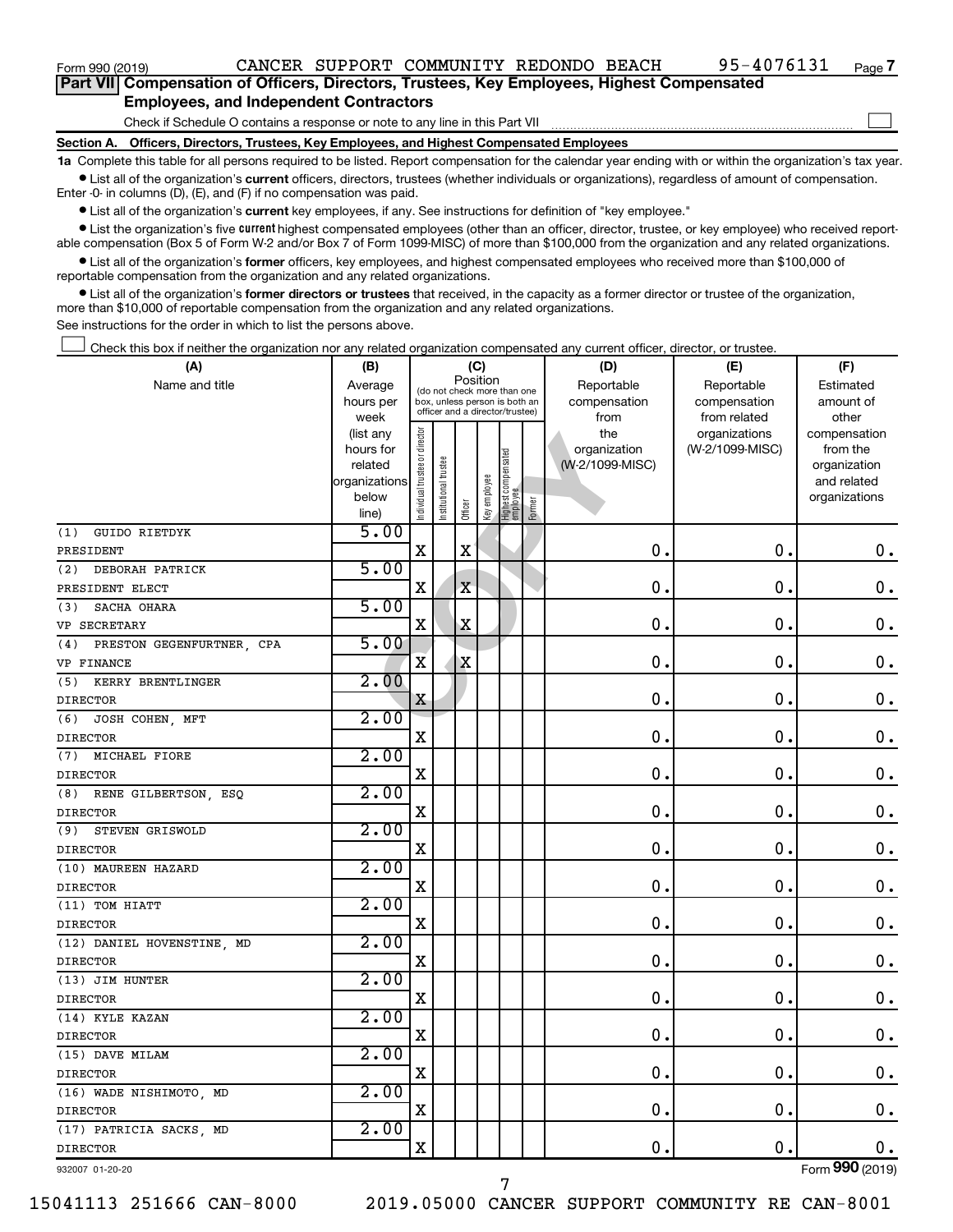| Form 990 (2019)                                                                                                                                                                                                                                             |                                                         |                                                                                                 |                       |         |                 |                                 |        | CANCER SUPPORT COMMUNITY REDONDO BEACH           | 95-4076131                                                         |                  |   |                                                          | Page 8 |
|-------------------------------------------------------------------------------------------------------------------------------------------------------------------------------------------------------------------------------------------------------------|---------------------------------------------------------|-------------------------------------------------------------------------------------------------|-----------------------|---------|-----------------|---------------------------------|--------|--------------------------------------------------|--------------------------------------------------------------------|------------------|---|----------------------------------------------------------|--------|
| <b>Part VII</b><br>Section A. Officers, Directors, Trustees, Key Employees, and Highest Compensated Employees (continued)                                                                                                                                   |                                                         |                                                                                                 |                       |         |                 |                                 |        |                                                  |                                                                    |                  |   |                                                          |        |
| (A)<br>Name and title                                                                                                                                                                                                                                       | (B)<br>Average<br>hours per<br>week<br>(list any        | (do not check more than one<br>box, unless person is both an<br>officer and a director/trustee) |                       |         | (C)<br>Position |                                 |        | (D)<br>Reportable<br>compensation<br>from<br>the | (E)<br>Reportable<br>compensation<br>from related<br>organizations |                  |   | (F)<br>Estimated<br>amount of<br>other<br>compensation   |        |
|                                                                                                                                                                                                                                                             | hours for<br>related<br>organizations<br>below<br>line) | Individual trustee or director                                                                  | Institutional trustee | Officer | əə/oldwə Aəy    | Highest compensated<br>employee | Former | organization<br>(W-2/1099-MISC)                  | (W-2/1099-MISC)                                                    |                  |   | from the<br>organization<br>and related<br>organizations |        |
| (18) LAYTON STOGSDILL<br><b>DIRECTOR</b>                                                                                                                                                                                                                    | 2.00                                                    | $\mathbf X$                                                                                     |                       |         |                 |                                 |        | 0.                                               |                                                                    | $\mathbf 0$ .    |   |                                                          | 0.     |
| (19) KELLI VIEWEG                                                                                                                                                                                                                                           | 2.00                                                    |                                                                                                 |                       |         |                 |                                 |        |                                                  |                                                                    |                  |   |                                                          |        |
| <b>DIRECTOR</b>                                                                                                                                                                                                                                             | 40.00                                                   | X                                                                                               |                       |         |                 |                                 |        | 0.                                               |                                                                    | $\mathbf 0$ .    |   |                                                          | 0.     |
| (20) JOEY SHANAHAN<br>DEV DIR UNTIL 9/19, CEO START 9/19                                                                                                                                                                                                    |                                                         |                                                                                                 |                       | X       |                 |                                 |        | 101,662.                                         |                                                                    | $\mathbf 0$ .    |   | 4,407.                                                   |        |
| (21) PAULA MOORE                                                                                                                                                                                                                                            | 40.00                                                   |                                                                                                 |                       |         |                 |                                 |        |                                                  |                                                                    |                  |   |                                                          |        |
| CEO THRU 9/19                                                                                                                                                                                                                                               |                                                         |                                                                                                 |                       | X       |                 |                                 |        | 125,337.                                         |                                                                    | 0.               |   | 7,912.                                                   |        |
|                                                                                                                                                                                                                                                             |                                                         |                                                                                                 |                       |         |                 |                                 |        |                                                  |                                                                    |                  |   |                                                          |        |
|                                                                                                                                                                                                                                                             |                                                         |                                                                                                 |                       |         |                 |                                 |        |                                                  |                                                                    |                  |   |                                                          |        |
|                                                                                                                                                                                                                                                             |                                                         |                                                                                                 |                       |         |                 |                                 |        |                                                  |                                                                    |                  |   |                                                          |        |
|                                                                                                                                                                                                                                                             |                                                         |                                                                                                 |                       |         |                 |                                 |        |                                                  |                                                                    |                  |   |                                                          |        |
|                                                                                                                                                                                                                                                             |                                                         |                                                                                                 |                       |         |                 |                                 |        |                                                  |                                                                    |                  |   |                                                          |        |
|                                                                                                                                                                                                                                                             |                                                         |                                                                                                 |                       |         |                 |                                 |        |                                                  |                                                                    |                  |   |                                                          |        |
| 1b Subtotal                                                                                                                                                                                                                                                 |                                                         |                                                                                                 |                       |         |                 |                                 |        | 226,999.                                         |                                                                    | $\overline{0}$ . |   | 12,319.                                                  |        |
|                                                                                                                                                                                                                                                             |                                                         |                                                                                                 |                       |         |                 |                                 |        | $\overline{0}$<br>226,999.                       |                                                                    | σ.<br>σ.         |   | 12,319.                                                  |        |
| Total number of individuals (including but not limited to those listed above) who received more than \$100,000 of reportable<br>$\mathbf{2}$                                                                                                                |                                                         |                                                                                                 |                       |         |                 |                                 |        |                                                  |                                                                    |                  |   |                                                          |        |
| compensation from the organization $\blacktriangleright$                                                                                                                                                                                                    |                                                         |                                                                                                 |                       |         |                 |                                 |        |                                                  |                                                                    |                  |   |                                                          | 2      |
| Did the organization list any former officer, director, trustee, key employee, or highest compensated employee on<br>3                                                                                                                                      |                                                         |                                                                                                 |                       |         |                 |                                 |        |                                                  |                                                                    |                  |   | Yes                                                      | No     |
| line 1a? If "Yes," complete Schedule J for such individual [11] manufacture manufacture 1a? If "Yes," complete Schedule J for such individual                                                                                                               |                                                         |                                                                                                 |                       |         |                 |                                 |        |                                                  |                                                                    |                  | 3 |                                                          | x      |
| For any individual listed on line 1a, is the sum of reportable compensation and other compensation from the organization                                                                                                                                    |                                                         |                                                                                                 |                       |         |                 |                                 |        |                                                  |                                                                    |                  |   |                                                          | х      |
| and related organizations greater than \$150,000? If "Yes," complete Schedule J for such individual<br>Did any person listed on line 1a receive or accrue compensation from any unrelated organization or individual for services<br>5                      |                                                         |                                                                                                 |                       |         |                 |                                 |        |                                                  |                                                                    |                  | 4 |                                                          |        |
| rendered to the organization? If "Yes," complete Schedule J for such person                                                                                                                                                                                 |                                                         |                                                                                                 |                       |         |                 |                                 |        |                                                  |                                                                    |                  | 5 |                                                          | x      |
| <b>Section B. Independent Contractors</b>                                                                                                                                                                                                                   |                                                         |                                                                                                 |                       |         |                 |                                 |        |                                                  |                                                                    |                  |   |                                                          |        |
| Complete this table for your five highest compensated independent contractors that received more than \$100,000 of compensation from<br>1<br>the organization. Report compensation for the calendar year ending with or within the organization's tax year. |                                                         |                                                                                                 |                       |         |                 |                                 |        |                                                  |                                                                    |                  |   |                                                          |        |
| (A)<br>Name and business address                                                                                                                                                                                                                            |                                                         |                                                                                                 |                       |         |                 |                                 |        | (B)<br>Description of services                   |                                                                    |                  |   | (C)<br>Compensation                                      |        |
|                                                                                                                                                                                                                                                             |                                                         |                                                                                                 | <b>NONE</b>           |         |                 |                                 |        |                                                  |                                                                    |                  |   |                                                          |        |
|                                                                                                                                                                                                                                                             |                                                         |                                                                                                 |                       |         |                 |                                 |        |                                                  |                                                                    |                  |   |                                                          |        |
|                                                                                                                                                                                                                                                             |                                                         |                                                                                                 |                       |         |                 |                                 |        |                                                  |                                                                    |                  |   |                                                          |        |
|                                                                                                                                                                                                                                                             |                                                         |                                                                                                 |                       |         |                 |                                 |        |                                                  |                                                                    |                  |   |                                                          |        |
|                                                                                                                                                                                                                                                             |                                                         |                                                                                                 |                       |         |                 |                                 |        |                                                  |                                                                    |                  |   |                                                          |        |
|                                                                                                                                                                                                                                                             |                                                         |                                                                                                 |                       |         |                 |                                 |        |                                                  |                                                                    |                  |   |                                                          |        |
| 2<br>Total number of independent contractors (including but not limited to those listed above) who received more than                                                                                                                                       |                                                         |                                                                                                 |                       |         |                 |                                 |        |                                                  |                                                                    |                  |   |                                                          |        |
| \$100,000 of compensation from the organization                                                                                                                                                                                                             |                                                         |                                                                                                 |                       |         |                 | 0                               |        |                                                  |                                                                    |                  |   | $T_{\text{sum}}$ 000 (2010)                              |        |

932008 01-20-20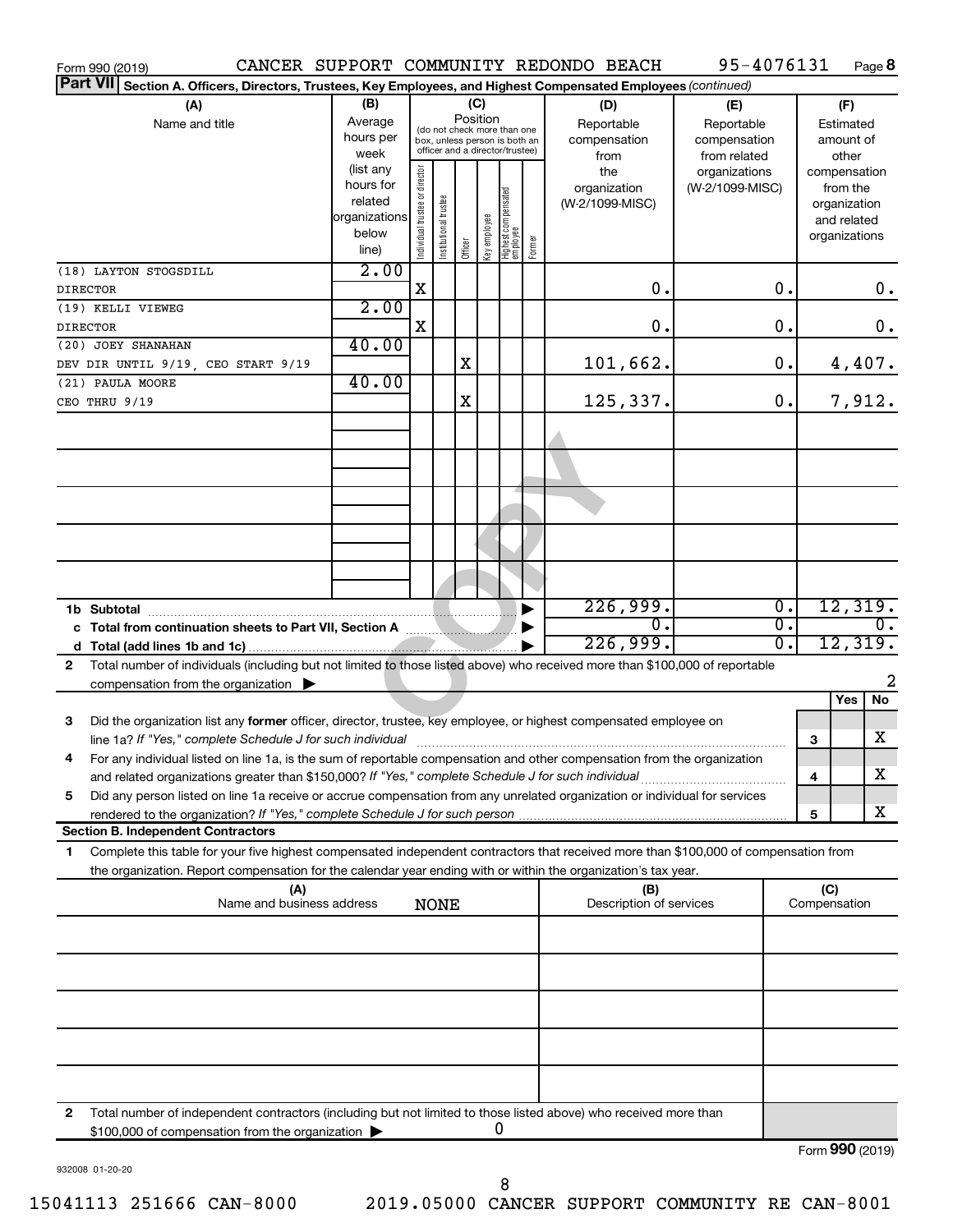| <b>Part VIII</b><br><b>Statement of Revenue</b><br>$\overline{C}$<br>(B)<br>(D)<br>(A)<br>Unrelated<br>Related or exempt<br>Total revenue<br>from tax under<br>function revenue business revenue<br>Contributions, Gifts, Grants<br>and Other Similar Amounts<br>1a<br>1 a Federated campaigns<br>1 <sub>b</sub><br>Membership dues<br>b<br>$\ldots \ldots \ldots \ldots \ldots$<br>596, 955.<br>1 <sub>c</sub><br>Fundraising events<br>с<br>1 <sub>d</sub><br>Related organizations<br>d<br>Government grants (contributions)<br>1e<br>е<br>f All other contributions, gifts, grants, and<br>369,177.<br>similar amounts not included above<br>1f<br>$1g$ \$<br>Noncash contributions included in lines 1a-1f<br>g<br>966,132.<br><b>Business Code</b><br>Program Service<br>Revenue<br>2a<br><u> 1989 - Johann Barn, mars ann an t-Amhain Aonaich an t-Aonaich an t-Aonaich ann an t-Aonaich ann an t-Aonaich</u><br>b<br><u> 1989 - Johann Barbara, martxa alemaniar a</u><br>с<br><u> 1989 - Johann Barbara, martxa alemaniar a</u><br>d<br><u> 1989 - Johann Barbara, martin amerikan basar da</u><br>е<br>All other program service revenue<br>f<br>3<br>Investment income (including dividends, interest, and<br>160,576.<br>160, 576.<br>Income from investment of tax-exempt bond proceeds<br>4<br>5<br>(i) Real<br>(ii) Personal<br>6a<br>6 a Gross rents<br>.<br>6 <sub>b</sub><br>Less: rental expenses<br>b<br>6c<br>Rental income or (loss)<br>с<br>Net rental income or (loss)<br>d<br>(i) Securities<br>(ii) Other<br>7 a Gross amount from sales of<br>7a 703, 565.<br>assets other than inventory<br><b>b</b> Less: cost or other basis<br>7b <sup>719</sup> ,160.<br>evenue<br>and sales expenses<br>$7c - 15,595.$<br>c Gain or (loss)<br>$-15,595.$<br>$-15,595.$<br>Other F<br>8 a Gross income from fundraising events (not<br>including $$596, 955.$ of<br>contributions reported on line 1c). See<br>$ a_0 $ 104,194.<br>$8b$ 104, 194.<br>$\overline{0}$ .<br>c Net income or (loss) from fundraising events<br>9 a Gross income from gaming activities. See<br>9 <b>b</b><br>c Net income or (loss) from gaming activities<br>10 a Gross sales of inventory, less returns<br>10 <sub>b</sub><br><b>b</b> Less: cost of goods sold<br>c Net income or (loss) from sales of inventory<br><b>Business Code</b><br>Miscellaneous<br>Revenue<br>11 a<br><u> 1989 - Johann Stein, mars an deus Amerikaansk kommunister (</u><br>b<br>с<br>1,111,113.<br>144,981.<br>$\overline{0}$ .<br>$\overline{0}$ .<br>12<br>Form 990 (2019)<br>932009 01-20-20 |  |  | Form 990 (2019) |  | CANCER SUPPORT COMMUNITY REDONDO BEACH | 95-4076131 | Page 9                                 |
|----------------------------------------------------------------------------------------------------------------------------------------------------------------------------------------------------------------------------------------------------------------------------------------------------------------------------------------------------------------------------------------------------------------------------------------------------------------------------------------------------------------------------------------------------------------------------------------------------------------------------------------------------------------------------------------------------------------------------------------------------------------------------------------------------------------------------------------------------------------------------------------------------------------------------------------------------------------------------------------------------------------------------------------------------------------------------------------------------------------------------------------------------------------------------------------------------------------------------------------------------------------------------------------------------------------------------------------------------------------------------------------------------------------------------------------------------------------------------------------------------------------------------------------------------------------------------------------------------------------------------------------------------------------------------------------------------------------------------------------------------------------------------------------------------------------------------------------------------------------------------------------------------------------------------------------------------------------------------------------------------------------------------------------------------------------------------------------------------------------------------------------------------------------------------------------------------------------------------------------------------------------------------------------------------------------------------------------------------------------------------------------------------------------------------------------------------------------------------------------------------------------------------------------------------------------------------|--|--|-----------------|--|----------------------------------------|------------|----------------------------------------|
|                                                                                                                                                                                                                                                                                                                                                                                                                                                                                                                                                                                                                                                                                                                                                                                                                                                                                                                                                                                                                                                                                                                                                                                                                                                                                                                                                                                                                                                                                                                                                                                                                                                                                                                                                                                                                                                                                                                                                                                                                                                                                                                                                                                                                                                                                                                                                                                                                                                                                                                                                                            |  |  |                 |  |                                        |            |                                        |
|                                                                                                                                                                                                                                                                                                                                                                                                                                                                                                                                                                                                                                                                                                                                                                                                                                                                                                                                                                                                                                                                                                                                                                                                                                                                                                                                                                                                                                                                                                                                                                                                                                                                                                                                                                                                                                                                                                                                                                                                                                                                                                                                                                                                                                                                                                                                                                                                                                                                                                                                                                            |  |  |                 |  |                                        |            |                                        |
|                                                                                                                                                                                                                                                                                                                                                                                                                                                                                                                                                                                                                                                                                                                                                                                                                                                                                                                                                                                                                                                                                                                                                                                                                                                                                                                                                                                                                                                                                                                                                                                                                                                                                                                                                                                                                                                                                                                                                                                                                                                                                                                                                                                                                                                                                                                                                                                                                                                                                                                                                                            |  |  |                 |  |                                        |            | Revenue excluded<br>sections 512 - 514 |
|                                                                                                                                                                                                                                                                                                                                                                                                                                                                                                                                                                                                                                                                                                                                                                                                                                                                                                                                                                                                                                                                                                                                                                                                                                                                                                                                                                                                                                                                                                                                                                                                                                                                                                                                                                                                                                                                                                                                                                                                                                                                                                                                                                                                                                                                                                                                                                                                                                                                                                                                                                            |  |  |                 |  |                                        |            |                                        |
|                                                                                                                                                                                                                                                                                                                                                                                                                                                                                                                                                                                                                                                                                                                                                                                                                                                                                                                                                                                                                                                                                                                                                                                                                                                                                                                                                                                                                                                                                                                                                                                                                                                                                                                                                                                                                                                                                                                                                                                                                                                                                                                                                                                                                                                                                                                                                                                                                                                                                                                                                                            |  |  |                 |  |                                        |            |                                        |
|                                                                                                                                                                                                                                                                                                                                                                                                                                                                                                                                                                                                                                                                                                                                                                                                                                                                                                                                                                                                                                                                                                                                                                                                                                                                                                                                                                                                                                                                                                                                                                                                                                                                                                                                                                                                                                                                                                                                                                                                                                                                                                                                                                                                                                                                                                                                                                                                                                                                                                                                                                            |  |  |                 |  |                                        |            |                                        |
|                                                                                                                                                                                                                                                                                                                                                                                                                                                                                                                                                                                                                                                                                                                                                                                                                                                                                                                                                                                                                                                                                                                                                                                                                                                                                                                                                                                                                                                                                                                                                                                                                                                                                                                                                                                                                                                                                                                                                                                                                                                                                                                                                                                                                                                                                                                                                                                                                                                                                                                                                                            |  |  |                 |  |                                        |            |                                        |
|                                                                                                                                                                                                                                                                                                                                                                                                                                                                                                                                                                                                                                                                                                                                                                                                                                                                                                                                                                                                                                                                                                                                                                                                                                                                                                                                                                                                                                                                                                                                                                                                                                                                                                                                                                                                                                                                                                                                                                                                                                                                                                                                                                                                                                                                                                                                                                                                                                                                                                                                                                            |  |  |                 |  |                                        |            |                                        |
|                                                                                                                                                                                                                                                                                                                                                                                                                                                                                                                                                                                                                                                                                                                                                                                                                                                                                                                                                                                                                                                                                                                                                                                                                                                                                                                                                                                                                                                                                                                                                                                                                                                                                                                                                                                                                                                                                                                                                                                                                                                                                                                                                                                                                                                                                                                                                                                                                                                                                                                                                                            |  |  |                 |  |                                        |            |                                        |
|                                                                                                                                                                                                                                                                                                                                                                                                                                                                                                                                                                                                                                                                                                                                                                                                                                                                                                                                                                                                                                                                                                                                                                                                                                                                                                                                                                                                                                                                                                                                                                                                                                                                                                                                                                                                                                                                                                                                                                                                                                                                                                                                                                                                                                                                                                                                                                                                                                                                                                                                                                            |  |  |                 |  |                                        |            |                                        |
|                                                                                                                                                                                                                                                                                                                                                                                                                                                                                                                                                                                                                                                                                                                                                                                                                                                                                                                                                                                                                                                                                                                                                                                                                                                                                                                                                                                                                                                                                                                                                                                                                                                                                                                                                                                                                                                                                                                                                                                                                                                                                                                                                                                                                                                                                                                                                                                                                                                                                                                                                                            |  |  |                 |  |                                        |            |                                        |
|                                                                                                                                                                                                                                                                                                                                                                                                                                                                                                                                                                                                                                                                                                                                                                                                                                                                                                                                                                                                                                                                                                                                                                                                                                                                                                                                                                                                                                                                                                                                                                                                                                                                                                                                                                                                                                                                                                                                                                                                                                                                                                                                                                                                                                                                                                                                                                                                                                                                                                                                                                            |  |  |                 |  |                                        |            |                                        |
|                                                                                                                                                                                                                                                                                                                                                                                                                                                                                                                                                                                                                                                                                                                                                                                                                                                                                                                                                                                                                                                                                                                                                                                                                                                                                                                                                                                                                                                                                                                                                                                                                                                                                                                                                                                                                                                                                                                                                                                                                                                                                                                                                                                                                                                                                                                                                                                                                                                                                                                                                                            |  |  |                 |  |                                        |            |                                        |
|                                                                                                                                                                                                                                                                                                                                                                                                                                                                                                                                                                                                                                                                                                                                                                                                                                                                                                                                                                                                                                                                                                                                                                                                                                                                                                                                                                                                                                                                                                                                                                                                                                                                                                                                                                                                                                                                                                                                                                                                                                                                                                                                                                                                                                                                                                                                                                                                                                                                                                                                                                            |  |  |                 |  |                                        |            |                                        |
|                                                                                                                                                                                                                                                                                                                                                                                                                                                                                                                                                                                                                                                                                                                                                                                                                                                                                                                                                                                                                                                                                                                                                                                                                                                                                                                                                                                                                                                                                                                                                                                                                                                                                                                                                                                                                                                                                                                                                                                                                                                                                                                                                                                                                                                                                                                                                                                                                                                                                                                                                                            |  |  |                 |  |                                        |            |                                        |
|                                                                                                                                                                                                                                                                                                                                                                                                                                                                                                                                                                                                                                                                                                                                                                                                                                                                                                                                                                                                                                                                                                                                                                                                                                                                                                                                                                                                                                                                                                                                                                                                                                                                                                                                                                                                                                                                                                                                                                                                                                                                                                                                                                                                                                                                                                                                                                                                                                                                                                                                                                            |  |  |                 |  |                                        |            |                                        |
|                                                                                                                                                                                                                                                                                                                                                                                                                                                                                                                                                                                                                                                                                                                                                                                                                                                                                                                                                                                                                                                                                                                                                                                                                                                                                                                                                                                                                                                                                                                                                                                                                                                                                                                                                                                                                                                                                                                                                                                                                                                                                                                                                                                                                                                                                                                                                                                                                                                                                                                                                                            |  |  |                 |  |                                        |            |                                        |
|                                                                                                                                                                                                                                                                                                                                                                                                                                                                                                                                                                                                                                                                                                                                                                                                                                                                                                                                                                                                                                                                                                                                                                                                                                                                                                                                                                                                                                                                                                                                                                                                                                                                                                                                                                                                                                                                                                                                                                                                                                                                                                                                                                                                                                                                                                                                                                                                                                                                                                                                                                            |  |  |                 |  |                                        |            |                                        |
|                                                                                                                                                                                                                                                                                                                                                                                                                                                                                                                                                                                                                                                                                                                                                                                                                                                                                                                                                                                                                                                                                                                                                                                                                                                                                                                                                                                                                                                                                                                                                                                                                                                                                                                                                                                                                                                                                                                                                                                                                                                                                                                                                                                                                                                                                                                                                                                                                                                                                                                                                                            |  |  |                 |  |                                        |            |                                        |
|                                                                                                                                                                                                                                                                                                                                                                                                                                                                                                                                                                                                                                                                                                                                                                                                                                                                                                                                                                                                                                                                                                                                                                                                                                                                                                                                                                                                                                                                                                                                                                                                                                                                                                                                                                                                                                                                                                                                                                                                                                                                                                                                                                                                                                                                                                                                                                                                                                                                                                                                                                            |  |  |                 |  |                                        |            |                                        |
|                                                                                                                                                                                                                                                                                                                                                                                                                                                                                                                                                                                                                                                                                                                                                                                                                                                                                                                                                                                                                                                                                                                                                                                                                                                                                                                                                                                                                                                                                                                                                                                                                                                                                                                                                                                                                                                                                                                                                                                                                                                                                                                                                                                                                                                                                                                                                                                                                                                                                                                                                                            |  |  |                 |  |                                        |            |                                        |
|                                                                                                                                                                                                                                                                                                                                                                                                                                                                                                                                                                                                                                                                                                                                                                                                                                                                                                                                                                                                                                                                                                                                                                                                                                                                                                                                                                                                                                                                                                                                                                                                                                                                                                                                                                                                                                                                                                                                                                                                                                                                                                                                                                                                                                                                                                                                                                                                                                                                                                                                                                            |  |  |                 |  |                                        |            |                                        |
|                                                                                                                                                                                                                                                                                                                                                                                                                                                                                                                                                                                                                                                                                                                                                                                                                                                                                                                                                                                                                                                                                                                                                                                                                                                                                                                                                                                                                                                                                                                                                                                                                                                                                                                                                                                                                                                                                                                                                                                                                                                                                                                                                                                                                                                                                                                                                                                                                                                                                                                                                                            |  |  |                 |  |                                        |            |                                        |
|                                                                                                                                                                                                                                                                                                                                                                                                                                                                                                                                                                                                                                                                                                                                                                                                                                                                                                                                                                                                                                                                                                                                                                                                                                                                                                                                                                                                                                                                                                                                                                                                                                                                                                                                                                                                                                                                                                                                                                                                                                                                                                                                                                                                                                                                                                                                                                                                                                                                                                                                                                            |  |  |                 |  |                                        |            |                                        |
|                                                                                                                                                                                                                                                                                                                                                                                                                                                                                                                                                                                                                                                                                                                                                                                                                                                                                                                                                                                                                                                                                                                                                                                                                                                                                                                                                                                                                                                                                                                                                                                                                                                                                                                                                                                                                                                                                                                                                                                                                                                                                                                                                                                                                                                                                                                                                                                                                                                                                                                                                                            |  |  |                 |  |                                        |            |                                        |
|                                                                                                                                                                                                                                                                                                                                                                                                                                                                                                                                                                                                                                                                                                                                                                                                                                                                                                                                                                                                                                                                                                                                                                                                                                                                                                                                                                                                                                                                                                                                                                                                                                                                                                                                                                                                                                                                                                                                                                                                                                                                                                                                                                                                                                                                                                                                                                                                                                                                                                                                                                            |  |  |                 |  |                                        |            |                                        |
|                                                                                                                                                                                                                                                                                                                                                                                                                                                                                                                                                                                                                                                                                                                                                                                                                                                                                                                                                                                                                                                                                                                                                                                                                                                                                                                                                                                                                                                                                                                                                                                                                                                                                                                                                                                                                                                                                                                                                                                                                                                                                                                                                                                                                                                                                                                                                                                                                                                                                                                                                                            |  |  |                 |  |                                        |            |                                        |
|                                                                                                                                                                                                                                                                                                                                                                                                                                                                                                                                                                                                                                                                                                                                                                                                                                                                                                                                                                                                                                                                                                                                                                                                                                                                                                                                                                                                                                                                                                                                                                                                                                                                                                                                                                                                                                                                                                                                                                                                                                                                                                                                                                                                                                                                                                                                                                                                                                                                                                                                                                            |  |  |                 |  |                                        |            |                                        |
|                                                                                                                                                                                                                                                                                                                                                                                                                                                                                                                                                                                                                                                                                                                                                                                                                                                                                                                                                                                                                                                                                                                                                                                                                                                                                                                                                                                                                                                                                                                                                                                                                                                                                                                                                                                                                                                                                                                                                                                                                                                                                                                                                                                                                                                                                                                                                                                                                                                                                                                                                                            |  |  |                 |  |                                        |            |                                        |
|                                                                                                                                                                                                                                                                                                                                                                                                                                                                                                                                                                                                                                                                                                                                                                                                                                                                                                                                                                                                                                                                                                                                                                                                                                                                                                                                                                                                                                                                                                                                                                                                                                                                                                                                                                                                                                                                                                                                                                                                                                                                                                                                                                                                                                                                                                                                                                                                                                                                                                                                                                            |  |  |                 |  |                                        |            |                                        |
|                                                                                                                                                                                                                                                                                                                                                                                                                                                                                                                                                                                                                                                                                                                                                                                                                                                                                                                                                                                                                                                                                                                                                                                                                                                                                                                                                                                                                                                                                                                                                                                                                                                                                                                                                                                                                                                                                                                                                                                                                                                                                                                                                                                                                                                                                                                                                                                                                                                                                                                                                                            |  |  |                 |  |                                        |            |                                        |
|                                                                                                                                                                                                                                                                                                                                                                                                                                                                                                                                                                                                                                                                                                                                                                                                                                                                                                                                                                                                                                                                                                                                                                                                                                                                                                                                                                                                                                                                                                                                                                                                                                                                                                                                                                                                                                                                                                                                                                                                                                                                                                                                                                                                                                                                                                                                                                                                                                                                                                                                                                            |  |  |                 |  |                                        |            |                                        |
|                                                                                                                                                                                                                                                                                                                                                                                                                                                                                                                                                                                                                                                                                                                                                                                                                                                                                                                                                                                                                                                                                                                                                                                                                                                                                                                                                                                                                                                                                                                                                                                                                                                                                                                                                                                                                                                                                                                                                                                                                                                                                                                                                                                                                                                                                                                                                                                                                                                                                                                                                                            |  |  |                 |  |                                        |            |                                        |
|                                                                                                                                                                                                                                                                                                                                                                                                                                                                                                                                                                                                                                                                                                                                                                                                                                                                                                                                                                                                                                                                                                                                                                                                                                                                                                                                                                                                                                                                                                                                                                                                                                                                                                                                                                                                                                                                                                                                                                                                                                                                                                                                                                                                                                                                                                                                                                                                                                                                                                                                                                            |  |  |                 |  |                                        |            |                                        |
|                                                                                                                                                                                                                                                                                                                                                                                                                                                                                                                                                                                                                                                                                                                                                                                                                                                                                                                                                                                                                                                                                                                                                                                                                                                                                                                                                                                                                                                                                                                                                                                                                                                                                                                                                                                                                                                                                                                                                                                                                                                                                                                                                                                                                                                                                                                                                                                                                                                                                                                                                                            |  |  |                 |  |                                        |            |                                        |
|                                                                                                                                                                                                                                                                                                                                                                                                                                                                                                                                                                                                                                                                                                                                                                                                                                                                                                                                                                                                                                                                                                                                                                                                                                                                                                                                                                                                                                                                                                                                                                                                                                                                                                                                                                                                                                                                                                                                                                                                                                                                                                                                                                                                                                                                                                                                                                                                                                                                                                                                                                            |  |  |                 |  |                                        |            |                                        |
|                                                                                                                                                                                                                                                                                                                                                                                                                                                                                                                                                                                                                                                                                                                                                                                                                                                                                                                                                                                                                                                                                                                                                                                                                                                                                                                                                                                                                                                                                                                                                                                                                                                                                                                                                                                                                                                                                                                                                                                                                                                                                                                                                                                                                                                                                                                                                                                                                                                                                                                                                                            |  |  |                 |  |                                        |            |                                        |
|                                                                                                                                                                                                                                                                                                                                                                                                                                                                                                                                                                                                                                                                                                                                                                                                                                                                                                                                                                                                                                                                                                                                                                                                                                                                                                                                                                                                                                                                                                                                                                                                                                                                                                                                                                                                                                                                                                                                                                                                                                                                                                                                                                                                                                                                                                                                                                                                                                                                                                                                                                            |  |  |                 |  |                                        |            |                                        |
|                                                                                                                                                                                                                                                                                                                                                                                                                                                                                                                                                                                                                                                                                                                                                                                                                                                                                                                                                                                                                                                                                                                                                                                                                                                                                                                                                                                                                                                                                                                                                                                                                                                                                                                                                                                                                                                                                                                                                                                                                                                                                                                                                                                                                                                                                                                                                                                                                                                                                                                                                                            |  |  |                 |  |                                        |            |                                        |
|                                                                                                                                                                                                                                                                                                                                                                                                                                                                                                                                                                                                                                                                                                                                                                                                                                                                                                                                                                                                                                                                                                                                                                                                                                                                                                                                                                                                                                                                                                                                                                                                                                                                                                                                                                                                                                                                                                                                                                                                                                                                                                                                                                                                                                                                                                                                                                                                                                                                                                                                                                            |  |  |                 |  |                                        |            |                                        |
|                                                                                                                                                                                                                                                                                                                                                                                                                                                                                                                                                                                                                                                                                                                                                                                                                                                                                                                                                                                                                                                                                                                                                                                                                                                                                                                                                                                                                                                                                                                                                                                                                                                                                                                                                                                                                                                                                                                                                                                                                                                                                                                                                                                                                                                                                                                                                                                                                                                                                                                                                                            |  |  |                 |  |                                        |            |                                        |
|                                                                                                                                                                                                                                                                                                                                                                                                                                                                                                                                                                                                                                                                                                                                                                                                                                                                                                                                                                                                                                                                                                                                                                                                                                                                                                                                                                                                                                                                                                                                                                                                                                                                                                                                                                                                                                                                                                                                                                                                                                                                                                                                                                                                                                                                                                                                                                                                                                                                                                                                                                            |  |  |                 |  |                                        |            |                                        |
|                                                                                                                                                                                                                                                                                                                                                                                                                                                                                                                                                                                                                                                                                                                                                                                                                                                                                                                                                                                                                                                                                                                                                                                                                                                                                                                                                                                                                                                                                                                                                                                                                                                                                                                                                                                                                                                                                                                                                                                                                                                                                                                                                                                                                                                                                                                                                                                                                                                                                                                                                                            |  |  |                 |  |                                        |            |                                        |
|                                                                                                                                                                                                                                                                                                                                                                                                                                                                                                                                                                                                                                                                                                                                                                                                                                                                                                                                                                                                                                                                                                                                                                                                                                                                                                                                                                                                                                                                                                                                                                                                                                                                                                                                                                                                                                                                                                                                                                                                                                                                                                                                                                                                                                                                                                                                                                                                                                                                                                                                                                            |  |  |                 |  |                                        |            |                                        |
|                                                                                                                                                                                                                                                                                                                                                                                                                                                                                                                                                                                                                                                                                                                                                                                                                                                                                                                                                                                                                                                                                                                                                                                                                                                                                                                                                                                                                                                                                                                                                                                                                                                                                                                                                                                                                                                                                                                                                                                                                                                                                                                                                                                                                                                                                                                                                                                                                                                                                                                                                                            |  |  |                 |  |                                        |            |                                        |
|                                                                                                                                                                                                                                                                                                                                                                                                                                                                                                                                                                                                                                                                                                                                                                                                                                                                                                                                                                                                                                                                                                                                                                                                                                                                                                                                                                                                                                                                                                                                                                                                                                                                                                                                                                                                                                                                                                                                                                                                                                                                                                                                                                                                                                                                                                                                                                                                                                                                                                                                                                            |  |  |                 |  |                                        |            |                                        |
|                                                                                                                                                                                                                                                                                                                                                                                                                                                                                                                                                                                                                                                                                                                                                                                                                                                                                                                                                                                                                                                                                                                                                                                                                                                                                                                                                                                                                                                                                                                                                                                                                                                                                                                                                                                                                                                                                                                                                                                                                                                                                                                                                                                                                                                                                                                                                                                                                                                                                                                                                                            |  |  |                 |  |                                        |            |                                        |
|                                                                                                                                                                                                                                                                                                                                                                                                                                                                                                                                                                                                                                                                                                                                                                                                                                                                                                                                                                                                                                                                                                                                                                                                                                                                                                                                                                                                                                                                                                                                                                                                                                                                                                                                                                                                                                                                                                                                                                                                                                                                                                                                                                                                                                                                                                                                                                                                                                                                                                                                                                            |  |  |                 |  |                                        |            |                                        |
|                                                                                                                                                                                                                                                                                                                                                                                                                                                                                                                                                                                                                                                                                                                                                                                                                                                                                                                                                                                                                                                                                                                                                                                                                                                                                                                                                                                                                                                                                                                                                                                                                                                                                                                                                                                                                                                                                                                                                                                                                                                                                                                                                                                                                                                                                                                                                                                                                                                                                                                                                                            |  |  |                 |  |                                        |            |                                        |
|                                                                                                                                                                                                                                                                                                                                                                                                                                                                                                                                                                                                                                                                                                                                                                                                                                                                                                                                                                                                                                                                                                                                                                                                                                                                                                                                                                                                                                                                                                                                                                                                                                                                                                                                                                                                                                                                                                                                                                                                                                                                                                                                                                                                                                                                                                                                                                                                                                                                                                                                                                            |  |  |                 |  |                                        |            |                                        |
|                                                                                                                                                                                                                                                                                                                                                                                                                                                                                                                                                                                                                                                                                                                                                                                                                                                                                                                                                                                                                                                                                                                                                                                                                                                                                                                                                                                                                                                                                                                                                                                                                                                                                                                                                                                                                                                                                                                                                                                                                                                                                                                                                                                                                                                                                                                                                                                                                                                                                                                                                                            |  |  |                 |  |                                        |            |                                        |
|                                                                                                                                                                                                                                                                                                                                                                                                                                                                                                                                                                                                                                                                                                                                                                                                                                                                                                                                                                                                                                                                                                                                                                                                                                                                                                                                                                                                                                                                                                                                                                                                                                                                                                                                                                                                                                                                                                                                                                                                                                                                                                                                                                                                                                                                                                                                                                                                                                                                                                                                                                            |  |  |                 |  |                                        |            |                                        |
|                                                                                                                                                                                                                                                                                                                                                                                                                                                                                                                                                                                                                                                                                                                                                                                                                                                                                                                                                                                                                                                                                                                                                                                                                                                                                                                                                                                                                                                                                                                                                                                                                                                                                                                                                                                                                                                                                                                                                                                                                                                                                                                                                                                                                                                                                                                                                                                                                                                                                                                                                                            |  |  |                 |  |                                        |            |                                        |
|                                                                                                                                                                                                                                                                                                                                                                                                                                                                                                                                                                                                                                                                                                                                                                                                                                                                                                                                                                                                                                                                                                                                                                                                                                                                                                                                                                                                                                                                                                                                                                                                                                                                                                                                                                                                                                                                                                                                                                                                                                                                                                                                                                                                                                                                                                                                                                                                                                                                                                                                                                            |  |  |                 |  |                                        |            |                                        |

932009 01-20-20

9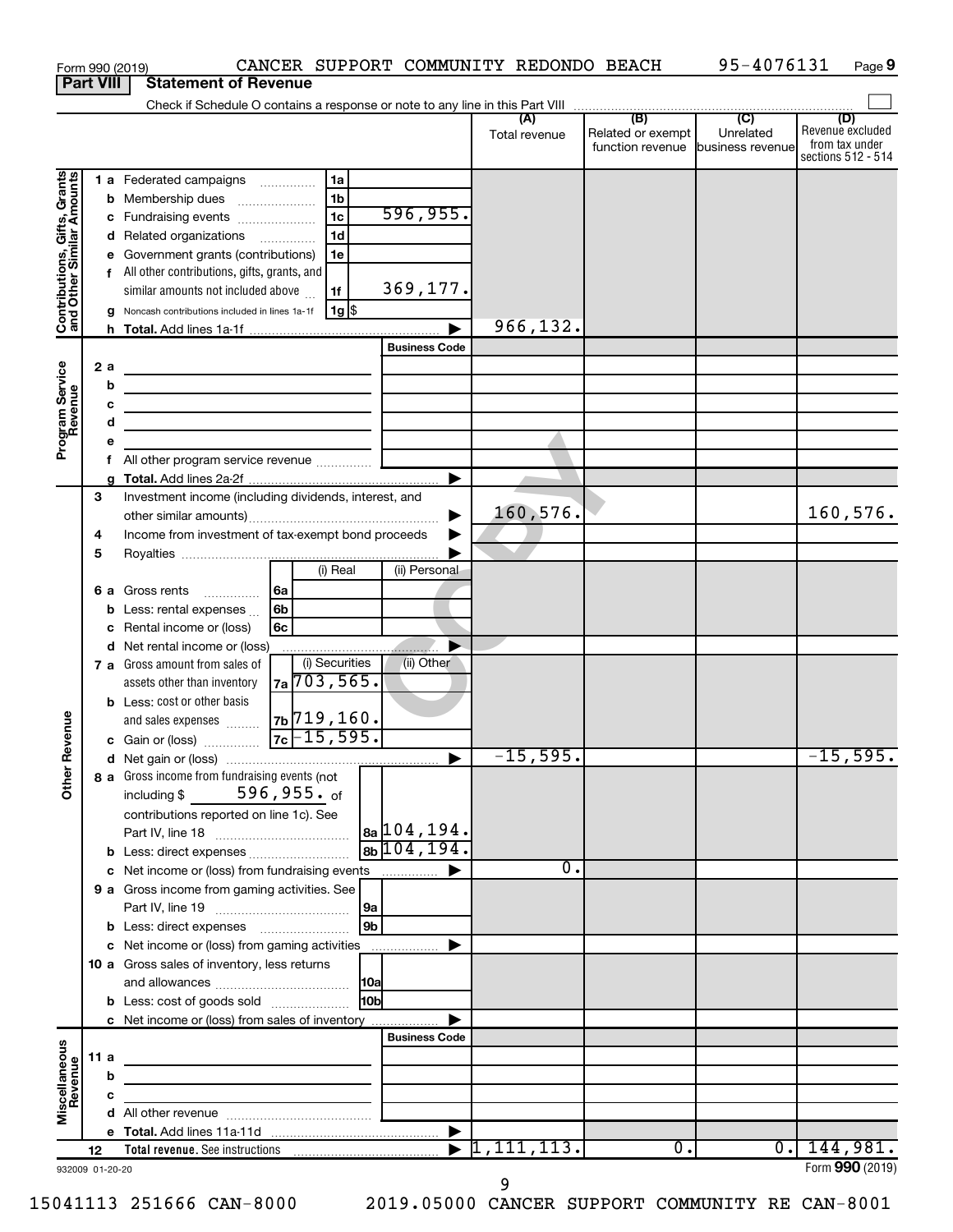| Form 990 (2019) |  |
|-----------------|--|
|-----------------|--|

|    | Section 501(c)(3) and 501(c)(4) organizations must complete all columns. All other organizations must complete column (A).                                                                                 |                       |                                    |                                    |                                |
|----|------------------------------------------------------------------------------------------------------------------------------------------------------------------------------------------------------------|-----------------------|------------------------------------|------------------------------------|--------------------------------|
|    | Check if Schedule O contains a response or note to any line in this Part IX                                                                                                                                |                       |                                    |                                    |                                |
|    | Do not include amounts reported on lines 6b,<br>7b, 8b, 9b, and 10b of Part VIII.                                                                                                                          | (A)<br>Total expenses | (B)<br>Program service<br>expenses | Management and<br>general expenses | (D)<br>Fundraising<br>expenses |
| 1. | Grants and other assistance to domestic organizations                                                                                                                                                      |                       |                                    |                                    |                                |
|    | and domestic governments. See Part IV, line 21                                                                                                                                                             |                       |                                    |                                    |                                |
| 2  | Grants and other assistance to domestic                                                                                                                                                                    |                       |                                    |                                    |                                |
|    | individuals. See Part IV, line 22                                                                                                                                                                          |                       |                                    |                                    |                                |
| 3  | Grants and other assistance to foreign                                                                                                                                                                     |                       |                                    |                                    |                                |
|    | organizations, foreign governments, and foreign                                                                                                                                                            |                       |                                    |                                    |                                |
|    | individuals. See Part IV, lines 15 and 16                                                                                                                                                                  |                       |                                    |                                    |                                |
| 4  | Benefits paid to or for members                                                                                                                                                                            |                       |                                    |                                    |                                |
| 5  | Compensation of current officers, directors,                                                                                                                                                               |                       |                                    |                                    |                                |
|    | trustees, and key employees                                                                                                                                                                                | 226,999.              | 137,037.                           | 44,981.                            | 44,981.                        |
| 6  | Compensation not included above to disqualified                                                                                                                                                            |                       |                                    |                                    |                                |
|    | persons (as defined under section 4958(f)(1)) and                                                                                                                                                          |                       |                                    |                                    |                                |
|    | persons described in section 4958(c)(3)(B)                                                                                                                                                                 | 476,519.              | 381,752.                           | 47,530.                            | 47,237.                        |
| 7  | Other salaries and wages                                                                                                                                                                                   |                       |                                    |                                    |                                |
| 8  | Pension plan accruals and contributions (include                                                                                                                                                           |                       |                                    |                                    |                                |
|    | section 401(k) and 403(b) employer contributions)                                                                                                                                                          | 20,083.               | 14,809.                            | 2,641                              |                                |
| 9  | Other employee benefits                                                                                                                                                                                    | 57,451.               | 42, 365.                           | 7,555.                             | $\frac{2,633}{7,531}$          |
| 10 |                                                                                                                                                                                                            |                       |                                    |                                    |                                |
| 11 | Fees for services (nonemployees):                                                                                                                                                                          |                       |                                    |                                    |                                |
| a  |                                                                                                                                                                                                            |                       |                                    |                                    |                                |
| b  |                                                                                                                                                                                                            |                       |                                    |                                    |                                |
| d  |                                                                                                                                                                                                            |                       |                                    |                                    |                                |
|    | Professional fundraising services. See Part IV, line 17                                                                                                                                                    |                       |                                    |                                    |                                |
| f  | Investment management fees                                                                                                                                                                                 | 23,926.               |                                    | 23,926.                            |                                |
| a  | Other. (If line 11g amount exceeds 10% of line 25,                                                                                                                                                         |                       |                                    |                                    |                                |
|    | column (A) amount, list line 11g expenses on Sch O.)                                                                                                                                                       | 42,302.               | 13,458.                            | 5,199.                             | 23,645.                        |
| 12 |                                                                                                                                                                                                            |                       |                                    |                                    |                                |
| 13 |                                                                                                                                                                                                            | 15,432.               | 8,312.                             | 5,433.                             |                                |
| 14 |                                                                                                                                                                                                            | 27,023.               | 19,927.                            | 3,553.                             | $\frac{1,687}{3,543}$ .        |
| 15 |                                                                                                                                                                                                            |                       |                                    |                                    |                                |
| 16 |                                                                                                                                                                                                            | 103,424.              | 96,914.                            | 1,917.                             | 4,593.                         |
| 17 |                                                                                                                                                                                                            |                       |                                    |                                    |                                |
| 18 | Payments of travel or entertainment expenses                                                                                                                                                               |                       |                                    |                                    |                                |
|    | for any federal, state, or local public officials                                                                                                                                                          |                       |                                    |                                    |                                |
| 19 | Conferences, conventions, and meetings                                                                                                                                                                     | 5,496.                | 5,496.                             |                                    |                                |
| 20 | Interest                                                                                                                                                                                                   |                       |                                    |                                    |                                |
| 21 |                                                                                                                                                                                                            | 12,500.               | 6, 250.                            | 6,250.                             |                                |
| 22 | Depreciation, depletion, and amortization                                                                                                                                                                  | 12,088.               | 8,914.                             | 1,590.                             | 1,584.                         |
| 23 | Insurance                                                                                                                                                                                                  | 8,658.                | 6,494.                             | 2,164.                             |                                |
| 24 | Other expenses. Itemize expenses not covered<br>above (List miscellaneous expenses on line 24e. If<br>line 24e amount exceeds 10% of line 25, column (A)<br>amount, list line 24e expenses on Schedule O.) |                       |                                    |                                    |                                |
| a  | PRINTING                                                                                                                                                                                                   | 15,871.               | 12,538.                            | 1,111.                             | 2,222.                         |
| b  | <b>COMMUNITY OUTREACH</b>                                                                                                                                                                                  | 12,512.               | 7,700.                             | 962.                               | 3,850.                         |
| C  | BANK AND PAYROLL COSTS                                                                                                                                                                                     | 10,716.               | 5,358.                             | 2,679.                             | 2,679.                         |
| d  | PROGRAM COSTS                                                                                                                                                                                              | 9,810.                | 9,810.                             |                                    |                                |
|    | e All other expenses                                                                                                                                                                                       | 19,922.               | 16, 181.                           | 1,635.                             | 2,106.                         |
| 25 | Total functional expenses. Add lines 1 through 24e                                                                                                                                                         | 1, 100, 732.          | 793,315.                           | 159,126.                           | 148, 291.                      |
| 26 | Joint costs. Complete this line only if the organization                                                                                                                                                   |                       |                                    |                                    |                                |
|    | reported in column (B) joint costs from a combined                                                                                                                                                         |                       |                                    |                                    |                                |
|    | educational campaign and fundraising solicitation.                                                                                                                                                         |                       |                                    |                                    |                                |
|    | Check here $\blacktriangleright$<br>if following SOP 98-2 (ASC 958-720)                                                                                                                                    |                       |                                    |                                    |                                |

932010 01-20-20

Form (2019) **990**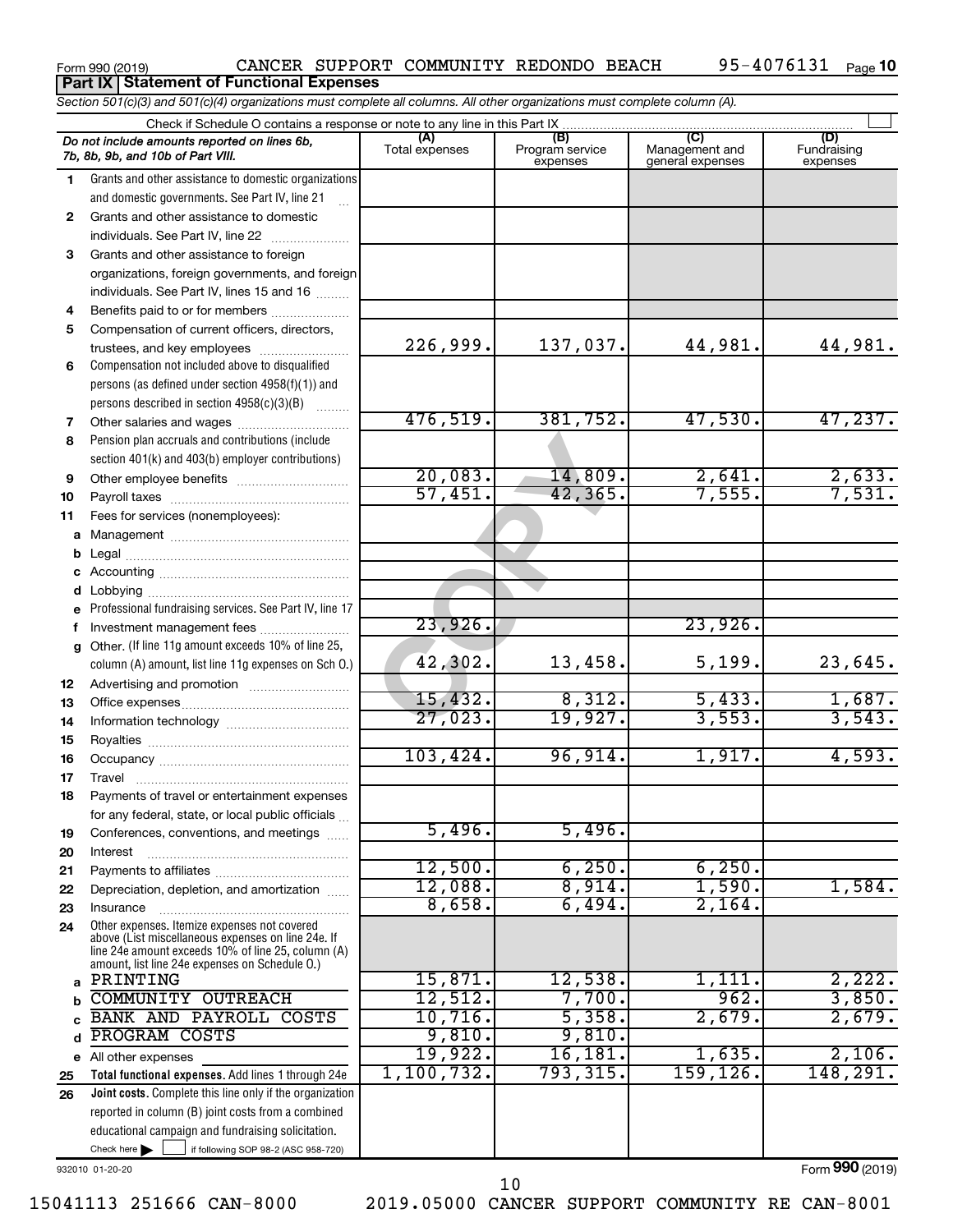Form 990 (2019) CANCER SUPPORT COMMUNITY REDONDO BEACH 95-4076131 Page

95-4076131 Page 11

 $\perp$ 

Form (2019) **990**

| U 19)                                                                      | CANCER SOFFORI COMMONITI REDONDO DEACH |  |  |  | JJ = 10 / 0 1 J 1 | ⊩a |  |  |  |  |
|----------------------------------------------------------------------------|----------------------------------------|--|--|--|-------------------|----|--|--|--|--|
| <b>Balance Sheet</b>                                                       |                                        |  |  |  |                   |    |  |  |  |  |
| Check if Schedule O contains a response or note to any line in this Part X |                                        |  |  |  |                   |    |  |  |  |  |
|                                                                            |                                        |  |  |  |                   |    |  |  |  |  |

|                             |    |                                                                                      |                 |             | (A)<br>Beginning of year |                 | (B)<br>End of year |
|-----------------------------|----|--------------------------------------------------------------------------------------|-----------------|-------------|--------------------------|-----------------|--------------------|
|                             | 1  |                                                                                      |                 |             | 314, 292.                | $\mathbf{1}$    | 246, 445.          |
|                             | 2  |                                                                                      |                 |             | 609,990.                 | $\mathbf{2}$    | 611,883.           |
|                             | з  |                                                                                      |                 |             |                          | 3               |                    |
|                             | 4  |                                                                                      |                 |             |                          | 4               |                    |
|                             | 5  | Loans and other receivables from any current or former officer, director,            |                 |             |                          |                 |                    |
|                             |    | trustee, key employee, creator or founder, substantial contributor, or 35%           |                 |             |                          |                 |                    |
|                             |    | controlled entity or family member of any of these persons                           |                 |             |                          | 5               |                    |
|                             | 6  | Loans and other receivables from other disqualified persons (as defined              |                 |             |                          |                 |                    |
|                             |    | under section 4958(f)(1)), and persons described in section 4958(c)(3)(B)            |                 | $\sim$      |                          | 6               |                    |
|                             | 7  |                                                                                      |                 |             |                          | $\overline{7}$  |                    |
| Assets                      | 8  |                                                                                      |                 |             |                          | 8               |                    |
|                             | 9  | Prepaid expenses and deferred charges                                                |                 |             |                          | 9               |                    |
|                             |    | 10a Land, buildings, and equipment: cost or other                                    |                 |             |                          |                 |                    |
|                             |    | basis. Complete Part VI of Schedule D $\ldots$   10a                                 |                 | $101,005$ . |                          |                 |                    |
|                             |    | <b>b</b> Less: accumulated depreciation                                              | 10 <sub>b</sub> | 43,315.     | 69,776.                  | 10 <sub>c</sub> | 57,690.            |
|                             | 11 |                                                                                      | 3,866,187.      | 11          | 4,506,660.               |                 |                    |
|                             | 12 |                                                                                      | 21, 143.        | 12          | 1,132.                   |                 |                    |
|                             | 13 |                                                                                      |                 | 13          |                          |                 |                    |
|                             | 14 |                                                                                      |                 | 14          |                          |                 |                    |
|                             | 15 |                                                                                      | 2,564.          | 15          | 2,937.                   |                 |                    |
|                             | 16 |                                                                                      |                 |             | 4,883,952.               | 16              | 5,426,747.         |
|                             | 17 |                                                                                      |                 |             | 26,913.                  | 17              | 18,589.            |
|                             | 18 |                                                                                      |                 | 18          |                          |                 |                    |
|                             | 19 |                                                                                      |                 | 19          |                          |                 |                    |
|                             | 20 |                                                                                      |                 | 20          |                          |                 |                    |
|                             | 21 | Escrow or custodial account liability. Complete Part IV of Schedule D [              |                 | 21          |                          |                 |                    |
|                             | 22 | Loans and other payables to any current or former officer, director,                 |                 |             |                          |                 |                    |
| Liabilities                 |    | trustee, key employee, creator or founder, substantial contributor, or 35%           |                 |             |                          |                 |                    |
|                             |    | controlled entity or family member of any of these persons <b>with an example 20</b> |                 |             |                          | 22              |                    |
|                             | 23 | Secured mortgages and notes payable to unrelated third parties                       |                 |             |                          | 23              |                    |
|                             | 24 | Unsecured notes and loans payable to unrelated third parties                         |                 |             |                          | 24              |                    |
|                             | 25 | Other liabilities (including federal income tax, payables to related third           |                 |             |                          |                 |                    |
|                             |    | parties, and other liabilities not included on lines 17-24). Complete Part X         |                 |             |                          |                 |                    |
|                             |    | of Schedule D                                                                        |                 |             |                          | 25              |                    |
|                             | 26 |                                                                                      |                 |             | 26,913.                  | 26              | 18,589.            |
|                             |    | Organizations that follow FASB ASC 958, check here >                                 |                 | X           |                          |                 |                    |
|                             |    | and complete lines 27, 28, 32, and 33.                                               |                 |             | 4,857,039.               |                 |                    |
|                             | 27 | Net assets without donor restrictions                                                |                 |             |                          | 27              | 5,408,158.         |
|                             | 28 |                                                                                      |                 |             |                          | 28              |                    |
|                             |    | Organizations that do not follow FASB ASC 958, check here $\blacktriangleright$      |                 |             |                          |                 |                    |
|                             |    | and complete lines 29 through 33.                                                    |                 |             |                          |                 |                    |
|                             | 29 |                                                                                      |                 | 29          |                          |                 |                    |
|                             | 30 | Paid-in or capital surplus, or land, building, or equipment fund                     |                 |             |                          | 30              |                    |
| Net Assets or Fund Balances | 31 | Retained earnings, endowment, accumulated income, or other funds                     | 4,857,039.      | 31          | 5,408,158.               |                 |                    |
|                             | 32 |                                                                                      | 4,883,952.      | 32          | 5,426,747.               |                 |                    |
|                             | 33 |                                                                                      |                 |             |                          | 33              |                    |

**Part X** | **Bal**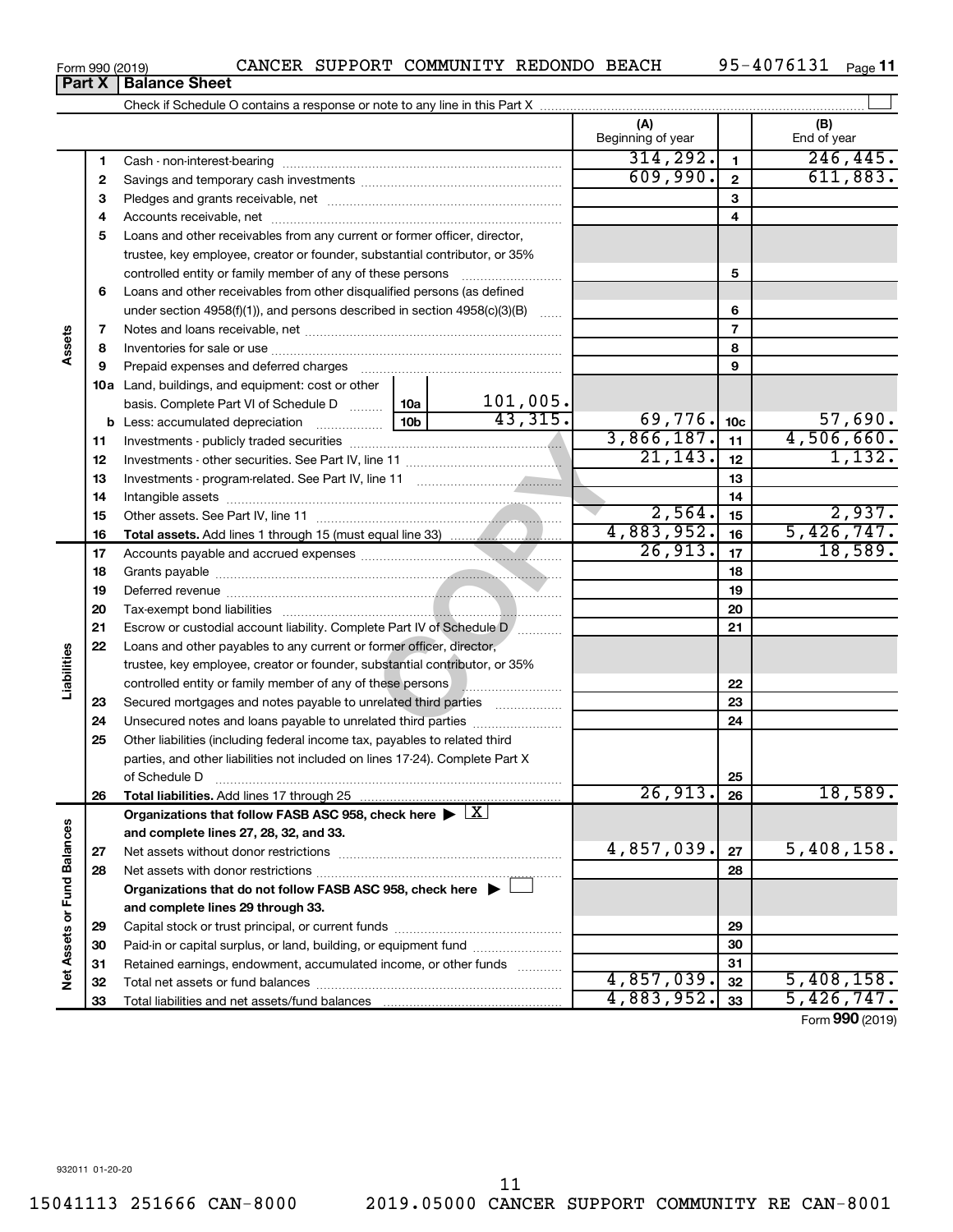|    | CANCER SUPPORT COMMUNITY REDONDO BEACH<br>Form 990 (2019)                                                                                                                                                                      |                         | 95-4076131 Page 12 |            |                  |
|----|--------------------------------------------------------------------------------------------------------------------------------------------------------------------------------------------------------------------------------|-------------------------|--------------------|------------|------------------|
|    | Part XI   Reconciliation of Net Assets                                                                                                                                                                                         |                         |                    |            |                  |
|    |                                                                                                                                                                                                                                |                         |                    |            |                  |
|    |                                                                                                                                                                                                                                |                         |                    |            |                  |
| 1  |                                                                                                                                                                                                                                | $\mathbf{1}$            | 1, 111, 113.       |            |                  |
| 2  |                                                                                                                                                                                                                                | $\overline{2}$          | 1, 100, 732.       |            |                  |
| 3  |                                                                                                                                                                                                                                | 3                       |                    |            | 10,381.          |
| 4  |                                                                                                                                                                                                                                | $\overline{\mathbf{4}}$ | 4,857,039.         |            |                  |
| 5  |                                                                                                                                                                                                                                | 5                       |                    |            | 540, 738.        |
| 6  |                                                                                                                                                                                                                                | 6                       |                    |            |                  |
| 7  | Investment expenses [[11] https://www.facebook.com/www.facebook.com/www.facebook.com/www.facebook.com/www.facebook.com/www.facebook.com/www.facebook.com/www.facebook.com/www.facebook.com/www.facebook.com/www.facebook.com/w | $\overline{7}$          |                    |            |                  |
| 8  | Prior period adjustments www.communication.communication.com/news/communication.com/news/communication.com/news/                                                                                                               | 8                       |                    |            |                  |
| 9  | Other changes in net assets or fund balances (explain on Schedule O)                                                                                                                                                           | 9                       |                    |            | $\overline{0}$ . |
| 10 | Net assets or fund balances at end of year. Combine lines 3 through 9 (must equal Part X, line 32,                                                                                                                             |                         |                    |            |                  |
|    |                                                                                                                                                                                                                                | 10                      | 5,408,158.         |            |                  |
|    | Part XII Financial Statements and Reporting                                                                                                                                                                                    |                         |                    |            |                  |
|    |                                                                                                                                                                                                                                |                         |                    |            |                  |
|    | $\mathbf{X}$ Accrual                                                                                                                                                                                                           |                         |                    | <b>Yes</b> | No               |
| 1  | Accounting method used to prepare the Form 990: [130] Cash<br>Other                                                                                                                                                            |                         |                    |            |                  |
|    | If the organization changed its method of accounting from a prior year or checked "Other," explain in Schedule O.                                                                                                              |                         |                    |            | x                |
|    |                                                                                                                                                                                                                                |                         | 2a                 |            |                  |
|    | If "Yes," check a box below to indicate whether the financial statements for the year were compiled or reviewed on a                                                                                                           |                         |                    |            |                  |
|    | separate basis, consolidated basis, or both:                                                                                                                                                                                   |                         |                    |            |                  |
|    | Separate basis<br><b>Consolidated basis</b><br>Both consolidated and separate basis                                                                                                                                            |                         | 2 <sub>b</sub>     | x          |                  |
|    | If "Yes," check a box below to indicate whether the financial statements for the year were audited on a separate basis,                                                                                                        |                         |                    |            |                  |
|    | consolidated basis, or both:                                                                                                                                                                                                   |                         |                    |            |                  |
|    | $\boxed{\textbf{X}}$ Separate basis<br>Consolidated basis<br>Both consolidated and separate basis                                                                                                                              |                         |                    |            |                  |
|    | c If "Yes" to line 2a or 2b, does the organization have a committee that assumes responsibility for oversight of the audit,                                                                                                    |                         |                    |            |                  |
|    | review, or compilation of its financial statements and selection of an independent accountant?                                                                                                                                 |                         | 2c                 | х          |                  |
|    | If the organization changed either its oversight process or selection process during the tax year, explain on Schedule O.                                                                                                      |                         |                    |            |                  |
|    | 3a As a result of a federal award, was the organization required to undergo an audit or audits as set forth in the Single Audit                                                                                                |                         |                    |            |                  |
|    |                                                                                                                                                                                                                                |                         | 3a                 |            | х                |
|    | b If "Yes," did the organization undergo the required audit or audits? If the organization did not undergo the required audit                                                                                                  |                         |                    |            |                  |
|    |                                                                                                                                                                                                                                |                         | 3 <sub>b</sub>     |            |                  |
|    |                                                                                                                                                                                                                                |                         |                    |            | Form 990 (2019)  |
|    |                                                                                                                                                                                                                                |                         |                    |            |                  |

932012 01-20-20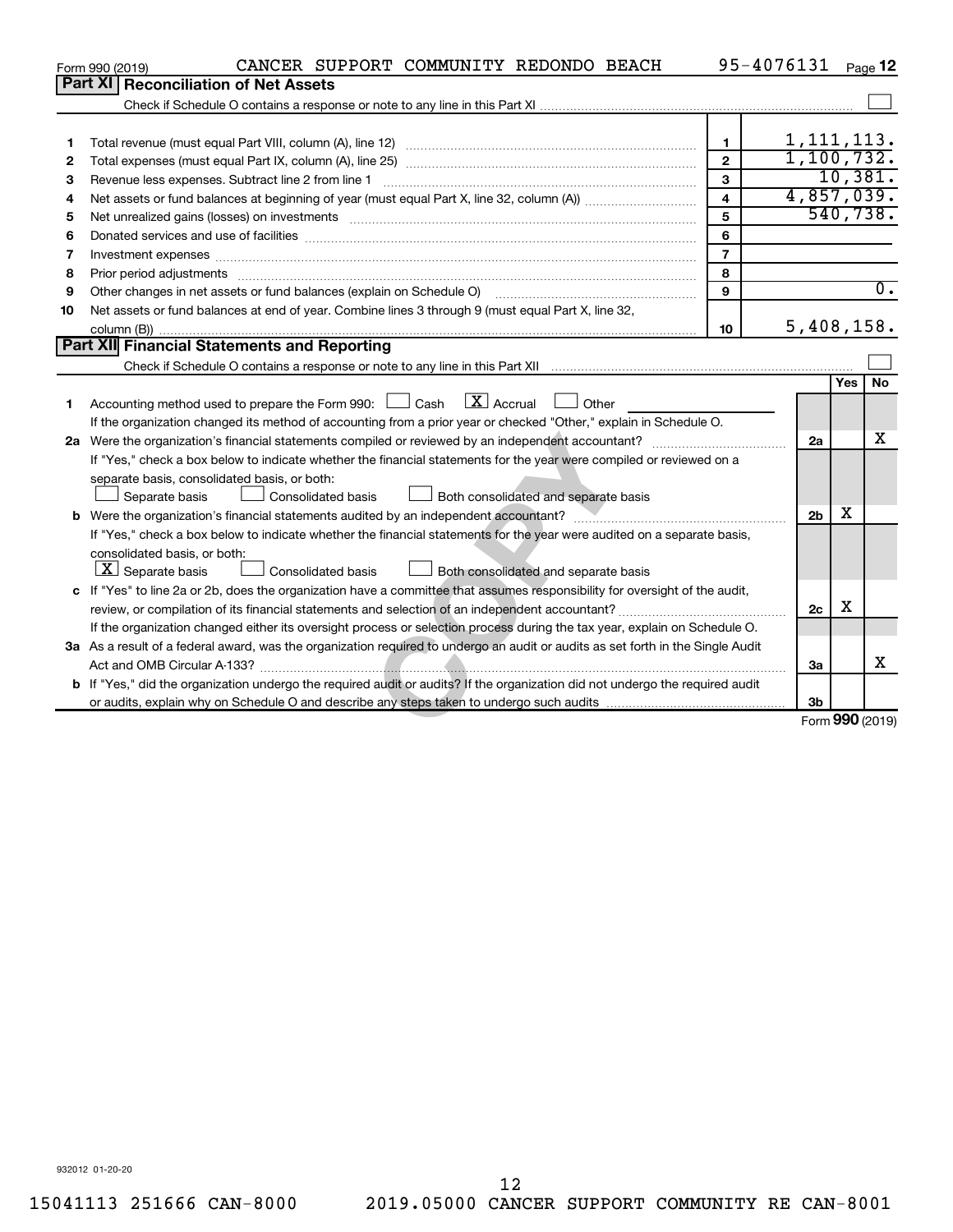| <b>SCHEDULE A</b> |  |
|-------------------|--|
|-------------------|--|

Department of the Treasury

# Form 990 or 990-EZ) **Public Charity Status and Public Support**<br>
Complete if the organization is a section 501(c)(3) organization or a section<br> **2019**

**4947(a)(1) nonexempt charitable trust.**

**| Attach to Form 990 or Form 990-EZ.** 

| OMB No. 1545-0047                   |
|-------------------------------------|
| '019                                |
| <b>Open to Public</b><br>Inspection |

|       |                 | Internal Revenue Service |                                                                          | Go to www.irs.gov/Form990 for instructions and the latest information.                                                                                                                                                   |                                                                |    |                            | Inspection                            |  |
|-------|-----------------|--------------------------|--------------------------------------------------------------------------|--------------------------------------------------------------------------------------------------------------------------------------------------------------------------------------------------------------------------|----------------------------------------------------------------|----|----------------------------|---------------------------------------|--|
|       |                 | Name of the organization |                                                                          |                                                                                                                                                                                                                          |                                                                |    |                            | <b>Employer identification number</b> |  |
|       |                 |                          |                                                                          | CANCER SUPPORT COMMUNITY REDONDO BEACH                                                                                                                                                                                   |                                                                |    |                            | 95-4076131                            |  |
|       | Part I          |                          |                                                                          | Reason for Public Charity Status (All organizations must complete this part.) See instructions.                                                                                                                          |                                                                |    |                            |                                       |  |
|       |                 |                          |                                                                          | The organization is not a private foundation because it is: (For lines 1 through 12, check only one box.)                                                                                                                |                                                                |    |                            |                                       |  |
| 1.    |                 |                          |                                                                          | A church, convention of churches, or association of churches described in section 170(b)(1)(A)(i).                                                                                                                       |                                                                |    |                            |                                       |  |
| 2     |                 |                          |                                                                          | A school described in section 170(b)(1)(A)(ii). (Attach Schedule E (Form 990 or 990-EZ).)                                                                                                                                |                                                                |    |                            |                                       |  |
| з     |                 |                          |                                                                          | A hospital or a cooperative hospital service organization described in section 170(b)(1)(A)(iii).                                                                                                                        |                                                                |    |                            |                                       |  |
| 4     |                 |                          |                                                                          | A medical research organization operated in conjunction with a hospital described in section 170(b)(1)(A)(iii). Enter the hospital's name,                                                                               |                                                                |    |                            |                                       |  |
|       |                 | city, and state:         |                                                                          |                                                                                                                                                                                                                          |                                                                |    |                            |                                       |  |
| 5     |                 |                          |                                                                          | An organization operated for the benefit of a college or university owned or operated by a governmental unit described in                                                                                                |                                                                |    |                            |                                       |  |
|       |                 |                          | section 170(b)(1)(A)(iv). (Complete Part II.)                            |                                                                                                                                                                                                                          |                                                                |    |                            |                                       |  |
| 6     |                 |                          |                                                                          | A federal, state, or local government or governmental unit described in section 170(b)(1)(A)(v).                                                                                                                         |                                                                |    |                            |                                       |  |
|       | $7 \mid X \mid$ |                          |                                                                          | An organization that normally receives a substantial part of its support from a governmental unit or from the general public described in                                                                                |                                                                |    |                            |                                       |  |
|       |                 |                          | section 170(b)(1)(A)(vi). (Complete Part II.)                            |                                                                                                                                                                                                                          |                                                                |    |                            |                                       |  |
| 8     |                 |                          |                                                                          | A community trust described in section 170(b)(1)(A)(vi). (Complete Part II.)                                                                                                                                             |                                                                |    |                            |                                       |  |
| 9     |                 |                          |                                                                          | An agricultural research organization described in section 170(b)(1)(A)(ix) operated in conjunction with a land-grant college                                                                                            |                                                                |    |                            |                                       |  |
|       |                 |                          |                                                                          | or university or a non-land-grant college of agriculture (see instructions). Enter the name, city, and state of the college or                                                                                           |                                                                |    |                            |                                       |  |
|       |                 | university:              |                                                                          |                                                                                                                                                                                                                          |                                                                |    |                            |                                       |  |
| 10    |                 |                          |                                                                          | An organization that normally receives: (1) more than 33 1/3% of its support from contributions, membership fees, and gross receipts from                                                                                |                                                                |    |                            |                                       |  |
|       |                 |                          |                                                                          | activities related to its exempt functions - subject to certain exceptions, and (2) no more than 33 1/3% of its support from gross investment                                                                            |                                                                |    |                            |                                       |  |
|       |                 |                          |                                                                          | income and unrelated business taxable income (less section 511 tax) from businesses acquired by the organization after June 30, 1975.                                                                                    |                                                                |    |                            |                                       |  |
|       |                 |                          | See section 509(a)(2). (Complete Part III.)                              |                                                                                                                                                                                                                          |                                                                |    |                            |                                       |  |
| 11    |                 |                          |                                                                          | An organization organized and operated exclusively to test for public safety. See section 509(a)(4).                                                                                                                     |                                                                |    |                            |                                       |  |
| 12    |                 |                          |                                                                          | An organization organized and operated exclusively for the benefit of, to perform the functions of, or to carry out the purposes of one or                                                                               |                                                                |    |                            |                                       |  |
|       |                 |                          |                                                                          | more publicly supported organizations described in section 509(a)(1) or section 509(a)(2). See section 509(a)(3). Check the box in                                                                                       |                                                                |    |                            |                                       |  |
|       |                 |                          |                                                                          | lines 12a through 12d that describes the type of supporting organization and complete lines 12e, 12f, and 12g.                                                                                                           |                                                                |    |                            |                                       |  |
| a     |                 |                          |                                                                          | Type I. A supporting organization operated, supervised, or controlled by its supported organization(s), typically by giving                                                                                              |                                                                |    |                            |                                       |  |
|       |                 |                          |                                                                          | the supported organization(s) the power to regularly appoint or elect a majority of the directors or trustees of the supporting                                                                                          |                                                                |    |                            |                                       |  |
|       |                 |                          | organization. You must complete Part IV, Sections A and B.               |                                                                                                                                                                                                                          |                                                                |    |                            |                                       |  |
| b     |                 |                          |                                                                          | Type II. A supporting organization supervised or controlled in connection with its supported organization(s), by having                                                                                                  |                                                                |    |                            |                                       |  |
|       |                 |                          |                                                                          | control or management of the supporting organization vested in the same persons that control or manage the supported                                                                                                     |                                                                |    |                            |                                       |  |
|       |                 |                          | organization(s). You must complete Part IV, Sections A and C.            |                                                                                                                                                                                                                          |                                                                |    |                            |                                       |  |
| с     |                 |                          |                                                                          | Type III functionally integrated. A supporting organization operated in connection with, and functionally integrated with,                                                                                               |                                                                |    |                            |                                       |  |
|       |                 |                          |                                                                          | its supported organization(s) (see instructions). You must complete Part IV, Sections A, D, and E.                                                                                                                       |                                                                |    |                            |                                       |  |
| d     |                 |                          |                                                                          | Type III non-functionally integrated. A supporting organization operated in connection with its supported organization(s)                                                                                                |                                                                |    |                            |                                       |  |
|       |                 |                          |                                                                          | that is not functionally integrated. The organization generally must satisfy a distribution requirement and an attentiveness<br>requirement (see instructions). You must complete Part IV, Sections A and D, and Part V. |                                                                |    |                            |                                       |  |
| е     |                 |                          |                                                                          | Check this box if the organization received a written determination from the IRS that it is a Type I, Type II, Type III                                                                                                  |                                                                |    |                            |                                       |  |
|       |                 |                          |                                                                          | functionally integrated, or Type III non-functionally integrated supporting organization.                                                                                                                                |                                                                |    |                            |                                       |  |
|       |                 |                          |                                                                          |                                                                                                                                                                                                                          |                                                                |    |                            |                                       |  |
|       |                 |                          | g Provide the following information about the supported organization(s). |                                                                                                                                                                                                                          |                                                                |    |                            |                                       |  |
|       |                 | (i) Name of supported    | (ii) EIN                                                                 | (iii) Type of organization                                                                                                                                                                                               | (iv) Is the organization listed<br>in your governing document? |    | (v) Amount of monetary     | (vi) Amount of other                  |  |
|       |                 | organization             |                                                                          | (described on lines 1-10<br>above (see instructions))                                                                                                                                                                    | Yes                                                            | No | support (see instructions) | support (see instructions)            |  |
|       |                 |                          |                                                                          |                                                                                                                                                                                                                          |                                                                |    |                            |                                       |  |
|       |                 |                          |                                                                          |                                                                                                                                                                                                                          |                                                                |    |                            |                                       |  |
|       |                 |                          |                                                                          |                                                                                                                                                                                                                          |                                                                |    |                            |                                       |  |
|       |                 |                          |                                                                          |                                                                                                                                                                                                                          |                                                                |    |                            |                                       |  |
|       |                 |                          |                                                                          |                                                                                                                                                                                                                          |                                                                |    |                            |                                       |  |
|       |                 |                          |                                                                          |                                                                                                                                                                                                                          |                                                                |    |                            |                                       |  |
|       |                 |                          |                                                                          |                                                                                                                                                                                                                          |                                                                |    |                            |                                       |  |
|       |                 |                          |                                                                          |                                                                                                                                                                                                                          |                                                                |    |                            |                                       |  |
|       |                 |                          |                                                                          |                                                                                                                                                                                                                          |                                                                |    |                            |                                       |  |
|       |                 |                          |                                                                          |                                                                                                                                                                                                                          |                                                                |    |                            |                                       |  |
| Total |                 |                          |                                                                          |                                                                                                                                                                                                                          |                                                                |    |                            |                                       |  |

LHA For Paperwork Reduction Act Notice, see the Instructions for Form 990 or 990-EZ. 932021 09-25-19 Schedule A (Form 990 or 990-EZ) 2019 13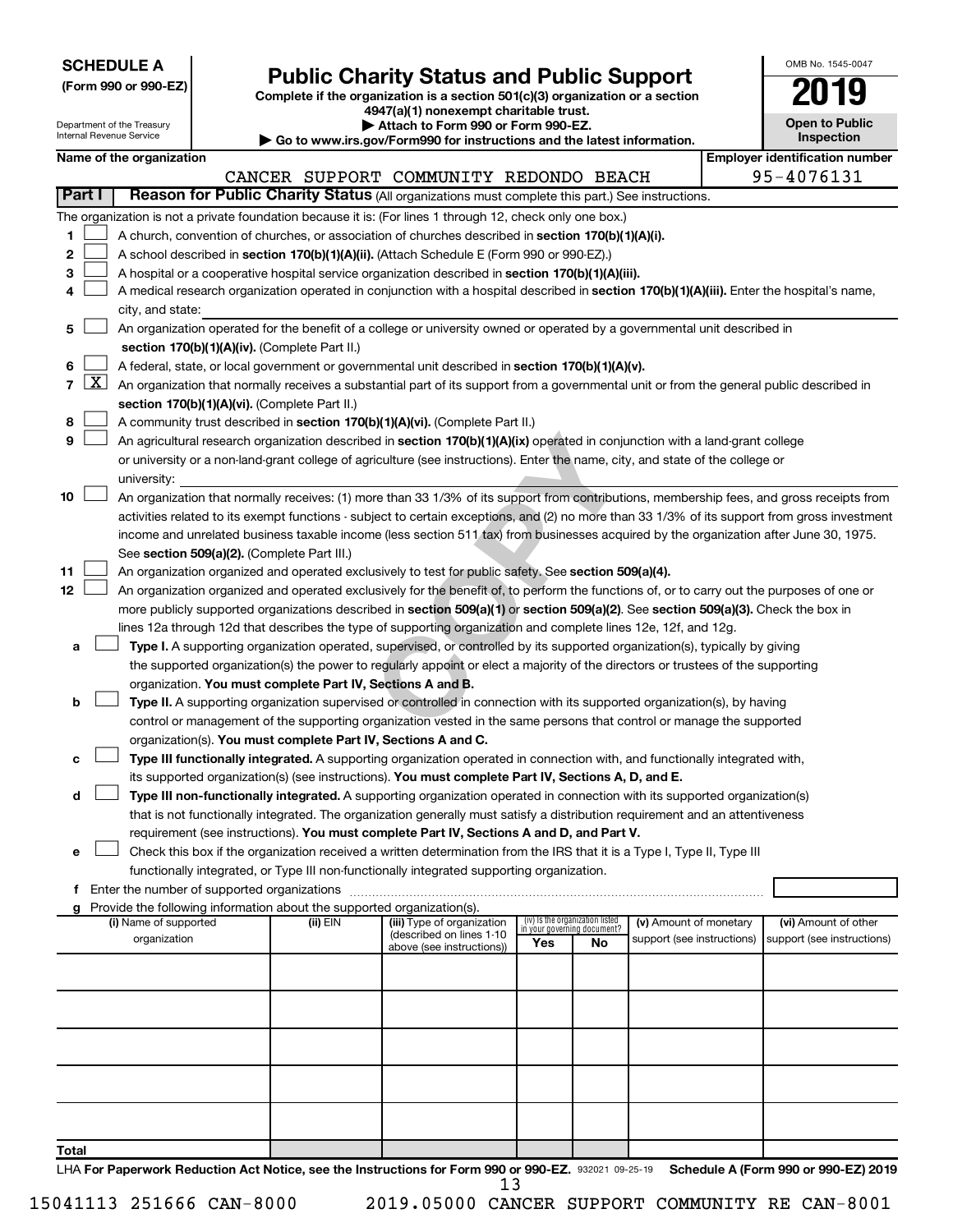### 95-4076131 Page 2 Schedule A (Form 990 or 990-EZ) 2019 CANCER SUPPORT COMMUNITY REDONDO BEACH 95-4076131 Page **Part II Support Schedule for Organizations Described in Sections 170(b)(1)(A)(iv) and 170(b)(1)(A)(vi)**

(Complete only if you checked the box on line 5, 7, or 8 of Part I or if the organization failed to qualify under Part III. If the organization fails to qualify under the tests listed below, please complete Part III.)

|    | <b>Section A. Public Support</b>                                                                                                           |                                |          |            |                       |                                      |                 |
|----|--------------------------------------------------------------------------------------------------------------------------------------------|--------------------------------|----------|------------|-----------------------|--------------------------------------|-----------------|
|    | Calendar year (or fiscal year beginning in)                                                                                                | (a) 2015                       | (b) 2016 | $(c)$ 2017 | $(d)$ 2018            | (e) 2019                             | (f) Total       |
|    | 1 Gifts, grants, contributions, and                                                                                                        |                                |          |            |                       |                                      |                 |
|    | membership fees received. (Do not                                                                                                          |                                |          |            |                       |                                      |                 |
|    | include any "unusual grants.")                                                                                                             | 817, 318.                      | 912,513. | 1,002,995. | 978, 327.             | 966,132.                             | 4,677,285.      |
|    | 2 Tax revenues levied for the organ-                                                                                                       |                                |          |            |                       |                                      |                 |
|    | ization's benefit and either paid to                                                                                                       |                                |          |            |                       |                                      |                 |
|    | or expended on its behalf                                                                                                                  |                                |          |            |                       |                                      |                 |
|    | 3 The value of services or facilities                                                                                                      |                                |          |            |                       |                                      |                 |
|    | furnished by a governmental unit to                                                                                                        |                                |          |            |                       |                                      |                 |
|    | the organization without charge                                                                                                            |                                |          |            |                       |                                      |                 |
|    | 4 Total. Add lines 1 through 3                                                                                                             | 817,318.                       | 912,513. | 1,002,995. | 978, 327.             | 966, 132.                            | 4,677,285.      |
|    | 5 The portion of total contributions                                                                                                       |                                |          |            |                       |                                      |                 |
|    | by each person (other than a                                                                                                               |                                |          |            |                       |                                      |                 |
|    | governmental unit or publicly                                                                                                              |                                |          |            |                       |                                      |                 |
|    | supported organization) included                                                                                                           |                                |          |            |                       |                                      |                 |
|    | on line 1 that exceeds 2% of the                                                                                                           |                                |          |            |                       |                                      |                 |
|    | amount shown on line 11,                                                                                                                   |                                |          |            |                       |                                      |                 |
|    | column (f)                                                                                                                                 |                                |          |            |                       |                                      |                 |
|    | 6 Public support. Subtract line 5 from line 4.                                                                                             |                                |          |            |                       |                                      | 4,677,285.      |
|    | <b>Section B. Total Support</b>                                                                                                            |                                |          |            |                       |                                      |                 |
|    | Calendar year (or fiscal year beginning in)                                                                                                | $\frac{$ (a) 2015<br>817, 318. | (b) 2016 | $(c)$ 2017 | (d) 2018<br>978, 327. | (e) 2019                             | (f) Total       |
|    | <b>7</b> Amounts from line 4                                                                                                               |                                | 912,513. | 1,002,995  |                       | 966, 132.                            | 4,677,285.      |
| 8  | Gross income from interest,                                                                                                                |                                |          |            |                       |                                      |                 |
|    | dividends, payments received on                                                                                                            |                                |          |            |                       |                                      |                 |
|    | securities loans, rents, royalties,                                                                                                        |                                |          |            |                       |                                      |                 |
|    | and income from similar sources                                                                                                            | 3,491.                         | 29, 307. |            | $117, 241.$ 166, 166. | 160, 576.                            | 476,781.        |
|    | <b>9</b> Net income from unrelated business                                                                                                |                                |          |            |                       |                                      |                 |
|    | activities, whether or not the                                                                                                             |                                |          |            |                       |                                      |                 |
|    | business is regularly carried on                                                                                                           |                                |          |            |                       |                                      |                 |
|    | 10 Other income. Do not include gain                                                                                                       |                                |          |            |                       |                                      |                 |
|    | or loss from the sale of capital                                                                                                           |                                |          |            |                       |                                      |                 |
|    | assets (Explain in Part VI.)                                                                                                               |                                |          |            |                       |                                      |                 |
|    | <b>11 Total support.</b> Add lines 7 through 10                                                                                            |                                |          |            |                       |                                      | 5,154,066.      |
|    | 12 Gross receipts from related activities, etc. (see instructions)                                                                         |                                |          |            |                       | 12                                   |                 |
|    | 13 First five years. If the Form 990 is for the organization's first, second, third, fourth, or fifth tax year as a section 501(c)(3)      |                                |          |            |                       |                                      |                 |
|    | organization, check this box and stop here<br><b>Section C. Computation of Public Support Percentage</b>                                   |                                |          |            |                       |                                      |                 |
|    |                                                                                                                                            |                                |          |            |                       | 14                                   | 90.75           |
|    |                                                                                                                                            |                                |          |            |                       | 15                                   | %<br>91.43<br>% |
|    | 16a 33 1/3% support test - 2019. If the organization did not check the box on line 13, and line 14 is 33 1/3% or more, check this box and  |                                |          |            |                       |                                      |                 |
|    | stop here. The organization qualifies as a publicly supported organization                                                                 |                                |          |            |                       |                                      | $\mathbf{X}$    |
|    | b 33 1/3% support test - 2018. If the organization did not check a box on line 13 or 16a, and line 15 is 33 1/3% or more, check this box   |                                |          |            |                       |                                      |                 |
|    |                                                                                                                                            |                                |          |            |                       |                                      |                 |
|    | 17a 10% -facts-and-circumstances test - 2019. If the organization did not check a box on line 13, 16a, or 16b, and line 14 is 10% or more, |                                |          |            |                       |                                      |                 |
|    | and if the organization meets the "facts-and-circumstances" test, check this box and stop here. Explain in Part VI how the organization    |                                |          |            |                       |                                      |                 |
|    |                                                                                                                                            |                                |          |            |                       |                                      |                 |
|    | b 10% -facts-and-circumstances test - 2018. If the organization did not check a box on line 13, 16a, 16b, or 17a, and line 15 is 10% or    |                                |          |            |                       |                                      |                 |
|    | more, and if the organization meets the "facts-and-circumstances" test, check this box and stop here. Explain in Part VI how the           |                                |          |            |                       |                                      |                 |
|    | organization meets the "facts-and-circumstances" test. The organization qualifies as a publicly supported organization                     |                                |          |            |                       |                                      |                 |
| 18 | Private foundation. If the organization did not check a box on line 13, 16a, 16b, 17a, or 17b, check this box and see instructions         |                                |          |            |                       |                                      |                 |
|    |                                                                                                                                            |                                |          |            |                       | Schedule A (Form 990 or 990-EZ) 2019 |                 |

932022 09-25-19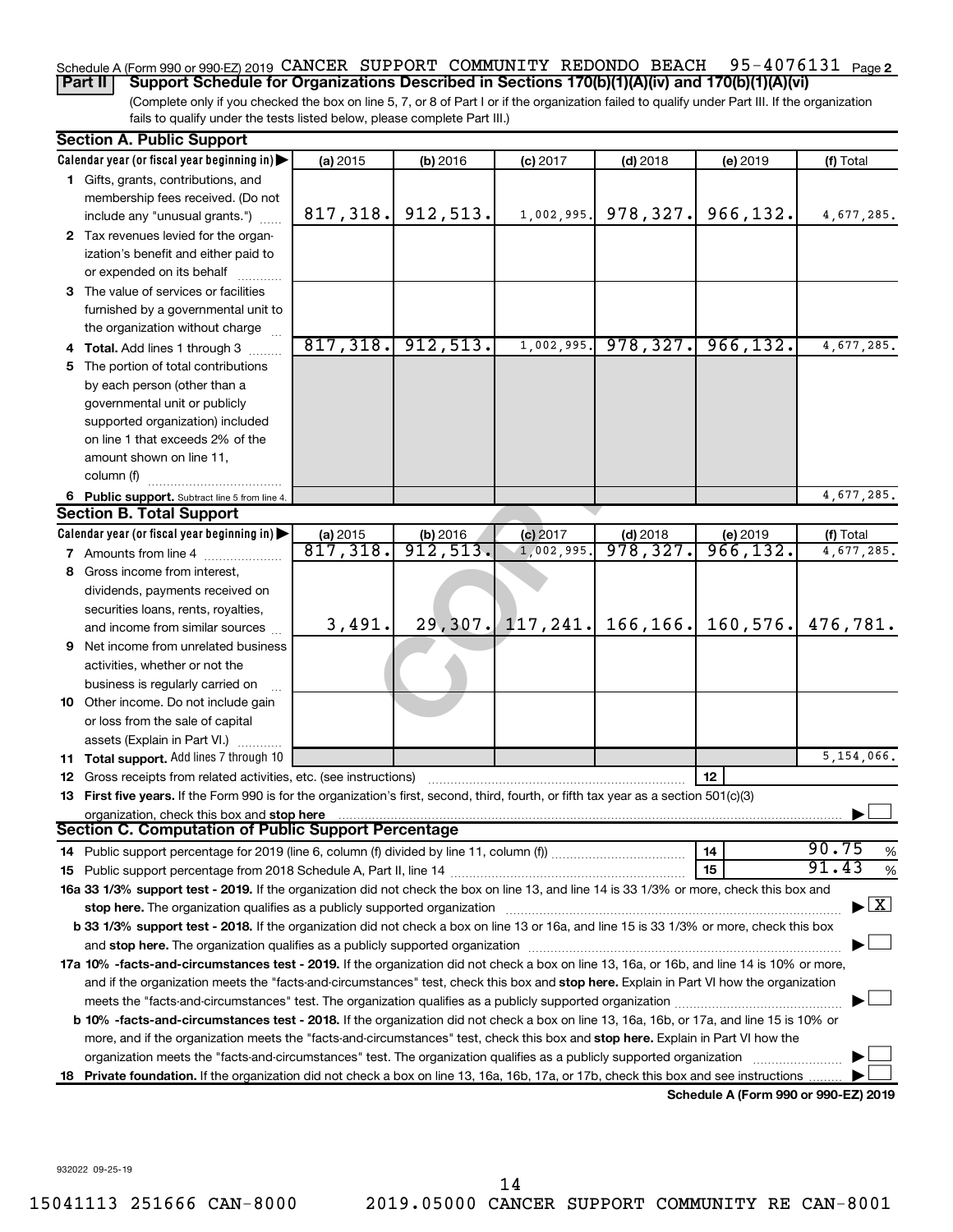### 95-4076131 Page 3 Schedule A (Form 990 or 990-EZ) 2019 CANCER SUPPORT COMMUNITY REDONDO BEACH 95-4076131 Page **Part III Support Schedule for Organizations Described in Section 509(a)(2)**

(Complete only if you checked the box on line 10 of Part I or if the organization failed to qualify under Part II. If the organization fails to qualify under the tests listed below, please complete Part II.)

|    | <b>Section A. Public Support</b>                                                                                                                                                         |          |          |            |            |          |                                      |
|----|------------------------------------------------------------------------------------------------------------------------------------------------------------------------------------------|----------|----------|------------|------------|----------|--------------------------------------|
|    | Calendar year (or fiscal year beginning in)                                                                                                                                              | (a) 2015 | (b) 2016 | $(c)$ 2017 | $(d)$ 2018 | (e) 2019 | (f) Total                            |
|    | 1 Gifts, grants, contributions, and                                                                                                                                                      |          |          |            |            |          |                                      |
|    | membership fees received. (Do not                                                                                                                                                        |          |          |            |            |          |                                      |
|    | include any "unusual grants.")                                                                                                                                                           |          |          |            |            |          |                                      |
|    | 2 Gross receipts from admissions,<br>merchandise sold or services per-<br>formed, or facilities furnished in<br>any activity that is related to the<br>organization's tax-exempt purpose |          |          |            |            |          |                                      |
|    | 3 Gross receipts from activities that                                                                                                                                                    |          |          |            |            |          |                                      |
|    | are not an unrelated trade or bus-                                                                                                                                                       |          |          |            |            |          |                                      |
|    | iness under section 513                                                                                                                                                                  |          |          |            |            |          |                                      |
|    | 4 Tax revenues levied for the organ-                                                                                                                                                     |          |          |            |            |          |                                      |
|    | ization's benefit and either paid to                                                                                                                                                     |          |          |            |            |          |                                      |
|    | or expended on its behalf<br>.                                                                                                                                                           |          |          |            |            |          |                                      |
|    | 5 The value of services or facilities                                                                                                                                                    |          |          |            |            |          |                                      |
|    | furnished by a governmental unit to                                                                                                                                                      |          |          |            |            |          |                                      |
|    | the organization without charge                                                                                                                                                          |          |          |            |            |          |                                      |
|    | 6 Total. Add lines 1 through 5                                                                                                                                                           |          |          |            |            |          |                                      |
|    | 7a Amounts included on lines 1, 2, and                                                                                                                                                   |          |          |            |            |          |                                      |
|    | 3 received from disqualified persons                                                                                                                                                     |          |          |            |            |          |                                      |
|    | <b>b</b> Amounts included on lines 2 and 3 received<br>from other than disqualified persons that<br>exceed the greater of \$5,000 or 1% of the<br>amount on line 13 for the year         |          |          |            |            |          |                                      |
|    | c Add lines 7a and 7b                                                                                                                                                                    |          |          |            |            |          |                                      |
|    | 8 Public support. (Subtract line 7c from line 6.)                                                                                                                                        |          |          |            |            |          |                                      |
|    | <b>Section B. Total Support</b>                                                                                                                                                          |          |          |            |            |          |                                      |
|    | Calendar year (or fiscal year beginning in)                                                                                                                                              | (a) 2015 | (b) 2016 | $(c)$ 2017 | $(d)$ 2018 | (e) 2019 | (f) Total                            |
|    | <b>9</b> Amounts from line 6                                                                                                                                                             |          |          |            |            |          |                                      |
|    | <b>10a</b> Gross income from interest,<br>dividends, payments received on<br>securities loans, rents, royalties,<br>and income from similar sources                                      |          |          |            |            |          |                                      |
|    | <b>b</b> Unrelated business taxable income<br>(less section 511 taxes) from businesses<br>acquired after June 30, 1975                                                                   |          |          |            |            |          |                                      |
|    | c Add lines 10a and 10b                                                                                                                                                                  |          |          |            |            |          |                                      |
| 11 | Net income from unrelated business<br>activities not included in line 10b.<br>whether or not the business is<br>regularly carried on                                                     |          |          |            |            |          |                                      |
|    | <b>12</b> Other income. Do not include gain<br>or loss from the sale of capital<br>assets (Explain in Part VI.)                                                                          |          |          |            |            |          |                                      |
|    | <b>13</b> Total support. (Add lines 9, 10c, 11, and 12.)                                                                                                                                 |          |          |            |            |          |                                      |
|    | 14 First five years. If the Form 990 is for the organization's first, second, third, fourth, or fifth tax year as a section 501(c)(3) organization,                                      |          |          |            |            |          |                                      |
|    |                                                                                                                                                                                          |          |          |            |            |          |                                      |
|    | Section C. Computation of Public Support Percentage                                                                                                                                      |          |          |            |            |          |                                      |
|    | 15 Public support percentage for 2019 (line 8, column (f), divided by line 13, column (f) <i></i>                                                                                        |          |          |            |            | 15       | ℅                                    |
|    | 16 Public support percentage from 2018 Schedule A, Part III, line 15                                                                                                                     |          |          |            |            | 16       | %                                    |
|    | Section D. Computation of Investment Income Percentage                                                                                                                                   |          |          |            |            |          |                                      |
|    |                                                                                                                                                                                          |          |          |            |            | 17       | %                                    |
|    | 18 Investment income percentage from 2018 Schedule A, Part III, line 17                                                                                                                  |          |          |            |            | 18       | %                                    |
|    | 19a 33 1/3% support tests - 2019. If the organization did not check the box on line 14, and line 15 is more than 33 1/3%, and line 17 is not                                             |          |          |            |            |          |                                      |
|    | more than 33 1/3%, check this box and stop here. The organization qualifies as a publicly supported organization                                                                         |          |          |            |            |          |                                      |
|    | b 33 1/3% support tests - 2018. If the organization did not check a box on line 14 or line 19a, and line 16 is more than 33 1/3%, and                                                    |          |          |            |            |          |                                      |
|    | line 18 is not more than 33 1/3%, check this box and stop here. The organization qualifies as a publicly supported organization                                                          |          |          |            |            |          |                                      |
|    |                                                                                                                                                                                          |          |          |            |            |          |                                      |
|    | 932023 09-25-19                                                                                                                                                                          |          |          |            |            |          | Schedule A (Form 990 or 990-EZ) 2019 |
|    |                                                                                                                                                                                          |          |          | 15         |            |          |                                      |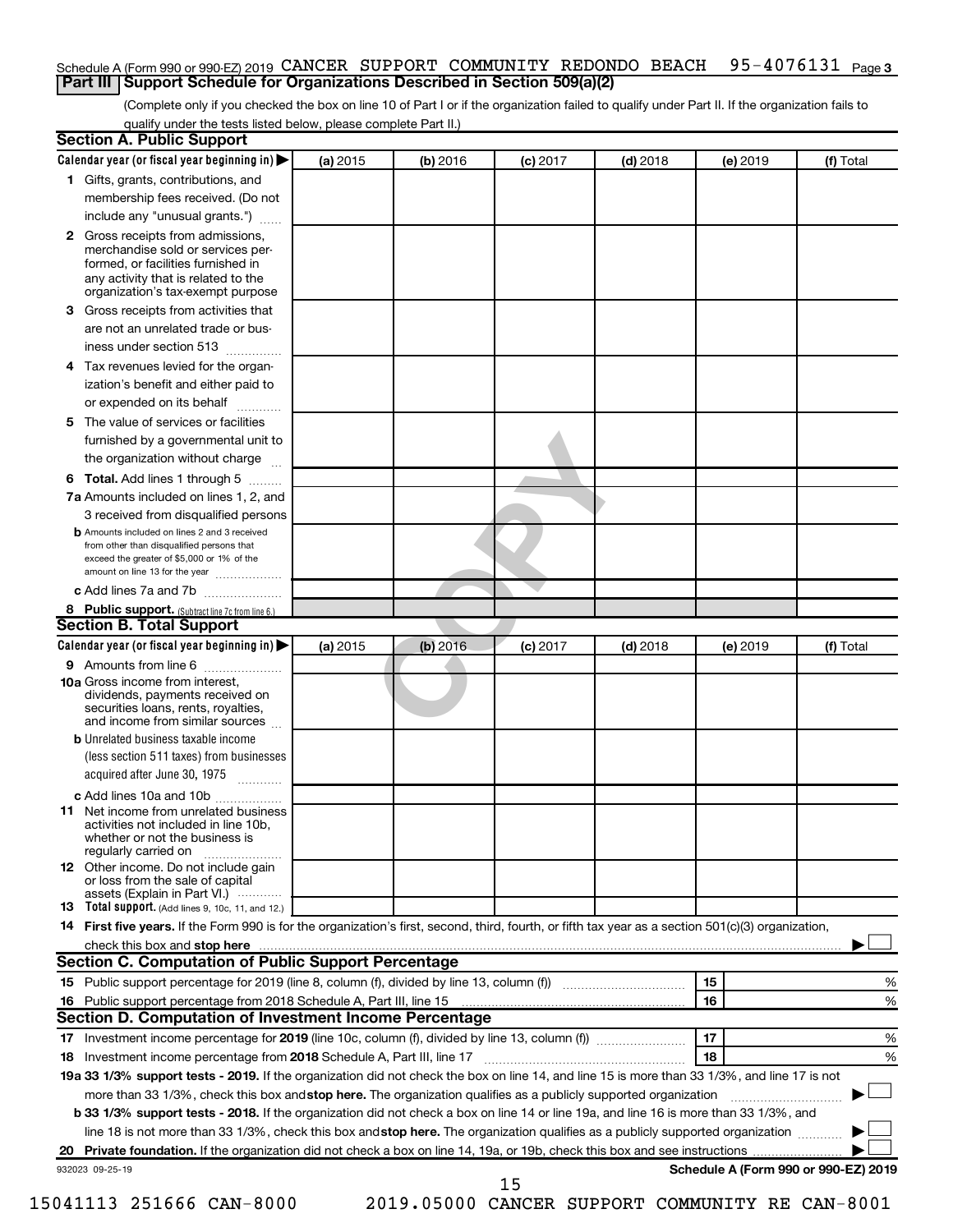## Schedule A (Form 990 or 990-EZ) 2019 CANCER SUPPORT COMMUNITY REDONDO BEACH 95-4076131 <sub>Page 4</sub>

## **Part IV Supporting Organizations**

(Complete only if you checked a box in line 12 on Part I. If you checked 12a of Part I, complete Sections A and B. If you checked 12b of Part I, complete Sections A and C. If you checked 12c of Part I, complete Sections A, D, and E. If you checked 12d of Part I, complete Sections A and D, and complete Part V.)

## **Section A. All Supporting Organizations**

- **1** Are all of the organization's supported organizations listed by name in the organization's governing documents? If "No," describe in Part VI how the supported organizations are designated. If designated by *class or purpose, describe the designation. If historic and continuing relationship, explain.*
- **2** Did the organization have any supported organization that does not have an IRS determination of status under section 509(a)(1) or (2)? If "Yes," explain in Part **VI** how the organization determined that the supported *organization was described in section 509(a)(1) or (2).*
- **3a** Did the organization have a supported organization described in section 501(c)(4), (5), or (6)? If "Yes," answer *(b) and (c) below.*
- **b** Did the organization confirm that each supported organization qualified under section 501(c)(4), (5), or (6) and satisfied the public support tests under section 509(a)(2)? If "Yes," describe in Part VI when and how the *organization made the determination.*
- **c** Did the organization ensure that all support to such organizations was used exclusively for section 170(c)(2)(B) purposes? If "Yes," explain in Part VI what controls the organization put in place to ensure such use.
- **4 a** *If* Was any supported organization not organized in the United States ("foreign supported organization")? *"Yes," and if you checked 12a or 12b in Part I, answer (b) and (c) below.*
- **b** Did the organization have ultimate control and discretion in deciding whether to make grants to the foreign supported organization? If "Yes," describe in Part VI how the organization had such control and discretion *despite being controlled or supervised by or in connection with its supported organizations.*
- **c** Did the organization support any foreign supported organization that does not have an IRS determination under sections 501(c)(3) and 509(a)(1) or (2)? If "Yes," explain in Part VI what controls the organization used *to ensure that all support to the foreign supported organization was used exclusively for section 170(c)(2)(B) purposes.*
- the United States ("foreign supported organization")? *I*<br>wer (b) and (c) below.<br>Correction in deciding whether to make grants to the foreignal to the foreign whether to make grants to the foreign<br>**VI** how the organization **5a** Did the organization add, substitute, or remove any supported organizations during the tax year? If "Yes," answer (b) and (c) below (if applicable). Also, provide detail in **Part VI,** including (i) the names and EIN *numbers of the supported organizations added, substituted, or removed; (ii) the reasons for each such action; (iii) the authority under the organization's organizing document authorizing such action; and (iv) how the action was accomplished (such as by amendment to the organizing document).*
- **b** Type I or Type II only. Was any added or substituted supported organization part of a class already designated in the organization's organizing document?
- **c Substitutions only.**  Was the substitution the result of an event beyond the organization's control?
- **6** Did the organization provide support (whether in the form of grants or the provision of services or facilities) to **Part VI.** support or benefit one or more of the filing organization's supported organizations? If "Yes," provide detail in anyone other than (i) its supported organizations, (ii) individuals that are part of the charitable class benefited by one or more of its supported organizations, or (iii) other supporting organizations that also
- **7** Did the organization provide a grant, loan, compensation, or other similar payment to a substantial contributor regard to a substantial contributor? If "Yes," complete Part I of Schedule L (Form 990 or 990-EZ). (as defined in section 4958(c)(3)(C)), a family member of a substantial contributor, or a 35% controlled entity with
- **8** Did the organization make a loan to a disqualified person (as defined in section 4958) not described in line 7? *If "Yes," complete Part I of Schedule L (Form 990 or 990-EZ).*
- **9 a** Was the organization controlled directly or indirectly at any time during the tax year by one or more in section 509(a)(1) or (2))? If "Yes," provide detail in **Part VI.** disqualified persons as defined in section 4946 (other than foundation managers and organizations described
- **b** Did one or more disqualified persons (as defined in line 9a) hold a controlling interest in any entity in which the supporting organization had an interest? If "Yes," provide detail in Part VI.
- **c** Did a disqualified person (as defined in line 9a) have an ownership interest in, or derive any personal benefit from, assets in which the supporting organization also had an interest? If "Yes," provide detail in Part VI.
- **10 a** Was the organization subject to the excess business holdings rules of section 4943 because of section supporting organizations)? If "Yes," answer 10b below. 4943(f) (regarding certain Type II supporting organizations, and all Type III non-functionally integrated
	- **b** Did the organization have any excess business holdings in the tax year? (Use Schedule C, Form 4720, to *determine whether the organization had excess business holdings.)*

932024 09-25-19

**Schedule A (Form 990 or 990-EZ) 2019**

**Yes No**

**1**

**2**

**3a**

**3b**

**3c**

**4a**

**4b**

**4c**

**5a**

**5b 5c**

**6**

**7**

**8**

**9a**

**9b**

**9c**

**10a**

**10b**

16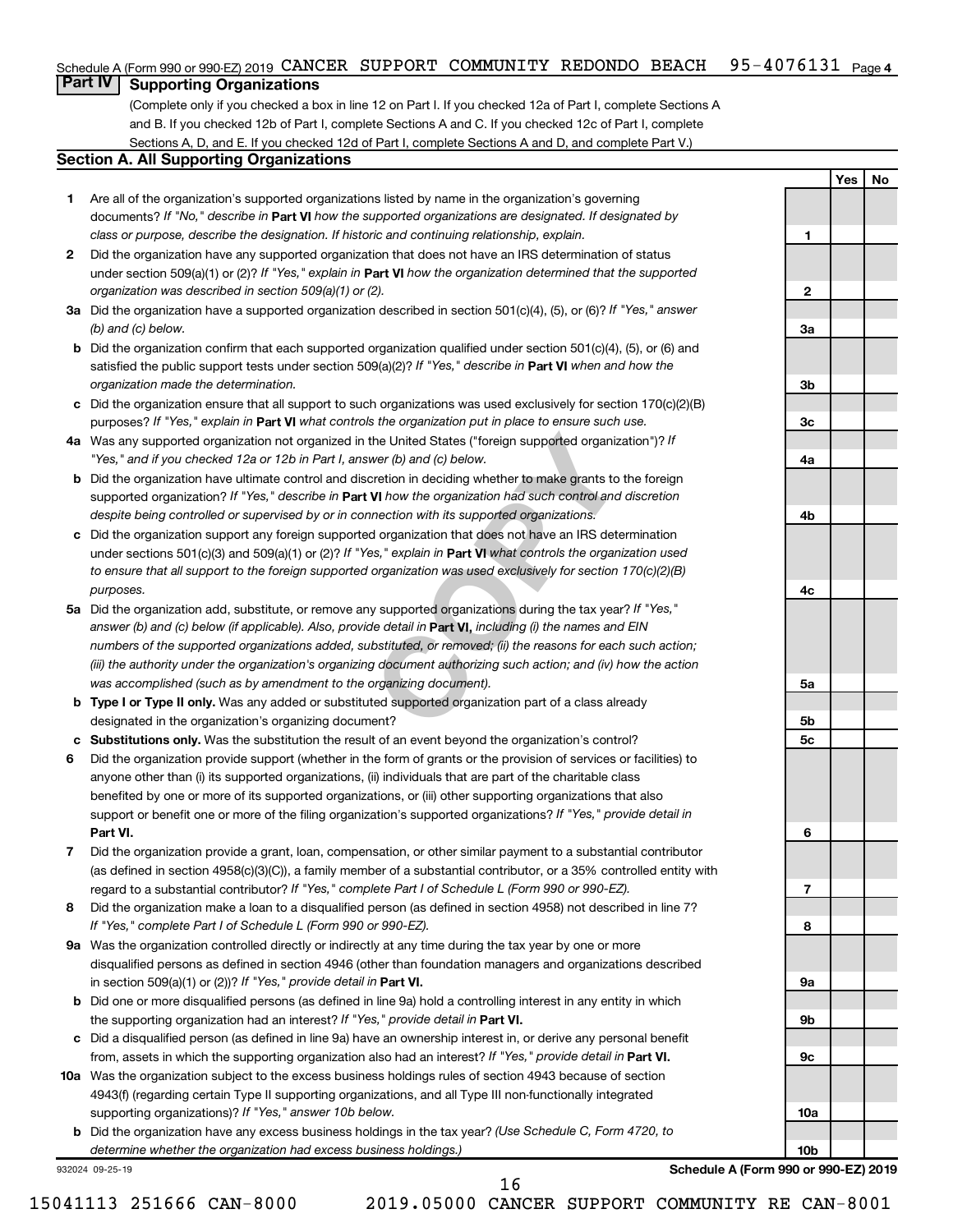## Schedule A (Form 990 or 990-EZ) 2019 CANCER SUPPORT COMMUNITY REDONDO BEACH 95-4076I3I Page 5 **Part IV Supporting Organizations** *(continued)* CANCER SUPPORT COMMUNITY REDONDO BEACH 95-4076131

|              |                                                                                                                                 |                 | Yes | No |
|--------------|---------------------------------------------------------------------------------------------------------------------------------|-----------------|-----|----|
| 11           | Has the organization accepted a gift or contribution from any of the following persons?                                         |                 |     |    |
| а            | A person who directly or indirectly controls, either alone or together with persons described in (b) and (c)                    |                 |     |    |
|              | below, the governing body of a supported organization?                                                                          | 11a             |     |    |
|              | <b>b</b> A family member of a person described in (a) above?                                                                    | 11 <sub>b</sub> |     |    |
| c            | A 35% controlled entity of a person described in (a) or (b) above? If "Yes" to a, b, or c, provide detail in Part VI.           | 11c             |     |    |
|              | <b>Section B. Type I Supporting Organizations</b>                                                                               |                 |     |    |
|              |                                                                                                                                 |                 | Yes | No |
| 1.           | Did the directors, trustees, or membership of one or more supported organizations have the power to                             |                 |     |    |
|              | regularly appoint or elect at least a majority of the organization's directors or trustees at all times during the              |                 |     |    |
|              | tax year? If "No," describe in Part VI how the supported organization(s) effectively operated, supervised, or                   |                 |     |    |
|              | controlled the organization's activities. If the organization had more than one supported organization,                         |                 |     |    |
|              | describe how the powers to appoint and/or remove directors or trustees were allocated among the supported                       |                 |     |    |
|              | organizations and what conditions or restrictions, if any, applied to such powers during the tax year.                          | 1               |     |    |
| $\mathbf{2}$ | Did the organization operate for the benefit of any supported organization other than the supported                             |                 |     |    |
|              | organization(s) that operated, supervised, or controlled the supporting organization? If "Yes," explain in                      |                 |     |    |
|              | Part VI how providing such benefit carried out the purposes of the supported organization(s) that operated,                     |                 |     |    |
|              | supervised, or controlled the supporting organization.                                                                          | $\mathbf{2}$    |     |    |
|              | <b>Section C. Type II Supporting Organizations</b>                                                                              |                 |     |    |
|              |                                                                                                                                 |                 | Yes | No |
| 1.           | Were a majority of the organization's directors or trustees during the tax year also a majority of the directors                |                 |     |    |
|              | or trustees of each of the organization's supported organization(s)? If "No," describe in Part VI how control                   |                 |     |    |
|              | or management of the supporting organization was vested in the same persons that controlled or managed                          |                 |     |    |
|              | the supported organization(s).                                                                                                  | 1               |     |    |
|              | <b>Section D. All Type III Supporting Organizations</b>                                                                         |                 |     |    |
|              |                                                                                                                                 |                 | Yes | No |
| 1.           | Did the organization provide to each of its supported organizations, by the last day of the fifth month of the                  |                 |     |    |
|              | organization's tax year, (i) a written notice describing the type and amount of support provided during the prior tax           |                 |     |    |
|              | year, (ii) a copy of the Form 990 that was most recently filed as of the date of notification, and (iii) copies of the          |                 |     |    |
|              | organization's governing documents in effect on the date of notification, to the extent not previously provided?                | 1               |     |    |
| $\mathbf{2}$ | Were any of the organization's officers, directors, or trustees either (i) appointed or elected by the supported                |                 |     |    |
|              | organization(s) or (ii) serving on the governing body of a supported organization? If "No," explain in <b>Part VI</b> how       |                 |     |    |
|              | the organization maintained a close and continuous working relationship with the supported organization(s).                     | 2               |     |    |
| 3            | By reason of the relationship described in (2), did the organization's supported organizations have a                           |                 |     |    |
|              | significant voice in the organization's investment policies and in directing the use of the organization's                      |                 |     |    |
|              | income or assets at all times during the tax year? If "Yes," describe in Part VI the role the organization's                    |                 |     |    |
|              | supported organizations played in this regard.                                                                                  | з               |     |    |
|              | Section E. Type III Functionally Integrated Supporting Organizations                                                            |                 |     |    |
| 1            | Check the box next to the method that the organization used to satisfy the Integral Part Test during the yealsee instructions). |                 |     |    |
| а            | The organization satisfied the Activities Test. Complete line 2 below.                                                          |                 |     |    |
| b            | The organization is the parent of each of its supported organizations. Complete line 3 below.                                   |                 |     |    |
| с            | The organization supported a governmental entity. Describe in Part VI how you supported a government entity (see instructions). |                 |     |    |
| 2            | Activities Test. Answer (a) and (b) below.                                                                                      |                 | Yes | No |
| a            | Did substantially all of the organization's activities during the tax year directly further the exempt purposes of              |                 |     |    |
|              | the supported organization(s) to which the organization was responsive? If "Yes," then in Part VI identify                      |                 |     |    |
|              | those supported organizations and explain how these activities directly furthered their exempt purposes,                        |                 |     |    |
|              | how the organization was responsive to those supported organizations, and how the organization determined                       |                 |     |    |
|              | that these activities constituted substantially all of its activities.                                                          | 2a              |     |    |
| b            | Did the activities described in (a) constitute activities that, but for the organization's involvement, one or more             |                 |     |    |
|              | of the organization's supported organization(s) would have been engaged in? If "Yes," explain in Part VI the                    |                 |     |    |
|              | reasons for the organization's position that its supported organization(s) would have engaged in these                          |                 |     |    |
|              | activities but for the organization's involvement.                                                                              | 2b              |     |    |
| 3            | Parent of Supported Organizations. Answer (a) and (b) below.                                                                    |                 |     |    |
| a            | Did the organization have the power to regularly appoint or elect a majority of the officers, directors, or                     |                 |     |    |
|              | trustees of each of the supported organizations? Provide details in Part VI.                                                    | 3a              |     |    |
| b            | Did the organization exercise a substantial degree of direction over the policies, programs, and activities of each             |                 |     |    |
|              | of its supported organizations? If "Yes," describe in Part VI the role played by the organization in this regard.               | 3 <sub>b</sub>  |     |    |
|              | Schedule A (Form 990 or 990-EZ) 2019<br>932025 09-25-19                                                                         |                 |     |    |
|              | 17                                                                                                                              |                 |     |    |

<sup>15041113 251666</sup> CAN-8000 2019.05000 CANCER SUPPORT COMMUNITY RE CAN-8001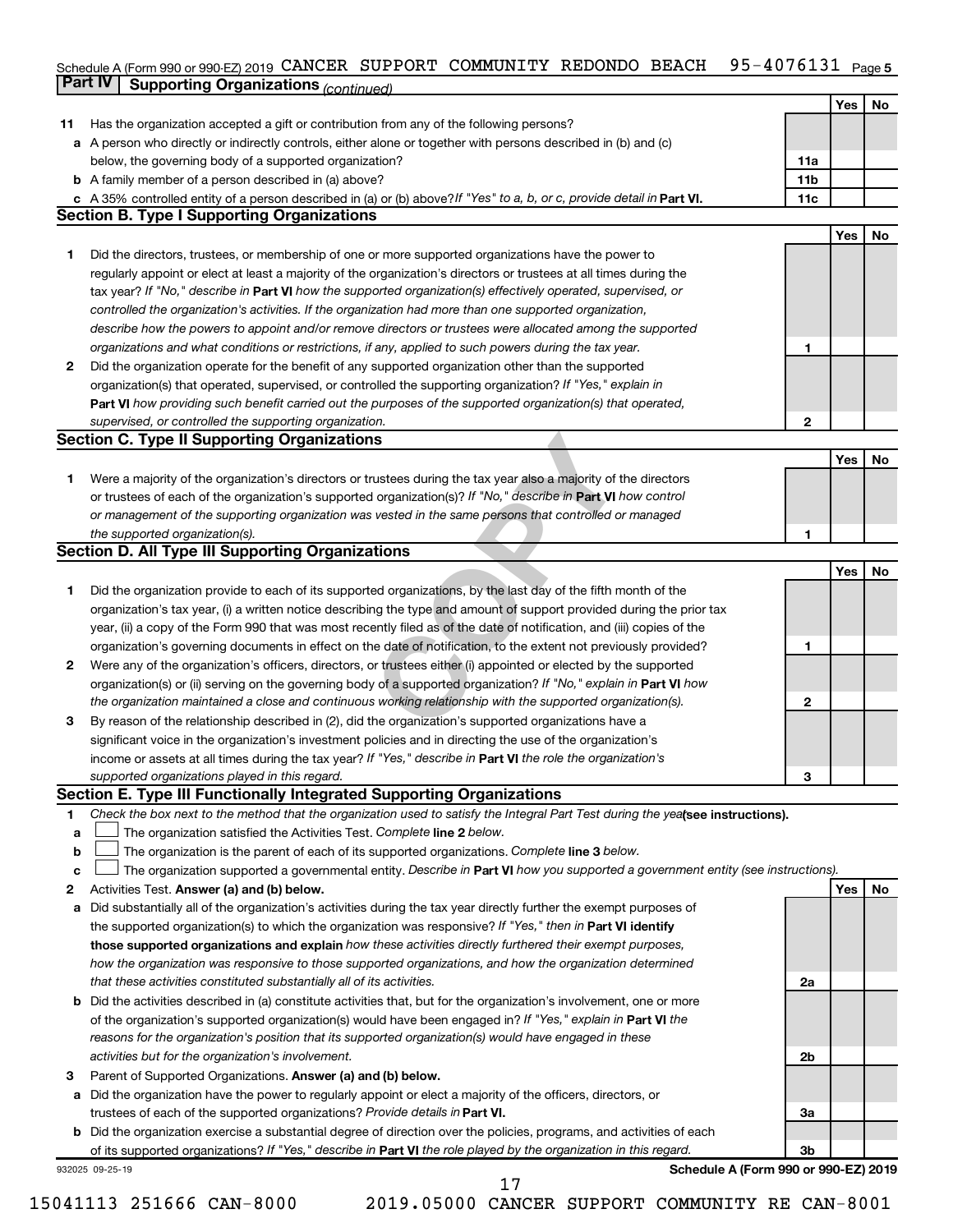### 95-4076131 Page 6 Schedule A (Form 990 or 990-EZ) 2019 CANCER SUPPORT COMMUNITY REDONDO BEACH 95-4076131 Page **Part V Type III Non-Functionally Integrated 509(a)(3) Supporting Organizations**

1 **Letter See instructions.** All Check here if the organization satisfied the Integral Part Test as a qualifying trust on Nov. 20, 1970 (explain in Part VI). See instructions. All other Type III non-functionally integrated supporting organizations must complete Sections A through E.

|    | Section A - Adjusted Net Income                                              |                | (A) Prior Year | (B) Current Year<br>(optional) |
|----|------------------------------------------------------------------------------|----------------|----------------|--------------------------------|
| 1  | Net short-term capital gain                                                  | 1              |                |                                |
| 2  | Recoveries of prior-year distributions                                       | $\overline{2}$ |                |                                |
| З  | Other gross income (see instructions)                                        | 3              |                |                                |
| 4  | Add lines 1 through 3.                                                       | 4              |                |                                |
| 5  | Depreciation and depletion                                                   | 5              |                |                                |
| 6  | Portion of operating expenses paid or incurred for production or             |                |                |                                |
|    | collection of gross income or for management, conservation, or               |                |                |                                |
|    | maintenance of property held for production of income (see instructions)     | 6              |                |                                |
| 7  | Other expenses (see instructions)                                            | $\overline{7}$ |                |                                |
| 8  | Adjusted Net Income (subtract lines 5, 6, and 7 from line 4)                 | 8              |                |                                |
|    | <b>Section B - Minimum Asset Amount</b>                                      |                | (A) Prior Year | (B) Current Year<br>(optional) |
| 1. | Aggregate fair market value of all non-exempt-use assets (see                |                |                |                                |
|    | instructions for short tax year or assets held for part of year):            |                |                |                                |
|    | a Average monthly value of securities                                        | 1a             |                |                                |
|    | <b>b</b> Average monthly cash balances                                       | 1 <sub>b</sub> |                |                                |
|    | c Fair market value of other non-exempt-use assets                           | 1 <sub>c</sub> |                |                                |
|    | d Total (add lines 1a, 1b, and 1c)                                           | 1 <sub>d</sub> |                |                                |
|    | <b>e</b> Discount claimed for blockage or other                              |                |                |                                |
|    | factors (explain in detail in Part VI):                                      |                |                |                                |
| 2  | Acquisition indebtedness applicable to non-exempt-use assets                 | $\mathbf{2}$   |                |                                |
| 3  | Subtract line 2 from line 1d.                                                | 3              |                |                                |
| 4  | Cash deemed held for exempt use. Enter 1-1/2% of line 3 (for greater amount, |                |                |                                |
|    | see instructions).                                                           | 4              |                |                                |
| 5  | Net value of non-exempt-use assets (subtract line 4 from line 3)             | 5              |                |                                |
| 6  | Multiply line 5 by .035.                                                     | 6              |                |                                |
| 7  | Recoveries of prior-year distributions                                       | $\overline{7}$ |                |                                |
| 8  | Minimum Asset Amount (add line 7 to line 6)                                  | 8              |                |                                |
|    | <b>Section C - Distributable Amount</b>                                      |                |                | <b>Current Year</b>            |
| 1  | Adjusted net income for prior year (from Section A, line 8, Column A)        | 1              |                |                                |
| 2  | Enter 85% of line 1.                                                         | $\mathbf{2}$   |                |                                |
| З  | Minimum asset amount for prior year (from Section B, line 8, Column A)       | 3              |                |                                |
| 4  | Enter greater of line 2 or line 3.                                           | 4              |                |                                |
| 5  | Income tax imposed in prior year                                             | 5              |                |                                |
| 6  | <b>Distributable Amount.</b> Subtract line 5 from line 4, unless subject to  |                |                |                                |
|    | emergency temporary reduction (see instructions).                            | 6              |                |                                |
|    |                                                                              |                |                |                                |

**7** Check here if the current year is the organization's first as a non-functionally integrated Type III supporting organization (see † instructions).

**Schedule A (Form 990 or 990-EZ) 2019**

932026 09-25-19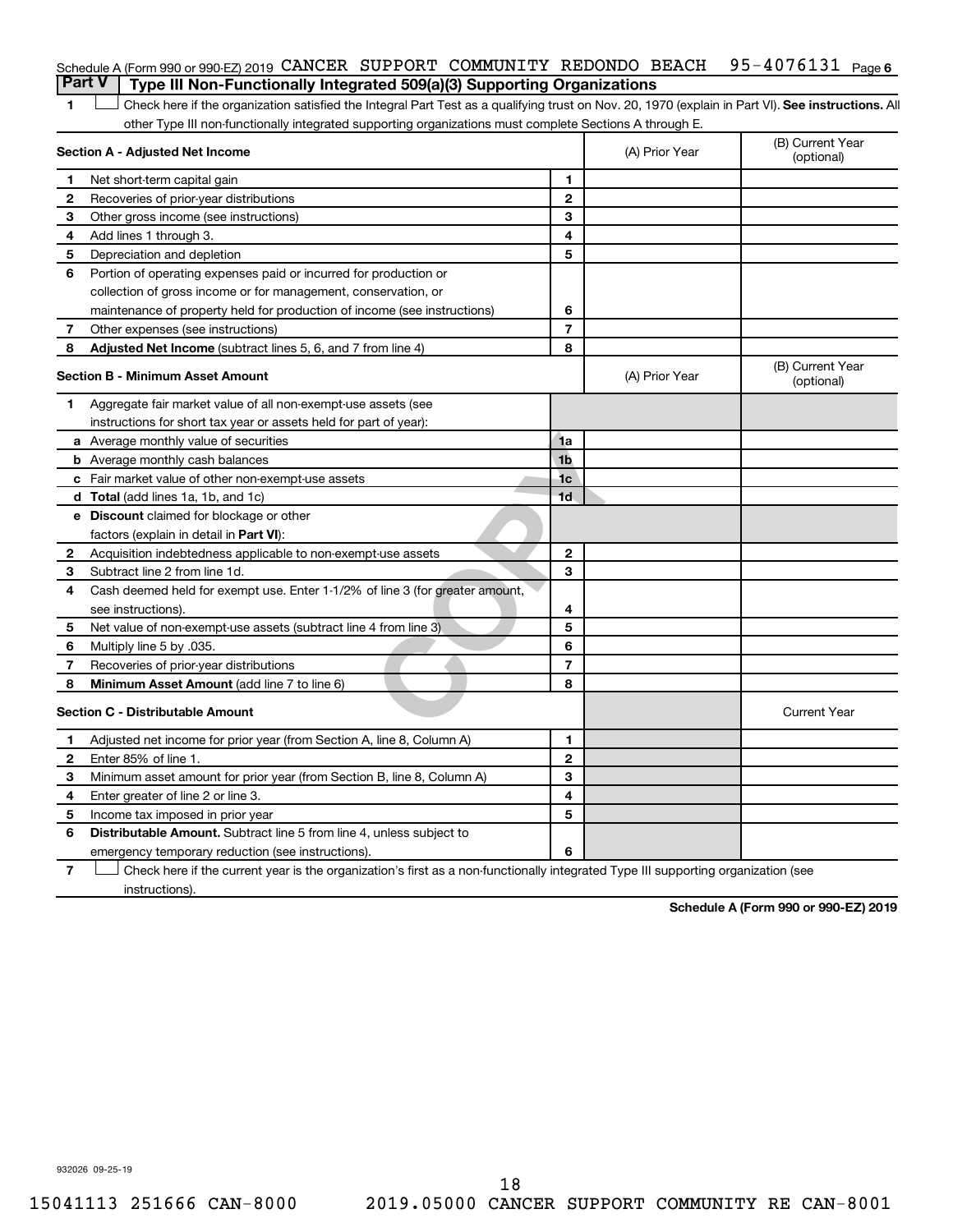#### 95-4076131 Page 7 Schedule A (Form 990 or 990-EZ) 2019 CANCER SUPPORT COMMUNITY REDONDO BEACH 95-4076131 Page

| <b>Part V</b> | Type III Non-Functionally Integrated 509(a)(3) Supporting Organizations (continued)        |                             |                                       |                                                |  |  |  |
|---------------|--------------------------------------------------------------------------------------------|-----------------------------|---------------------------------------|------------------------------------------------|--|--|--|
|               | <b>Section D - Distributions</b>                                                           |                             |                                       | <b>Current Year</b>                            |  |  |  |
| 1             | Amounts paid to supported organizations to accomplish exempt purposes                      |                             |                                       |                                                |  |  |  |
| $\mathbf{2}$  | Amounts paid to perform activity that directly furthers exempt purposes of supported       |                             |                                       |                                                |  |  |  |
|               | organizations, in excess of income from activity                                           |                             |                                       |                                                |  |  |  |
| 3             | Administrative expenses paid to accomplish exempt purposes of supported organizations      |                             |                                       |                                                |  |  |  |
| 4             | Amounts paid to acquire exempt-use assets                                                  |                             |                                       |                                                |  |  |  |
| 5             | Qualified set-aside amounts (prior IRS approval required)                                  |                             |                                       |                                                |  |  |  |
| 6             | Other distributions (describe in <b>Part VI</b> ). See instructions.                       |                             |                                       |                                                |  |  |  |
| 7             | Total annual distributions. Add lines 1 through 6.                                         |                             |                                       |                                                |  |  |  |
| 8             | Distributions to attentive supported organizations to which the organization is responsive |                             |                                       |                                                |  |  |  |
|               | (provide details in Part VI). See instructions.                                            |                             |                                       |                                                |  |  |  |
| 9             | Distributable amount for 2019 from Section C, line 6                                       |                             |                                       |                                                |  |  |  |
| 10            | Line 8 amount divided by line 9 amount                                                     |                             |                                       |                                                |  |  |  |
|               |                                                                                            | (i)                         | (ii)                                  | (iii)                                          |  |  |  |
|               | <b>Section E - Distribution Allocations (see instructions)</b>                             | <b>Excess Distributions</b> | <b>Underdistributions</b><br>Pre-2019 | <b>Distributable</b><br><b>Amount for 2019</b> |  |  |  |
| 1             | Distributable amount for 2019 from Section C, line 6                                       |                             |                                       |                                                |  |  |  |
| $\mathbf{2}$  | Underdistributions, if any, for years prior to 2019 (reason-                               |                             |                                       |                                                |  |  |  |
|               | able cause required- explain in Part VI). See instructions.                                |                             |                                       |                                                |  |  |  |
| 3             | Excess distributions carryover, if any, to 2019                                            |                             |                                       |                                                |  |  |  |
|               | a From 2014                                                                                |                             |                                       |                                                |  |  |  |
|               | <b>b</b> From 2015                                                                         |                             |                                       |                                                |  |  |  |
|               | c From 2016                                                                                |                             |                                       |                                                |  |  |  |
|               | <b>d</b> From 2017                                                                         |                             |                                       |                                                |  |  |  |
|               | e From 2018                                                                                |                             |                                       |                                                |  |  |  |
|               | f Total of lines 3a through e                                                              |                             |                                       |                                                |  |  |  |
|               | g Applied to underdistributions of prior years                                             |                             |                                       |                                                |  |  |  |
|               | h Applied to 2019 distributable amount                                                     |                             |                                       |                                                |  |  |  |
| Ť.            | Carryover from 2014 not applied (see instructions)                                         |                             |                                       |                                                |  |  |  |
|               | Remainder. Subtract lines 3g, 3h, and 3i from 3f.                                          |                             |                                       |                                                |  |  |  |
| 4             | Distributions for 2019 from Section D,                                                     |                             |                                       |                                                |  |  |  |
|               | line $7:$                                                                                  |                             |                                       |                                                |  |  |  |
|               | a Applied to underdistributions of prior years                                             |                             |                                       |                                                |  |  |  |
|               | <b>b</b> Applied to 2019 distributable amount                                              |                             |                                       |                                                |  |  |  |
| с             | Remainder. Subtract lines 4a and 4b from 4.                                                |                             |                                       |                                                |  |  |  |
| 5             | Remaining underdistributions for years prior to 2019, if                                   |                             |                                       |                                                |  |  |  |
|               | any. Subtract lines 3g and 4a from line 2. For result greater                              |                             |                                       |                                                |  |  |  |
|               | than zero, explain in Part VI. See instructions.                                           |                             |                                       |                                                |  |  |  |
| 6             | Remaining underdistributions for 2019. Subtract lines 3h                                   |                             |                                       |                                                |  |  |  |
|               | and 4b from line 1. For result greater than zero, explain in                               |                             |                                       |                                                |  |  |  |
|               | <b>Part VI.</b> See instructions.                                                          |                             |                                       |                                                |  |  |  |
| $\mathbf{7}$  | Excess distributions carryover to 2020. Add lines 3j                                       |                             |                                       |                                                |  |  |  |
|               | and 4c.                                                                                    |                             |                                       |                                                |  |  |  |
| 8             | Breakdown of line 7:                                                                       |                             |                                       |                                                |  |  |  |
|               | a Excess from 2015                                                                         |                             |                                       |                                                |  |  |  |
|               | <b>b</b> Excess from 2016                                                                  |                             |                                       |                                                |  |  |  |
|               | c Excess from 2017                                                                         |                             |                                       |                                                |  |  |  |
|               | d Excess from 2018                                                                         |                             |                                       |                                                |  |  |  |
|               | e Excess from 2019                                                                         |                             |                                       |                                                |  |  |  |

**Schedule A (Form 990 or 990-EZ) 2019**

932027 09-25-19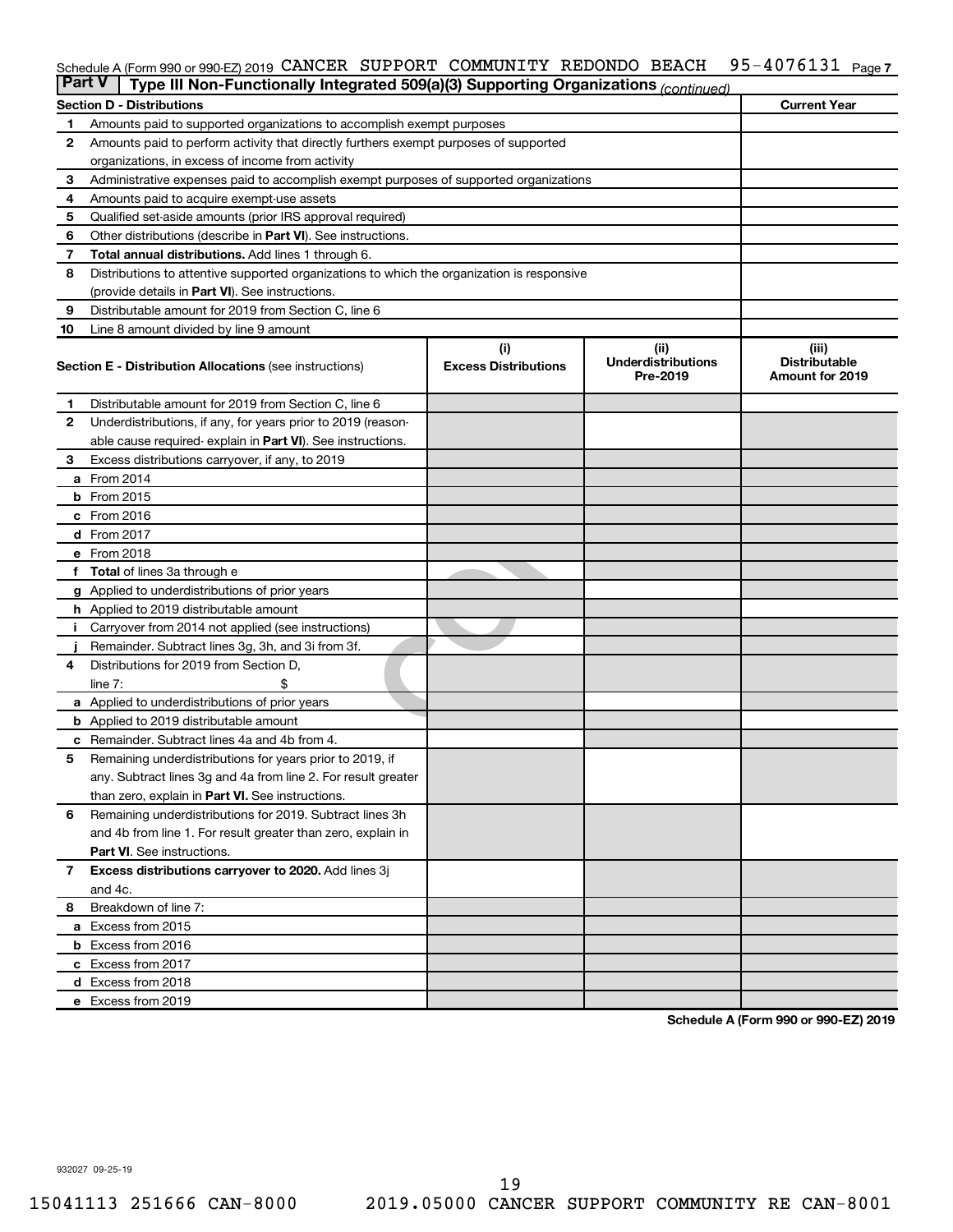|                 |                          |  | Schedule A (Form 990 or 990-EZ) 2019 CANCER SUPPORT COMMUNITY REDONDO BEACH                                                                                                                                                                                                                                                                                                                                                                                                                                                                                          |  | 95-40 <u>76131</u> Page 8            |  |
|-----------------|--------------------------|--|----------------------------------------------------------------------------------------------------------------------------------------------------------------------------------------------------------------------------------------------------------------------------------------------------------------------------------------------------------------------------------------------------------------------------------------------------------------------------------------------------------------------------------------------------------------------|--|--------------------------------------|--|
| Part VI         |                          |  | Supplemental Information. Provide the explanations required by Part II, line 10; Part II, line 17a or 17b; Part III, line 12;<br>Part IV, Section A, lines 1, 2, 3b, 3c, 4b, 4c, 5a, 6, 9a, 9b, 9c, 11a, 11b, and 11c; Part IV, Section B, lines 1 and 2; Part IV, Section C,<br>line 1; Part IV, Section D, lines 2 and 3; Part IV, Section E, lines 1c, 2a, 2b, 3a, and 3b; Part V, line 1; Part V, Section B, line 1e; Part V,<br>Section D, lines 5, 6, and 8; and Part V, Section E, lines 2, 5, and 6. Also complete this part for any additional information. |  |                                      |  |
|                 | (See instructions.)      |  |                                                                                                                                                                                                                                                                                                                                                                                                                                                                                                                                                                      |  |                                      |  |
|                 |                          |  |                                                                                                                                                                                                                                                                                                                                                                                                                                                                                                                                                                      |  |                                      |  |
|                 |                          |  |                                                                                                                                                                                                                                                                                                                                                                                                                                                                                                                                                                      |  |                                      |  |
|                 |                          |  |                                                                                                                                                                                                                                                                                                                                                                                                                                                                                                                                                                      |  |                                      |  |
|                 |                          |  |                                                                                                                                                                                                                                                                                                                                                                                                                                                                                                                                                                      |  |                                      |  |
|                 |                          |  |                                                                                                                                                                                                                                                                                                                                                                                                                                                                                                                                                                      |  |                                      |  |
|                 |                          |  |                                                                                                                                                                                                                                                                                                                                                                                                                                                                                                                                                                      |  |                                      |  |
|                 |                          |  |                                                                                                                                                                                                                                                                                                                                                                                                                                                                                                                                                                      |  |                                      |  |
|                 |                          |  |                                                                                                                                                                                                                                                                                                                                                                                                                                                                                                                                                                      |  |                                      |  |
|                 |                          |  |                                                                                                                                                                                                                                                                                                                                                                                                                                                                                                                                                                      |  |                                      |  |
|                 |                          |  |                                                                                                                                                                                                                                                                                                                                                                                                                                                                                                                                                                      |  |                                      |  |
|                 |                          |  |                                                                                                                                                                                                                                                                                                                                                                                                                                                                                                                                                                      |  |                                      |  |
|                 |                          |  |                                                                                                                                                                                                                                                                                                                                                                                                                                                                                                                                                                      |  |                                      |  |
|                 |                          |  |                                                                                                                                                                                                                                                                                                                                                                                                                                                                                                                                                                      |  |                                      |  |
|                 |                          |  |                                                                                                                                                                                                                                                                                                                                                                                                                                                                                                                                                                      |  |                                      |  |
|                 |                          |  |                                                                                                                                                                                                                                                                                                                                                                                                                                                                                                                                                                      |  |                                      |  |
|                 |                          |  |                                                                                                                                                                                                                                                                                                                                                                                                                                                                                                                                                                      |  |                                      |  |
|                 |                          |  |                                                                                                                                                                                                                                                                                                                                                                                                                                                                                                                                                                      |  |                                      |  |
|                 |                          |  |                                                                                                                                                                                                                                                                                                                                                                                                                                                                                                                                                                      |  |                                      |  |
|                 |                          |  |                                                                                                                                                                                                                                                                                                                                                                                                                                                                                                                                                                      |  |                                      |  |
|                 |                          |  |                                                                                                                                                                                                                                                                                                                                                                                                                                                                                                                                                                      |  |                                      |  |
|                 |                          |  |                                                                                                                                                                                                                                                                                                                                                                                                                                                                                                                                                                      |  |                                      |  |
|                 |                          |  |                                                                                                                                                                                                                                                                                                                                                                                                                                                                                                                                                                      |  |                                      |  |
|                 |                          |  |                                                                                                                                                                                                                                                                                                                                                                                                                                                                                                                                                                      |  |                                      |  |
|                 |                          |  |                                                                                                                                                                                                                                                                                                                                                                                                                                                                                                                                                                      |  |                                      |  |
|                 |                          |  |                                                                                                                                                                                                                                                                                                                                                                                                                                                                                                                                                                      |  |                                      |  |
|                 |                          |  |                                                                                                                                                                                                                                                                                                                                                                                                                                                                                                                                                                      |  |                                      |  |
|                 |                          |  |                                                                                                                                                                                                                                                                                                                                                                                                                                                                                                                                                                      |  |                                      |  |
|                 |                          |  |                                                                                                                                                                                                                                                                                                                                                                                                                                                                                                                                                                      |  |                                      |  |
|                 |                          |  |                                                                                                                                                                                                                                                                                                                                                                                                                                                                                                                                                                      |  |                                      |  |
|                 |                          |  |                                                                                                                                                                                                                                                                                                                                                                                                                                                                                                                                                                      |  |                                      |  |
|                 |                          |  |                                                                                                                                                                                                                                                                                                                                                                                                                                                                                                                                                                      |  |                                      |  |
|                 |                          |  |                                                                                                                                                                                                                                                                                                                                                                                                                                                                                                                                                                      |  |                                      |  |
|                 |                          |  |                                                                                                                                                                                                                                                                                                                                                                                                                                                                                                                                                                      |  |                                      |  |
|                 |                          |  |                                                                                                                                                                                                                                                                                                                                                                                                                                                                                                                                                                      |  |                                      |  |
| 932028 09-25-19 |                          |  | 20                                                                                                                                                                                                                                                                                                                                                                                                                                                                                                                                                                   |  | Schedule A (Form 990 or 990-EZ) 2019 |  |
|                 | 15041113 251666 CAN-8000 |  | 2019.05000 CANCER SUPPORT COMMUNITY RE CAN-8001                                                                                                                                                                                                                                                                                                                                                                                                                                                                                                                      |  |                                      |  |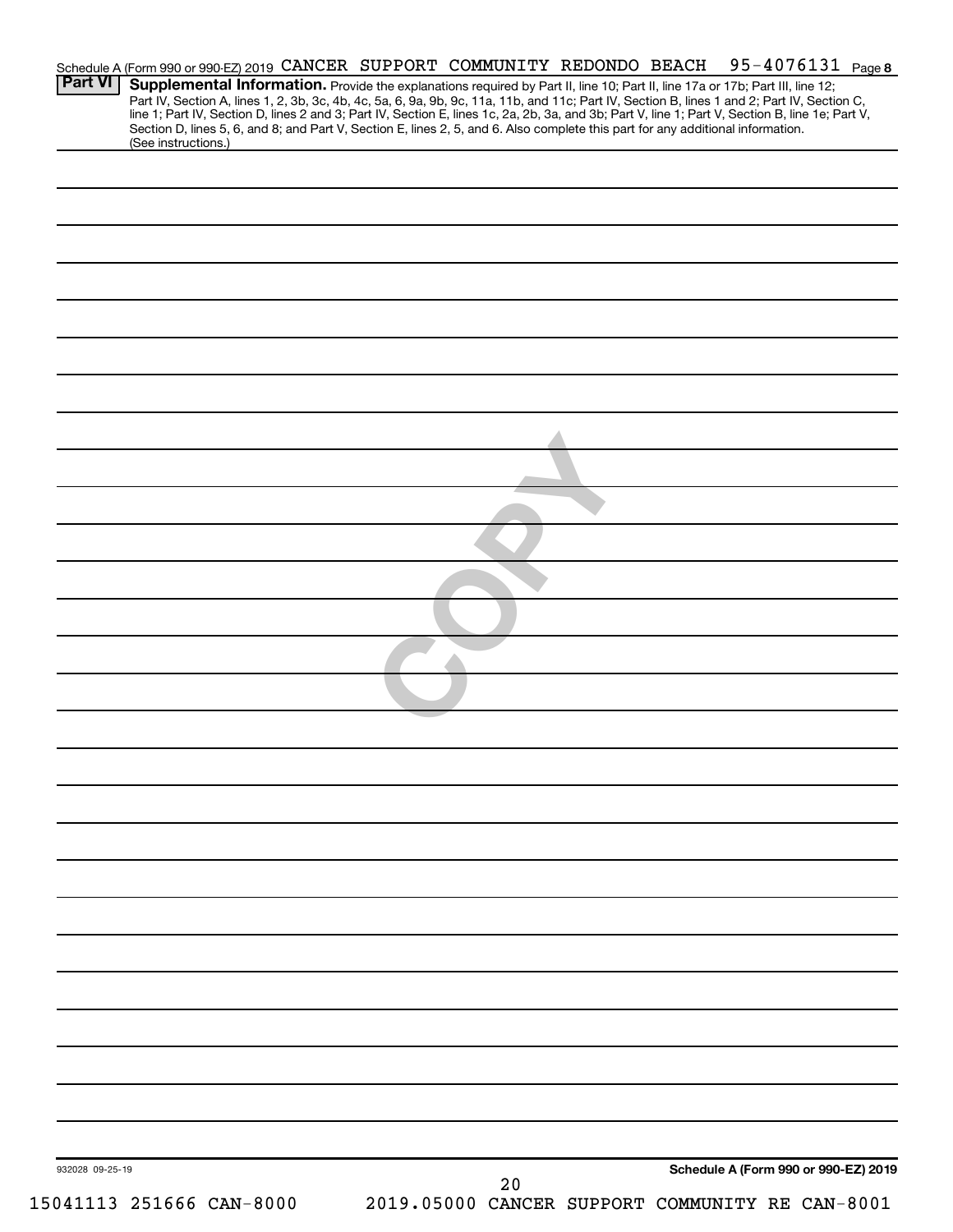| (Form 990) |  |
|------------|--|
|------------|--|

# **SCHEDULE D Supplemental Financial Statements**<br> **Form 990 2019**<br> **Part IV** line 6.7.8.9.10, 11a, 11b, 11d, 11d, 11d, 11d, 11d, 12a, 0r, 12b

**(Form 990) | Complete if the organization answered "Yes" on Form 990, Part IV, line 6, 7, 8, 9, 10, 11a, 11b, 11c, 11d, 11e, 11f, 12a, or 12b.**

**| Attach to Form 990. |Go to www.irs.gov/Form990 for instructions and the latest information.**



Department of the Treasury Internal Revenue Service

**Name of the organization**<br>CANCER SUPPORT COMMUNITTY REDONDO BEACH 95-4076131 CANCER SUPPORT COMMUNITY REDONDO BEACH

| Part I  | CANCER SOFFORI COMMONIII REDONDO BEACH<br>Organizations Maintaining Donor Advised Funds or Other Similar Funds or Accounts. Complete if the    |                         | JJ = ± V / V + J +                                 |
|---------|------------------------------------------------------------------------------------------------------------------------------------------------|-------------------------|----------------------------------------------------|
|         | organization answered "Yes" on Form 990, Part IV, line 6.                                                                                      |                         |                                                    |
|         |                                                                                                                                                | (a) Donor advised funds | (b) Funds and other accounts                       |
| 1.      |                                                                                                                                                |                         |                                                    |
| 2       | Aggregate value of contributions to (during year)                                                                                              |                         |                                                    |
| з       |                                                                                                                                                |                         |                                                    |
| 4       |                                                                                                                                                |                         |                                                    |
| 5       | Did the organization inform all donors and donor advisors in writing that the assets held in donor advised funds                               |                         |                                                    |
|         |                                                                                                                                                |                         | Yes<br>No                                          |
| 6       | Did the organization inform all grantees, donors, and donor advisors in writing that grant funds can be used only                              |                         |                                                    |
|         | for charitable purposes and not for the benefit of the donor or donor advisor, or for any other purpose conferring                             |                         |                                                    |
|         | impermissible private benefit?                                                                                                                 |                         | Yes<br>No                                          |
| Part II | Conservation Easements. Complete if the organization answered "Yes" on Form 990, Part IV, line 7.                                              |                         |                                                    |
| 1       | Purpose(s) of conservation easements held by the organization (check all that apply).                                                          |                         |                                                    |
|         | Preservation of land for public use (for example, recreation or education)                                                                     |                         | Preservation of a historically important land area |
|         | Protection of natural habitat                                                                                                                  |                         | Preservation of a certified historic structure     |
|         | Preservation of open space                                                                                                                     |                         |                                                    |
| 2       | Complete lines 2a through 2d if the organization held a qualified conservation contribution in the form of a conservation easement on the last |                         |                                                    |
|         | day of the tax year.                                                                                                                           |                         | Held at the End of the Tax Year                    |
|         |                                                                                                                                                |                         | 2a                                                 |
| b       | Total acreage restricted by conservation easements manufactured acreage restricted by conservation easements                                   |                         | 2 <sub>b</sub>                                     |
|         |                                                                                                                                                |                         | 2c                                                 |
| d       | Number of conservation easements included in (c) acquired after 7/25/06, and not on a historic structure                                       |                         |                                                    |
|         |                                                                                                                                                |                         | 2d                                                 |
| 3       | Number of conservation easements modified, transferred, released, extinguished, or terminated by the organization during the tax               |                         |                                                    |
|         | $year \triangleright$                                                                                                                          |                         |                                                    |
| 4       | Number of states where property subject to conservation easement is located >                                                                  |                         |                                                    |
| 5       | Does the organization have a written policy regarding the periodic monitoring, inspection, handling of                                         |                         |                                                    |
|         | violations, and enforcement of the conservation easements it holds?                                                                            |                         | Yes<br><b>No</b>                                   |
| 6       | Staff and volunteer hours devoted to monitoring, inspecting, handling of violations, and enforcing conservation easements during the year      |                         |                                                    |
|         |                                                                                                                                                |                         |                                                    |
| 7       | Amount of expenses incurred in monitoring, inspecting, handling of violations, and enforcing conservation easements during the year            |                         |                                                    |
|         | $\blacktriangleright$ \$                                                                                                                       |                         |                                                    |
| 8       | Does each conservation easement reported on line 2(d) above satisfy the requirements of section 170(h)(4)(B)(i)                                |                         |                                                    |
|         |                                                                                                                                                |                         | Yes<br><b>No</b>                                   |
| 9       | In Part XIII, describe how the organization reports conservation easements in its revenue and expense statement and                            |                         |                                                    |
|         | balance sheet, and include, if applicable, the text of the footnote to the organization's financial statements that describes the              |                         |                                                    |
|         | organization's accounting for conservation easements.                                                                                          |                         |                                                    |
|         | Organizations Maintaining Collections of Art, Historical Treasures, or Other Similar Assets.<br>Part III                                       |                         |                                                    |
|         | Complete if the organization answered "Yes" on Form 990, Part IV, line 8.                                                                      |                         |                                                    |
|         | 1a If the organization elected, as permitted under FASB ASC 958, not to report in its revenue statement and balance sheet works                |                         |                                                    |
|         | of art, historical treasures, or other similar assets held for public exhibition, education, or research in furtherance of public              |                         |                                                    |
|         | service, provide in Part XIII the text of the footnote to its financial statements that describes these items.                                 |                         |                                                    |
|         | <b>b</b> If the organization elected, as permitted under FASB ASC 958, to report in its revenue statement and balance sheet works of           |                         |                                                    |
|         | art, historical treasures, or other similar assets held for public exhibition, education, or research in furtherance of public service,        |                         |                                                    |
|         | provide the following amounts relating to these items:                                                                                         |                         |                                                    |
|         | (i)                                                                                                                                            |                         | $\triangleright$ \$                                |
|         | (ii) Assets included in Form 990, Part X [11] Marten and Martin Martin Marten and Martin Martin Marten and Mar                                 |                         |                                                    |
| 2       | If the organization received or held works of art, historical treasures, or other similar assets for financial gain, provide                   |                         |                                                    |
|         | the following amounts required to be reported under FASB ASC 958 relating to these items:                                                      |                         |                                                    |
| а       |                                                                                                                                                |                         | \$                                                 |
|         |                                                                                                                                                |                         | $\blacktriangleright$ \$                           |
|         | LHA For Paperwork Reduction Act Notice, see the Instructions for Form 990.                                                                     |                         | Schedule D (Form 990) 2019                         |
|         | 932051 10-02-19                                                                                                                                |                         |                                                    |

25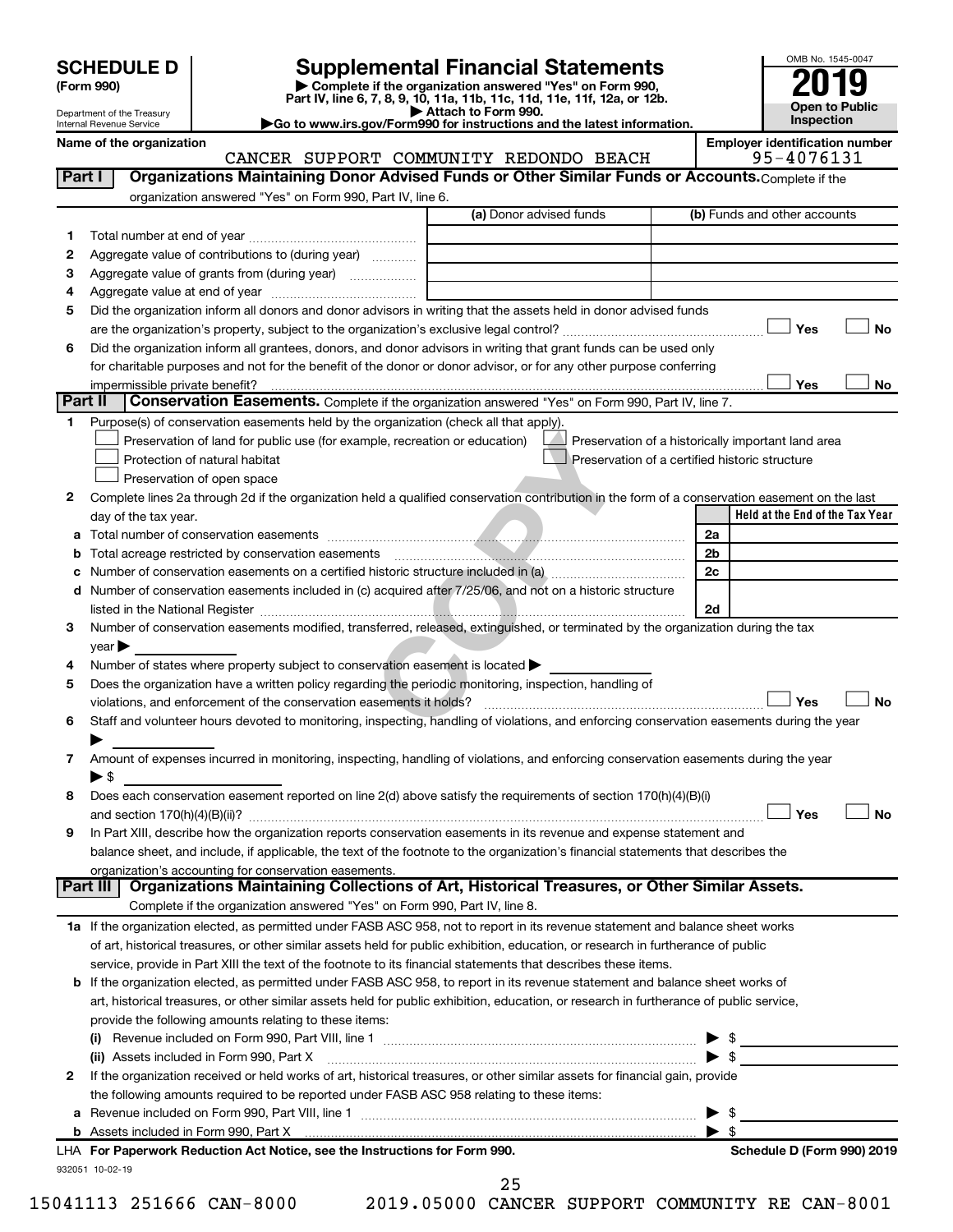|               | Schedule D (Form 990) 2019                                                                                                                                                                                                     | CANCER SUPPORT COMMUNITY REDONDO BEACH |                |                                                                                                                                                                                                                                |                 | 95-4076131 Page 2                                 |         |           |
|---------------|--------------------------------------------------------------------------------------------------------------------------------------------------------------------------------------------------------------------------------|----------------------------------------|----------------|--------------------------------------------------------------------------------------------------------------------------------------------------------------------------------------------------------------------------------|-----------------|---------------------------------------------------|---------|-----------|
|               | Organizations Maintaining Collections of Art, Historical Treasures, or Other Similar Assets (continued)<br>Part III                                                                                                            |                                        |                |                                                                                                                                                                                                                                |                 |                                                   |         |           |
| З             | Using the organization's acquisition, accession, and other records, check any of the following that make significant use of its                                                                                                |                                        |                |                                                                                                                                                                                                                                |                 |                                                   |         |           |
|               | collection items (check all that apply):                                                                                                                                                                                       |                                        |                |                                                                                                                                                                                                                                |                 |                                                   |         |           |
| a             | Public exhibition                                                                                                                                                                                                              | d                                      |                | Loan or exchange program                                                                                                                                                                                                       |                 |                                                   |         |           |
| b             | Scholarly research                                                                                                                                                                                                             | е                                      |                | Other and the control of the control of the control of the control of the control of the control of the control of the control of the control of the control of the control of the control of the control of the control of th |                 |                                                   |         |           |
| c             | Preservation for future generations                                                                                                                                                                                            |                                        |                |                                                                                                                                                                                                                                |                 |                                                   |         |           |
| 4             | Provide a description of the organization's collections and explain how they further the organization's exempt purpose in Part XIII.                                                                                           |                                        |                |                                                                                                                                                                                                                                |                 |                                                   |         |           |
| 5             | During the year, did the organization solicit or receive donations of art, historical treasures, or other similar assets                                                                                                       |                                        |                |                                                                                                                                                                                                                                |                 |                                                   |         |           |
|               |                                                                                                                                                                                                                                |                                        |                |                                                                                                                                                                                                                                |                 | Yes                                               |         | No        |
|               | Part IV<br>Escrow and Custodial Arrangements. Complete if the organization answered "Yes" on Form 990, Part IV, line 9, or                                                                                                     |                                        |                |                                                                                                                                                                                                                                |                 |                                                   |         |           |
|               | reported an amount on Form 990, Part X, line 21.                                                                                                                                                                               |                                        |                |                                                                                                                                                                                                                                |                 |                                                   |         |           |
|               | 1a Is the organization an agent, trustee, custodian or other intermediary for contributions or other assets not included                                                                                                       |                                        |                |                                                                                                                                                                                                                                |                 |                                                   |         |           |
|               |                                                                                                                                                                                                                                |                                        |                |                                                                                                                                                                                                                                |                 | Yes                                               |         | <b>No</b> |
|               | If "Yes," explain the arrangement in Part XIII and complete the following table:                                                                                                                                               |                                        |                |                                                                                                                                                                                                                                |                 |                                                   |         |           |
|               |                                                                                                                                                                                                                                |                                        |                |                                                                                                                                                                                                                                |                 | Amount                                            |         |           |
| c             | Beginning balance manufactured and contain an account of the state of the state of the state of the state of the state of the state of the state of the state of the state of the state of the state of the state of the state |                                        |                |                                                                                                                                                                                                                                | 1c              |                                                   |         |           |
|               |                                                                                                                                                                                                                                |                                        |                |                                                                                                                                                                                                                                | 1d              |                                                   |         |           |
| е             | Distributions during the year measurement contains and all the year measurement of the state of the state of the state of the state of the state of the state of the state of the state of the state of the state of the state |                                        |                |                                                                                                                                                                                                                                | 1e              |                                                   |         |           |
|               |                                                                                                                                                                                                                                |                                        |                |                                                                                                                                                                                                                                | 1f              |                                                   |         |           |
|               | 2a Did the organization include an amount on Form 990, Part X, line 21, for escrow or custodial account liability?                                                                                                             |                                        |                |                                                                                                                                                                                                                                |                 | Yes                                               |         | No        |
| <b>Part V</b> | <b>b</b> If "Yes," explain the arrangement in Part XIII. Check here if the explanation has been provided on Part XIII<br><b>Endowment Funds.</b> Complete if the organization answered "Yes" on Form 990, Part IV, line 10.    |                                        |                |                                                                                                                                                                                                                                |                 |                                                   |         |           |
|               |                                                                                                                                                                                                                                | (a) Current year                       | (b) Prior year | (c) Two years back                                                                                                                                                                                                             |                 | $(d)$ Three years back $\mid$ (e) Four years back |         |           |
|               | Beginning of year balance                                                                                                                                                                                                      |                                        |                |                                                                                                                                                                                                                                |                 |                                                   |         |           |
| 1а            |                                                                                                                                                                                                                                |                                        |                |                                                                                                                                                                                                                                |                 |                                                   |         |           |
|               | Net investment earnings, gains, and losses                                                                                                                                                                                     |                                        |                |                                                                                                                                                                                                                                |                 |                                                   |         |           |
|               |                                                                                                                                                                                                                                |                                        |                |                                                                                                                                                                                                                                |                 |                                                   |         |           |
|               | e Other expenditures for facilities                                                                                                                                                                                            |                                        |                |                                                                                                                                                                                                                                |                 |                                                   |         |           |
|               | and programs                                                                                                                                                                                                                   |                                        |                |                                                                                                                                                                                                                                |                 |                                                   |         |           |
|               |                                                                                                                                                                                                                                |                                        |                |                                                                                                                                                                                                                                |                 |                                                   |         |           |
| g             | End of year balance                                                                                                                                                                                                            |                                        |                |                                                                                                                                                                                                                                |                 |                                                   |         |           |
| 2             | Provide the estimated percentage of the current year end balance (line 1g, column (a)) held as:                                                                                                                                |                                        |                |                                                                                                                                                                                                                                |                 |                                                   |         |           |
|               | Board designated or quasi-endowment                                                                                                                                                                                            |                                        | ℅              |                                                                                                                                                                                                                                |                 |                                                   |         |           |
|               | Permanent endowment                                                                                                                                                                                                            | %                                      |                |                                                                                                                                                                                                                                |                 |                                                   |         |           |
| c             | Term endowment $\blacktriangleright$                                                                                                                                                                                           | %                                      |                |                                                                                                                                                                                                                                |                 |                                                   |         |           |
|               | The percentages on lines 2a, 2b, and 2c should equal 100%.                                                                                                                                                                     |                                        |                |                                                                                                                                                                                                                                |                 |                                                   |         |           |
|               | 3a Are there endowment funds not in the possession of the organization that are held and administered for the organization                                                                                                     |                                        |                |                                                                                                                                                                                                                                |                 |                                                   |         |           |
|               | by:                                                                                                                                                                                                                            |                                        |                |                                                                                                                                                                                                                                |                 |                                                   | Yes     | No        |
|               | (i)                                                                                                                                                                                                                            |                                        |                |                                                                                                                                                                                                                                |                 | 3a(i)                                             |         |           |
|               |                                                                                                                                                                                                                                |                                        |                |                                                                                                                                                                                                                                |                 | 3a(ii)                                            |         |           |
|               |                                                                                                                                                                                                                                |                                        |                |                                                                                                                                                                                                                                |                 | 3b                                                |         |           |
|               | Describe in Part XIII the intended uses of the organization's endowment funds.                                                                                                                                                 |                                        |                |                                                                                                                                                                                                                                |                 |                                                   |         |           |
|               | Land, Buildings, and Equipment.<br><b>Part VI</b>                                                                                                                                                                              |                                        |                |                                                                                                                                                                                                                                |                 |                                                   |         |           |
|               | Complete if the organization answered "Yes" on Form 990, Part IV, line 11a. See Form 990, Part X, line 10.                                                                                                                     |                                        |                |                                                                                                                                                                                                                                |                 |                                                   |         |           |
|               | Description of property                                                                                                                                                                                                        | (a) Cost or other                      |                | (b) Cost or other                                                                                                                                                                                                              | (c) Accumulated | (d) Book value                                    |         |           |
|               |                                                                                                                                                                                                                                | basis (investment)                     |                | basis (other)                                                                                                                                                                                                                  | depreciation    |                                                   |         |           |
|               |                                                                                                                                                                                                                                |                                        |                |                                                                                                                                                                                                                                |                 |                                                   |         |           |
| b             |                                                                                                                                                                                                                                |                                        |                |                                                                                                                                                                                                                                |                 |                                                   |         |           |
|               |                                                                                                                                                                                                                                |                                        |                | 36, 535.                                                                                                                                                                                                                       | 11,798.         |                                                   | 24,737. |           |
|               |                                                                                                                                                                                                                                |                                        |                | 64,470.                                                                                                                                                                                                                        | 31,517.         |                                                   | 32,953. |           |
|               | e Other.                                                                                                                                                                                                                       |                                        |                |                                                                                                                                                                                                                                |                 |                                                   |         |           |
|               | Total. Add lines 1a through 1e. (Column (d) must equal Form 990, Part X, column (B), line 10c.)                                                                                                                                |                                        |                |                                                                                                                                                                                                                                |                 |                                                   | 57,690. |           |

**Schedule D (Form 990) 2019**

932052 10-02-19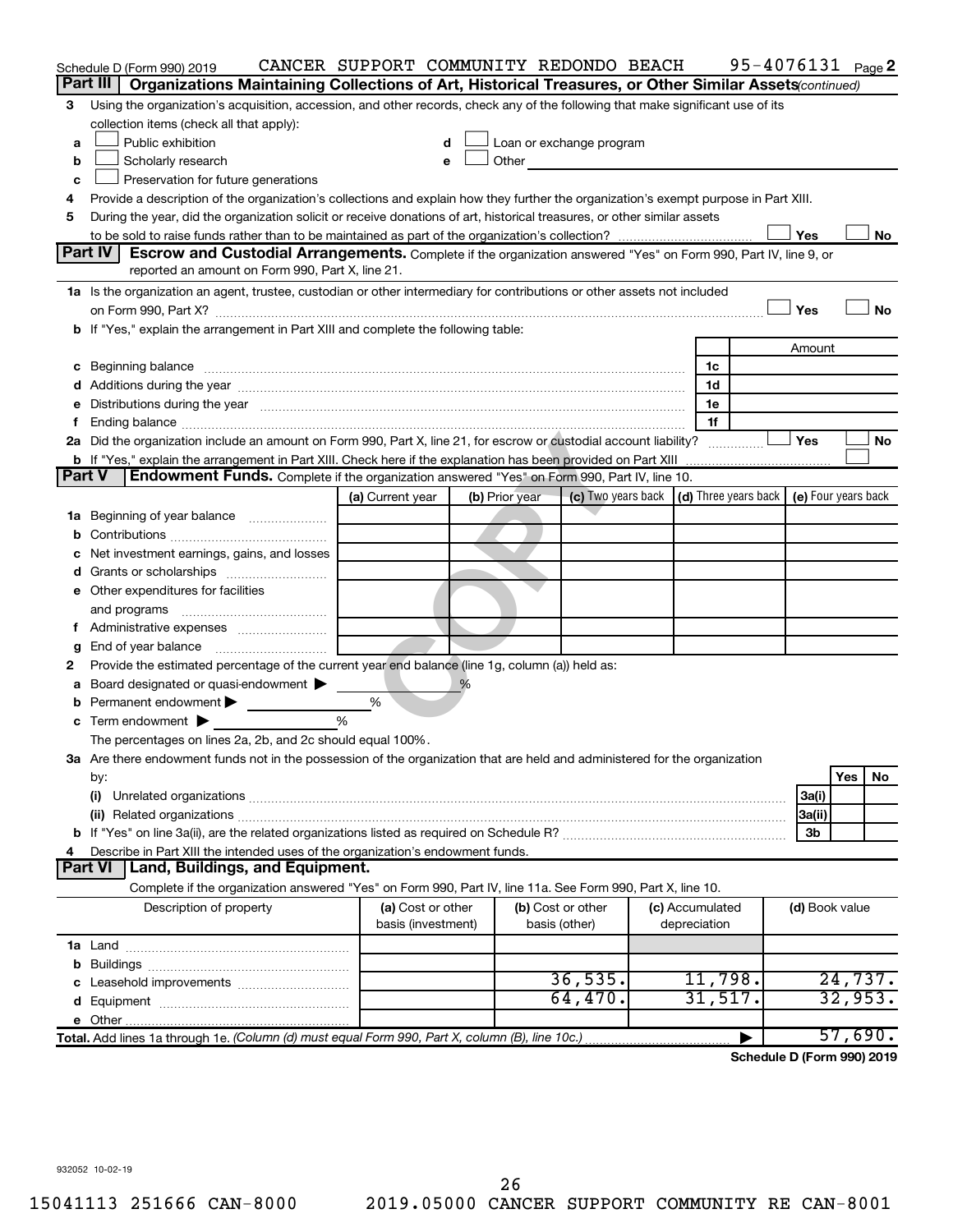|                | Schedule D (Form 990) 2019                                                                      |                              |                 | CANCER SUPPORT COMMUNITY REDONDO BEACH                                                                            |  | 95-4076131 Page 3                                                                                                                                                       |
|----------------|-------------------------------------------------------------------------------------------------|------------------------------|-----------------|-------------------------------------------------------------------------------------------------------------------|--|-------------------------------------------------------------------------------------------------------------------------------------------------------------------------|
| Part VIII      | <b>Investments - Other Securities.</b>                                                          |                              |                 |                                                                                                                   |  |                                                                                                                                                                         |
|                |                                                                                                 |                              |                 | Complete if the organization answered "Yes" on Form 990, Part IV, line 11b. See Form 990, Part X, line 12.        |  |                                                                                                                                                                         |
|                | (a) Description of security or category (including name of security)                            |                              |                 | (b) Book value                                                                                                    |  | (c) Method of valuation: Cost or end-of-year market value                                                                                                               |
|                | (1) Financial derivatives                                                                       |                              |                 |                                                                                                                   |  |                                                                                                                                                                         |
|                |                                                                                                 |                              |                 |                                                                                                                   |  |                                                                                                                                                                         |
| (3) Other      |                                                                                                 |                              |                 |                                                                                                                   |  |                                                                                                                                                                         |
| (A)            |                                                                                                 |                              |                 |                                                                                                                   |  |                                                                                                                                                                         |
| (B)            |                                                                                                 |                              |                 |                                                                                                                   |  |                                                                                                                                                                         |
| (C)            |                                                                                                 |                              |                 |                                                                                                                   |  |                                                                                                                                                                         |
| (D)            |                                                                                                 |                              |                 |                                                                                                                   |  |                                                                                                                                                                         |
| (E)<br>(F)     |                                                                                                 |                              |                 |                                                                                                                   |  |                                                                                                                                                                         |
| (G)            |                                                                                                 |                              |                 |                                                                                                                   |  |                                                                                                                                                                         |
| (H)            |                                                                                                 |                              |                 |                                                                                                                   |  |                                                                                                                                                                         |
|                | Total. (Col. (b) must equal Form 990, Part X, col. (B) line 12.) $\blacktriangleright$          |                              |                 |                                                                                                                   |  |                                                                                                                                                                         |
|                | Part VIII Investments - Program Related.                                                        |                              |                 |                                                                                                                   |  |                                                                                                                                                                         |
|                |                                                                                                 |                              |                 | Complete if the organization answered "Yes" on Form 990, Part IV, line 11c. See Form 990, Part X, line 13.        |  |                                                                                                                                                                         |
|                | (a) Description of investment                                                                   |                              |                 | (b) Book value                                                                                                    |  | (c) Method of valuation: Cost or end-of-year market value                                                                                                               |
| (1)            |                                                                                                 |                              |                 |                                                                                                                   |  |                                                                                                                                                                         |
| (2)            |                                                                                                 |                              |                 |                                                                                                                   |  |                                                                                                                                                                         |
| (3)            |                                                                                                 |                              |                 |                                                                                                                   |  |                                                                                                                                                                         |
| (4)            |                                                                                                 |                              |                 |                                                                                                                   |  |                                                                                                                                                                         |
| (5)            |                                                                                                 |                              |                 |                                                                                                                   |  |                                                                                                                                                                         |
| (6)            |                                                                                                 |                              |                 |                                                                                                                   |  |                                                                                                                                                                         |
| (7)            |                                                                                                 |                              |                 |                                                                                                                   |  |                                                                                                                                                                         |
| (8)            |                                                                                                 |                              |                 |                                                                                                                   |  |                                                                                                                                                                         |
| (9)            | Total. (Col. (b) must equal Form 990, Part X, col. (B) line $13.$ )                             |                              |                 |                                                                                                                   |  |                                                                                                                                                                         |
| <b>Part IX</b> | <b>Other Assets.</b>                                                                            |                              |                 |                                                                                                                   |  |                                                                                                                                                                         |
|                |                                                                                                 |                              |                 | Complete if the organization answered "Yes" on Form 990, Part IV, line 11d. See Form 990, Part X, line 15.        |  |                                                                                                                                                                         |
|                |                                                                                                 |                              | (a) Description |                                                                                                                   |  | (b) Book value                                                                                                                                                          |
| (1)            |                                                                                                 |                              |                 |                                                                                                                   |  |                                                                                                                                                                         |
| (2)            |                                                                                                 |                              |                 |                                                                                                                   |  |                                                                                                                                                                         |
| (3)            |                                                                                                 |                              |                 |                                                                                                                   |  |                                                                                                                                                                         |
| (4)            |                                                                                                 |                              |                 |                                                                                                                   |  |                                                                                                                                                                         |
| (5)            |                                                                                                 |                              |                 |                                                                                                                   |  |                                                                                                                                                                         |
| (6)            |                                                                                                 |                              |                 |                                                                                                                   |  |                                                                                                                                                                         |
| (7)            |                                                                                                 |                              |                 |                                                                                                                   |  |                                                                                                                                                                         |
| (8)            |                                                                                                 |                              |                 |                                                                                                                   |  |                                                                                                                                                                         |
| (9)            |                                                                                                 |                              |                 |                                                                                                                   |  |                                                                                                                                                                         |
| <b>Part X</b>  | Total. (Column (b) must equal Form 990, Part X, col. (B) line 15.)<br><b>Other Liabilities.</b> |                              |                 |                                                                                                                   |  |                                                                                                                                                                         |
|                |                                                                                                 |                              |                 | Complete if the organization answered "Yes" on Form 990, Part IV, line 11e or 11f. See Form 990, Part X, line 25. |  |                                                                                                                                                                         |
| 1.             |                                                                                                 | (a) Description of liability |                 |                                                                                                                   |  | (b) Book value                                                                                                                                                          |
| (1)            | Federal income taxes                                                                            |                              |                 |                                                                                                                   |  |                                                                                                                                                                         |
| (2)            |                                                                                                 |                              |                 |                                                                                                                   |  |                                                                                                                                                                         |
| (3)            |                                                                                                 |                              |                 |                                                                                                                   |  |                                                                                                                                                                         |
| (4)            |                                                                                                 |                              |                 |                                                                                                                   |  |                                                                                                                                                                         |
| (5)            |                                                                                                 |                              |                 |                                                                                                                   |  |                                                                                                                                                                         |
| (6)            |                                                                                                 |                              |                 |                                                                                                                   |  |                                                                                                                                                                         |
| (7)            |                                                                                                 |                              |                 |                                                                                                                   |  |                                                                                                                                                                         |
| (8)            |                                                                                                 |                              |                 |                                                                                                                   |  |                                                                                                                                                                         |
| (9)            |                                                                                                 |                              |                 |                                                                                                                   |  |                                                                                                                                                                         |
|                |                                                                                                 |                              |                 |                                                                                                                   |  |                                                                                                                                                                         |
|                |                                                                                                 |                              |                 |                                                                                                                   |  | 2. Liability for uncertain tax positions. In Part XIII, provide the text of the footnote to the organization's financial statements that reports the                    |
|                |                                                                                                 |                              |                 |                                                                                                                   |  | $\boxed{\mathbf{X}}$<br>organization's liability for uncertain tax positions under FASB ASC 740. Check here if the text of the footnote has been provided in Part XIII. |

932053 10-02-19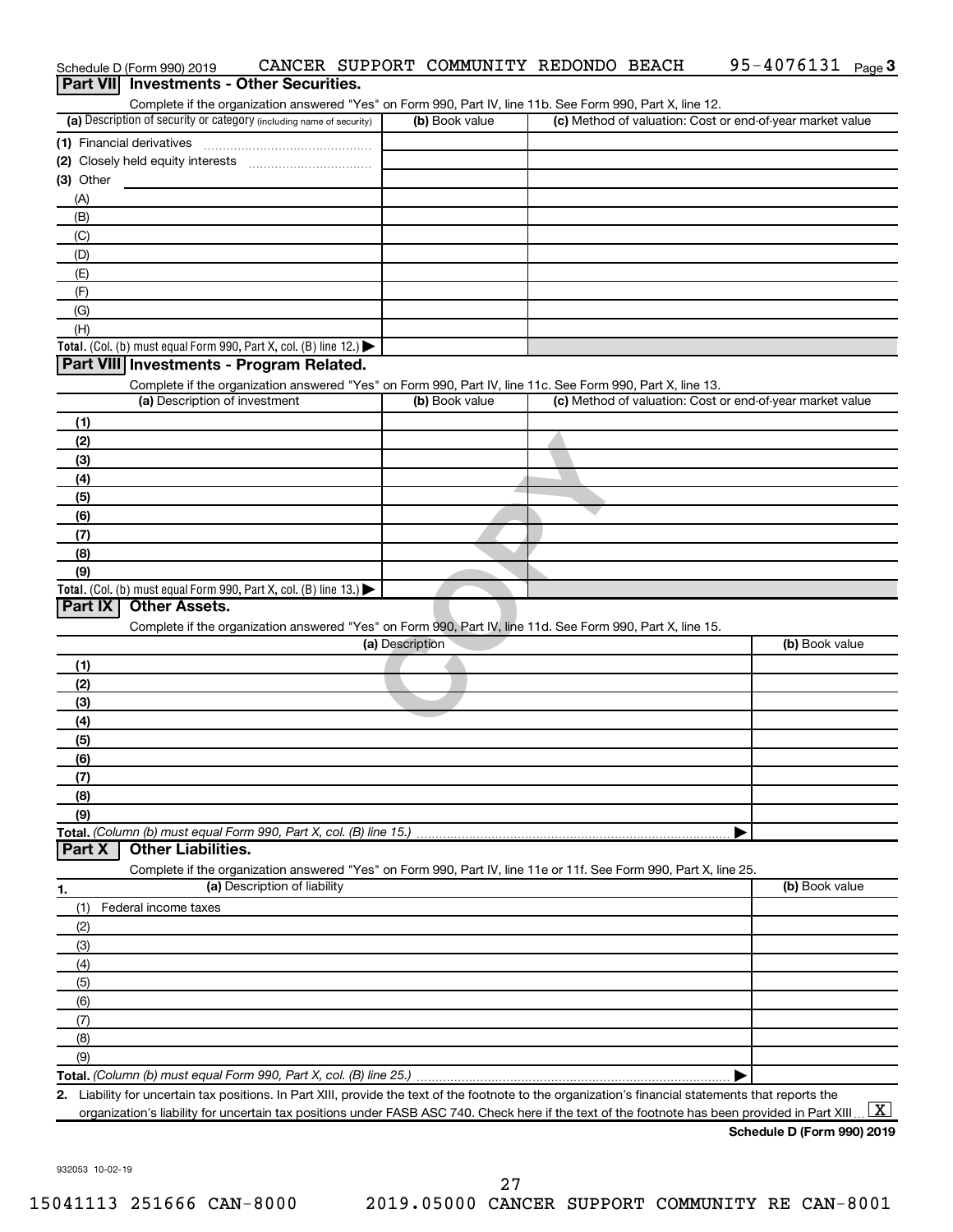|    | CANCER SUPPORT COMMUNITY REDONDO BEACH<br>Schedule D (Form 990) 2019                                                                                                                                                                |                |          |                | $95 - 4076131$ Page 4 |
|----|-------------------------------------------------------------------------------------------------------------------------------------------------------------------------------------------------------------------------------------|----------------|----------|----------------|-----------------------|
|    | Reconciliation of Revenue per Audited Financial Statements With Revenue per Return.<br><b>Part XI</b>                                                                                                                               |                |          |                |                       |
|    | Complete if the organization answered "Yes" on Form 990, Part IV, line 12a.                                                                                                                                                         |                |          |                |                       |
| 1. | Total revenue, gains, and other support per audited financial statements                                                                                                                                                            |                |          | $\mathbf 1$    | 1,672,434.            |
| 2  | Amounts included on line 1 but not on Form 990, Part VIII, line 12:                                                                                                                                                                 |                |          |                |                       |
|    |                                                                                                                                                                                                                                     | 2a             | 540,738. |                |                       |
|    |                                                                                                                                                                                                                                     | 2 <sub>b</sub> | 44,509.  |                |                       |
|    |                                                                                                                                                                                                                                     | 2c             |          |                |                       |
|    |                                                                                                                                                                                                                                     | 2d             |          |                |                       |
|    | e Add lines 2a through 2d                                                                                                                                                                                                           |                |          | 2e             | 585,247.              |
| 3  |                                                                                                                                                                                                                                     |                |          | 3              | 1,087,187.            |
| 4  | Amounts included on Form 990, Part VIII, line 12, but not on line 1:                                                                                                                                                                |                |          |                |                       |
|    |                                                                                                                                                                                                                                     | 4a             | 23,926.  |                |                       |
|    |                                                                                                                                                                                                                                     | 4b             |          |                |                       |
|    | c Add lines 4a and 4b                                                                                                                                                                                                               |                |          | 4c             | 23,926.               |
|    |                                                                                                                                                                                                                                     |                |          | 5              | 1,111,113.            |
|    | Part XII   Reconciliation of Expenses per Audited Financial Statements With Expenses per Return.                                                                                                                                    |                |          |                |                       |
|    | Complete if the organization answered "Yes" on Form 990, Part IV, line 12a.                                                                                                                                                         |                |          |                |                       |
| 1. |                                                                                                                                                                                                                                     |                |          | $\blacksquare$ | 1, 121, 315.          |
| 2  | Amounts included on line 1 but not on Form 990, Part IX, line 25:                                                                                                                                                                   |                |          |                |                       |
|    |                                                                                                                                                                                                                                     | 2a             | 44,509.  |                |                       |
|    | <b>b</b> Prior year adjustments <i>manually contained and a contained a prior year</i> adjustments                                                                                                                                  | 2 <sub>b</sub> |          |                |                       |
|    |                                                                                                                                                                                                                                     | 2c             |          |                |                       |
|    |                                                                                                                                                                                                                                     | 2d             |          |                |                       |
|    | e Add lines 2a through 2d <b>must be a constructed as a constructed by a construction of the Add lines 2a through 2d</b>                                                                                                            |                |          | 2e             | 44,509.               |
| 3  |                                                                                                                                                                                                                                     |                |          | 3              | 1,076,806.            |
| 4  | Amounts included on Form 990, Part IX, line 25, but not on line 1:                                                                                                                                                                  |                |          |                |                       |
|    | a Investment expenses not included on Form 990, Part VIII, line 7b                                                                                                                                                                  | 4a             | 23,926.  |                |                       |
| b  | Other (Describe in Part XIII.) <b>Construction and Construction Construction</b> and Construction of the Construction of the Construction of the Construction of the Construction of the Construction of the Construction of the Co | 4h             |          |                |                       |
|    | c Add lines 4a and 4b                                                                                                                                                                                                               |                |          | 4c             | 23,926.               |
|    |                                                                                                                                                                                                                                     |                |          | $\mathbf{5}$   | 1,100,732.            |
|    | Part XIII Supplemental Information.                                                                                                                                                                                                 |                |          |                |                       |
|    | Provide the descriptions required for Part II, lines 3, 5, and 9; Part III, lines 1a and 4; Part IV, lines 1b and 2b; Part V, line 4; Part X, line 2; Part XI,                                                                      |                |          |                |                       |
|    | lines 2d and 4b; and Part XII, lines 2d and 4b. Also complete this part to provide any additional information.                                                                                                                      |                |          |                |                       |
|    |                                                                                                                                                                                                                                     |                |          |                |                       |
|    |                                                                                                                                                                                                                                     |                |          |                |                       |

PART X, LINE 2:

| THE ORGANIZATION RECOGNIZES THE IMPACT OF TAX POSITIONS IN THE FINANCIAL  |
|---------------------------------------------------------------------------|
| STATEMENTS IF THAT POSITION IS MORE LIKELY THAN NOT OF BEING SUSTAINED ON |
| AUDIT, BASED ON THE TECHNICAL MERITS OF THE POSITION. TO DATE, THE        |
| ORGANIZATION HAS NOT RECORDED ANY UNCERTAIN TAX POSITIONS. THE            |
| ORGANIZATION RECOGNIZES POTENTIAL ACCRUED INTEREST AND PENALTIES RELATED  |
| TO UNCERTAIN TAX POSITIONS IN INCOME TAX EXPENSE. DURING THE YEAR, THE    |
| ORGANIZATION DID NOT RECOGNIZE ANY AMOUNT IN POTENTIAL INTEREST AND       |
| PENALTIES ASSOCIATED WITH UNCERTAIN TAX POSITIONS.                        |
|                                                                           |

932054 10-02-19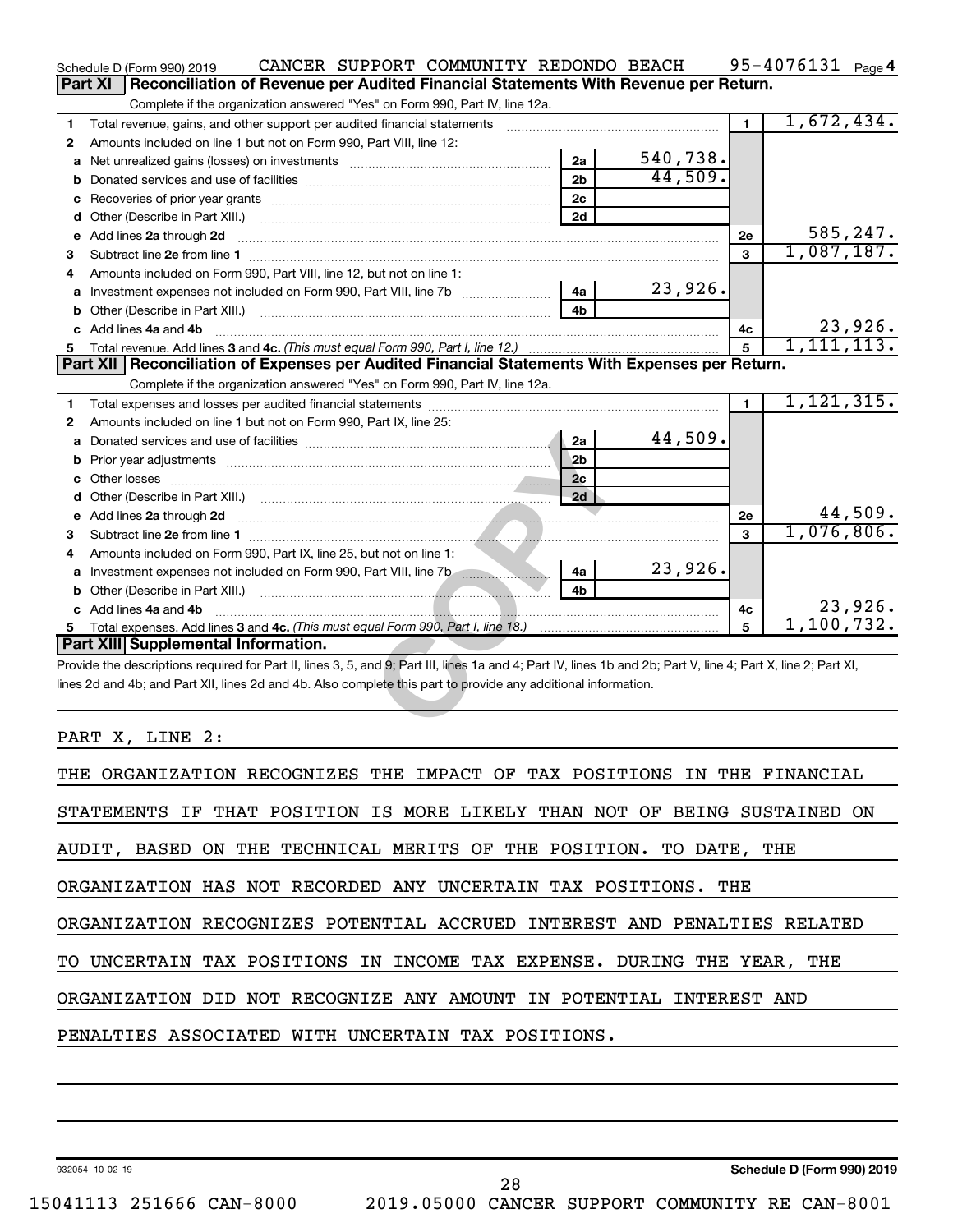| Schedule D (Form 990) 2019 CANCER SUP<br>Part XIII Supplemental Information (continued) |           | CANCER SUPPORT COMMUNITY REDONDO BEACH 95-4076131 Page 5 |
|-----------------------------------------------------------------------------------------|-----------|----------------------------------------------------------|
|                                                                                         |           |                                                          |
|                                                                                         |           |                                                          |
|                                                                                         |           |                                                          |
|                                                                                         |           |                                                          |
|                                                                                         |           |                                                          |
|                                                                                         |           |                                                          |
|                                                                                         |           |                                                          |
|                                                                                         |           |                                                          |
|                                                                                         |           |                                                          |
|                                                                                         |           |                                                          |
|                                                                                         |           |                                                          |
|                                                                                         |           |                                                          |
|                                                                                         |           |                                                          |
|                                                                                         |           |                                                          |
|                                                                                         |           |                                                          |
|                                                                                         |           |                                                          |
|                                                                                         |           |                                                          |
|                                                                                         |           |                                                          |
|                                                                                         |           |                                                          |
|                                                                                         |           |                                                          |
|                                                                                         |           |                                                          |
|                                                                                         |           |                                                          |
|                                                                                         |           |                                                          |
|                                                                                         |           |                                                          |
|                                                                                         |           |                                                          |
|                                                                                         |           |                                                          |
|                                                                                         |           |                                                          |
|                                                                                         |           |                                                          |
|                                                                                         |           |                                                          |
|                                                                                         |           |                                                          |
|                                                                                         |           |                                                          |
|                                                                                         |           |                                                          |
|                                                                                         |           |                                                          |
|                                                                                         |           |                                                          |
|                                                                                         |           |                                                          |
|                                                                                         |           |                                                          |
|                                                                                         |           |                                                          |
|                                                                                         |           |                                                          |
|                                                                                         |           |                                                          |
|                                                                                         |           |                                                          |
|                                                                                         |           |                                                          |
|                                                                                         |           |                                                          |
|                                                                                         |           |                                                          |
|                                                                                         |           | Schedule D (Form 990) 2019                               |
| 932055 10-02-19                                                                         | 29        |                                                          |
| $\sim$<br>$\epsilon$<br>◢                                                               | 0 F 0 Q 0 |                                                          |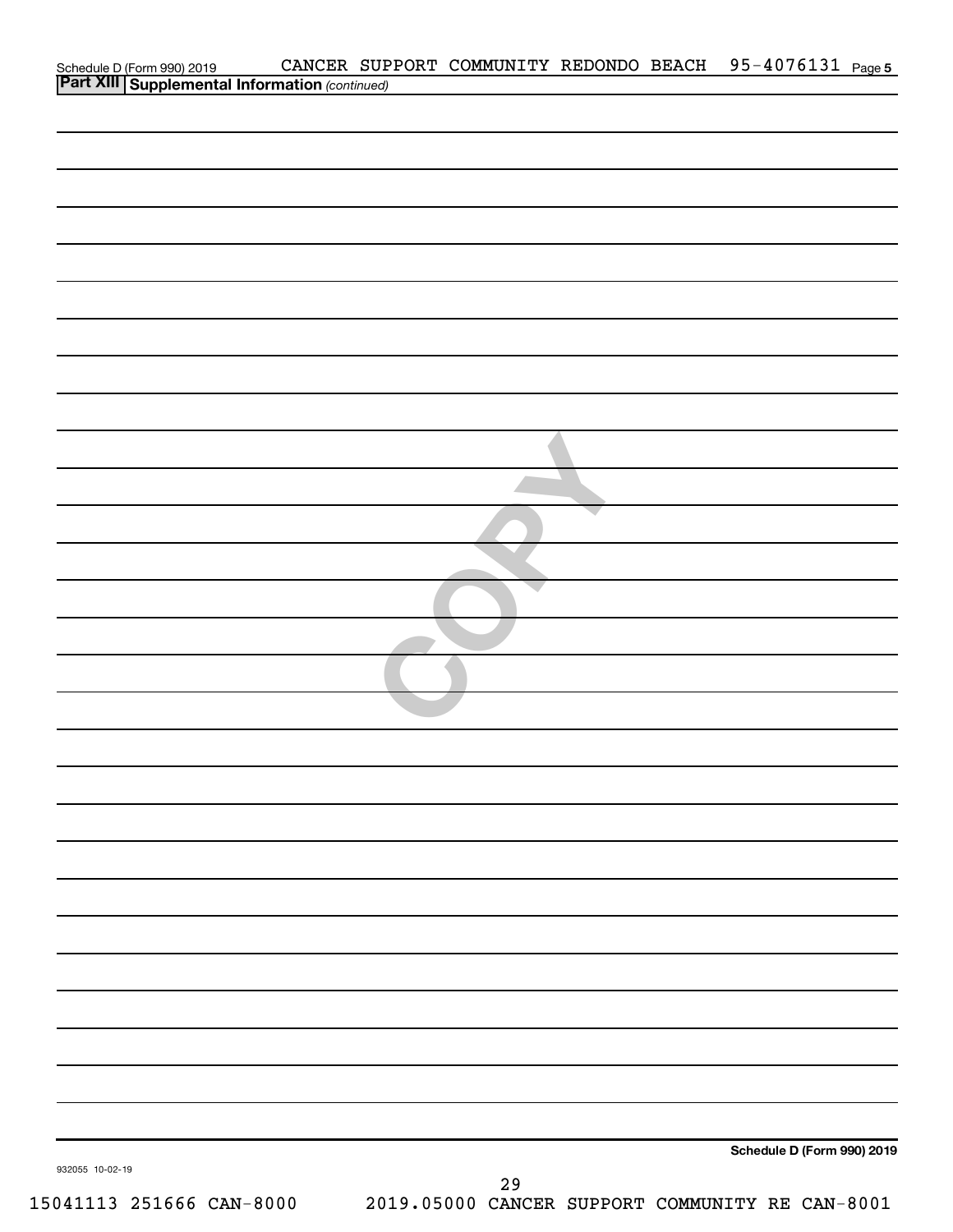| <b>SCHEDULE G</b>                                      |                                                                                                        | <b>Supplemental Information Regarding Fundraising or Gaming Activities</b>                                                                         |                                         |                                 |                                       |  |                                  | OMB No. 1545-0047                       |  |
|--------------------------------------------------------|--------------------------------------------------------------------------------------------------------|----------------------------------------------------------------------------------------------------------------------------------------------------|-----------------------------------------|---------------------------------|---------------------------------------|--|----------------------------------|-----------------------------------------|--|
| (Form 990 or 990-EZ)                                   | Complete if the organization answered "Yes" on Form 990, Part IV, line 17, 18, or 19, or if the        |                                                                                                                                                    |                                         |                                 |                                       |  |                                  |                                         |  |
|                                                        | organization entered more than \$15,000 on Form 990-EZ, line 6a.<br>Attach to Form 990 or Form 990-EZ. |                                                                                                                                                    |                                         |                                 |                                       |  |                                  |                                         |  |
| Department of the Treasury<br>Internal Revenue Service | Go to www.irs.gov/Form990 for instructions and the latest information.                                 |                                                                                                                                                    | <b>Open to Public</b><br>Inspection     |                                 |                                       |  |                                  |                                         |  |
| Name of the organization                               |                                                                                                        |                                                                                                                                                    | <b>Employer identification number</b>   |                                 |                                       |  |                                  |                                         |  |
| 95-4076131<br>CANCER SUPPORT COMMUNITY REDONDO BEACH   |                                                                                                        |                                                                                                                                                    |                                         |                                 |                                       |  |                                  |                                         |  |
| Part I                                                 | required to complete this part.                                                                        | Fundraising Activities. Complete if the organization answered "Yes" on Form 990, Part IV, line 17. Form 990-EZ filers are not                      |                                         |                                 |                                       |  |                                  |                                         |  |
|                                                        |                                                                                                        | 1 Indicate whether the organization raised funds through any of the following activities. Check all that apply.                                    |                                         |                                 |                                       |  |                                  |                                         |  |
| Mail solicitations<br>a                                |                                                                                                        | e                                                                                                                                                  |                                         |                                 | Solicitation of non-government grants |  |                                  |                                         |  |
| b<br>Phone solicitations                               | Internet and email solicitations                                                                       | f                                                                                                                                                  |                                         |                                 | Solicitation of government grants     |  |                                  |                                         |  |
| c<br>In-person solicitations<br>d                      |                                                                                                        | Special fundraising events<br>g                                                                                                                    |                                         |                                 |                                       |  |                                  |                                         |  |
|                                                        |                                                                                                        | 2 a Did the organization have a written or oral agreement with any individual (including officers, directors, trustees, or                         |                                         |                                 |                                       |  |                                  |                                         |  |
|                                                        |                                                                                                        | key employees listed in Form 990, Part VII) or entity in connection with professional fundraising services?                                        |                                         |                                 |                                       |  | Yes                              | No                                      |  |
|                                                        |                                                                                                        | b If "Yes," list the 10 highest paid individuals or entities (fundraisers) pursuant to agreements under which the fundraiser is to be              |                                         |                                 |                                       |  |                                  |                                         |  |
| compensated at least \$5,000 by the organization.      |                                                                                                        |                                                                                                                                                    |                                         |                                 |                                       |  |                                  |                                         |  |
|                                                        |                                                                                                        |                                                                                                                                                    |                                         |                                 |                                       |  | (v) Amount paid                  |                                         |  |
| (i) Name and address of individual                     |                                                                                                        | (ii) Activity                                                                                                                                      | (iii) Did<br>fundraiser<br>have custody |                                 | (iv) Gross receipts                   |  | to (or retained by)              | (vi) Amount paid<br>to (or retained by) |  |
| or entity (fundraiser)                                 |                                                                                                        |                                                                                                                                                    |                                         | or control of<br>contributions? | from activity                         |  | fundraiser<br>listed in col. (i) | organization                            |  |
|                                                        |                                                                                                        |                                                                                                                                                    | Yes.                                    | No.                             |                                       |  |                                  |                                         |  |
|                                                        |                                                                                                        |                                                                                                                                                    |                                         |                                 |                                       |  |                                  |                                         |  |
|                                                        |                                                                                                        |                                                                                                                                                    |                                         |                                 |                                       |  |                                  |                                         |  |
|                                                        |                                                                                                        |                                                                                                                                                    |                                         |                                 |                                       |  |                                  |                                         |  |
|                                                        |                                                                                                        |                                                                                                                                                    |                                         |                                 |                                       |  |                                  |                                         |  |
|                                                        |                                                                                                        |                                                                                                                                                    |                                         |                                 |                                       |  |                                  |                                         |  |
|                                                        |                                                                                                        |                                                                                                                                                    |                                         |                                 |                                       |  |                                  |                                         |  |
|                                                        |                                                                                                        |                                                                                                                                                    |                                         |                                 |                                       |  |                                  |                                         |  |
|                                                        |                                                                                                        |                                                                                                                                                    |                                         |                                 |                                       |  |                                  |                                         |  |
|                                                        |                                                                                                        |                                                                                                                                                    |                                         |                                 |                                       |  |                                  |                                         |  |
|                                                        |                                                                                                        |                                                                                                                                                    |                                         |                                 |                                       |  |                                  |                                         |  |
|                                                        |                                                                                                        |                                                                                                                                                    |                                         |                                 |                                       |  |                                  |                                         |  |
|                                                        |                                                                                                        |                                                                                                                                                    |                                         |                                 |                                       |  |                                  |                                         |  |
| Total                                                  |                                                                                                        |                                                                                                                                                    |                                         |                                 |                                       |  |                                  |                                         |  |
|                                                        |                                                                                                        | 3 List all states in which the organization is registered or licensed to solicit contributions or has been notified it is exempt from registration |                                         |                                 |                                       |  |                                  |                                         |  |
| or licensing.                                          |                                                                                                        |                                                                                                                                                    |                                         |                                 |                                       |  |                                  |                                         |  |
|                                                        |                                                                                                        |                                                                                                                                                    |                                         |                                 |                                       |  |                                  |                                         |  |
|                                                        |                                                                                                        |                                                                                                                                                    |                                         |                                 |                                       |  |                                  |                                         |  |
|                                                        |                                                                                                        |                                                                                                                                                    |                                         |                                 |                                       |  |                                  |                                         |  |
|                                                        |                                                                                                        |                                                                                                                                                    |                                         |                                 |                                       |  |                                  |                                         |  |
|                                                        |                                                                                                        |                                                                                                                                                    |                                         |                                 |                                       |  |                                  |                                         |  |
|                                                        |                                                                                                        |                                                                                                                                                    |                                         |                                 |                                       |  |                                  |                                         |  |
|                                                        |                                                                                                        |                                                                                                                                                    |                                         |                                 |                                       |  |                                  |                                         |  |
|                                                        |                                                                                                        |                                                                                                                                                    |                                         |                                 |                                       |  |                                  |                                         |  |
|                                                        |                                                                                                        |                                                                                                                                                    |                                         |                                 |                                       |  |                                  |                                         |  |
|                                                        |                                                                                                        |                                                                                                                                                    |                                         |                                 |                                       |  |                                  |                                         |  |

**For Paperwork Reduction Act Notice, see the Instructions for Form 990 or 990-EZ. Schedule G (Form 990 or 990-EZ) 2019** LHA

932081 09-11-19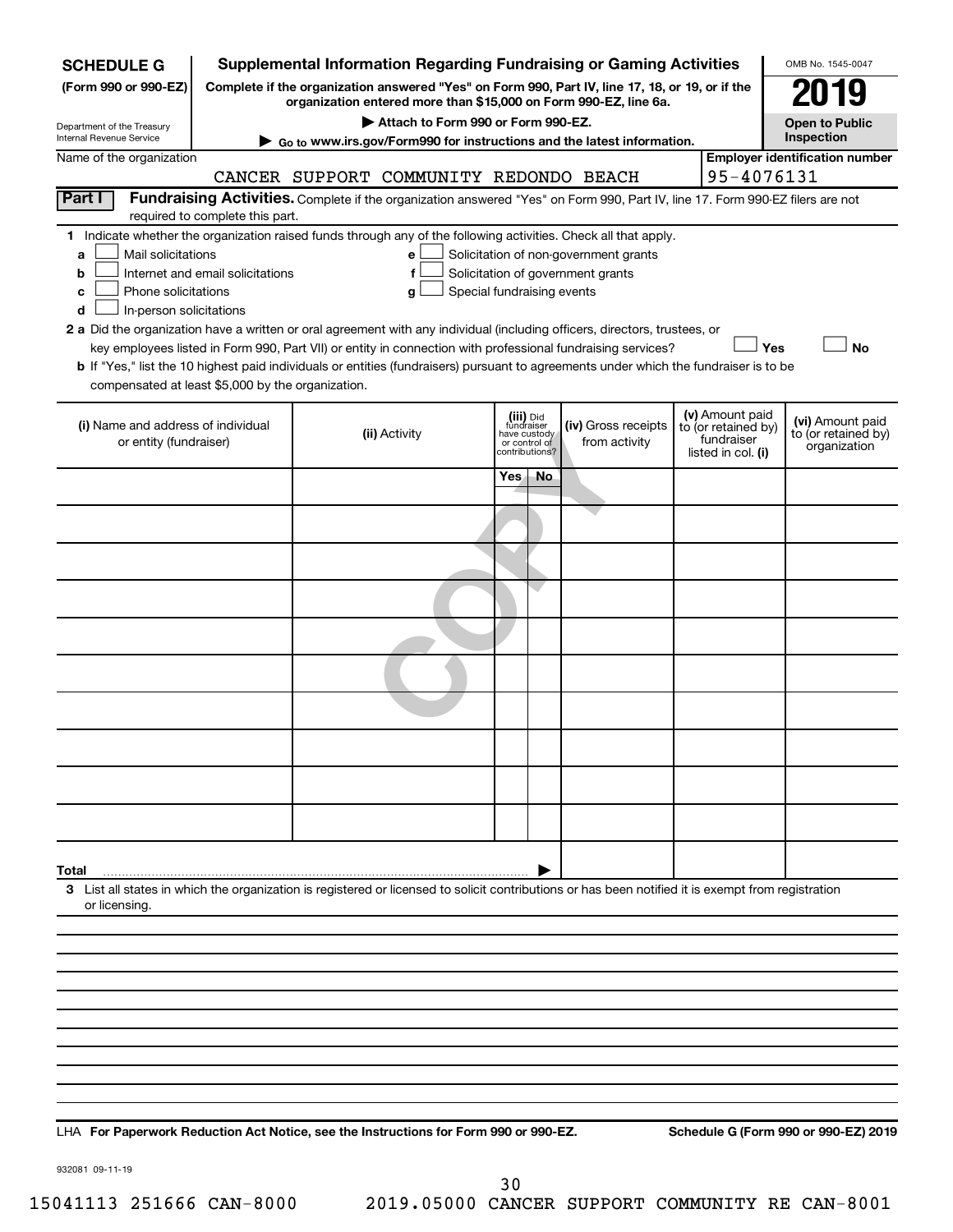95-4076131 Page 2 Schedule G (Form 990 or 990-EZ) 2019 CANCER SUPPORT COMMUNITY REDONDO BEACH 95-4076131 Page

Part II | Fundraising Events. Complete if the organization answered "Yes" on Form 990, Part IV, line 18, or reported more than \$15,000 of fundraising event contributions and gross income on Form 990-EZ, lines 1 and 6b. List events with gross receipts greater than \$5,000.

| Revenue<br>Direct Expenses<br>Revenue |                                                                                                                                                                                                                                                                                                                                                                                                                                                                                                                                                                                                                                                                                                                                                                                                                    |                    |                                                                                                                                                                                                                                                                                                                                                                                                                                                                                                                                                                                                                                                                  |  |          |  |          |  |  |
|---------------------------------------|--------------------------------------------------------------------------------------------------------------------------------------------------------------------------------------------------------------------------------------------------------------------------------------------------------------------------------------------------------------------------------------------------------------------------------------------------------------------------------------------------------------------------------------------------------------------------------------------------------------------------------------------------------------------------------------------------------------------------------------------------------------------------------------------------------------------|--------------------|------------------------------------------------------------------------------------------------------------------------------------------------------------------------------------------------------------------------------------------------------------------------------------------------------------------------------------------------------------------------------------------------------------------------------------------------------------------------------------------------------------------------------------------------------------------------------------------------------------------------------------------------------------------|--|----------|--|----------|--|--|
|                                       |                                                                                                                                                                                                                                                                                                                                                                                                                                                                                                                                                                                                                                                                                                                                                                                                                    |                    |                                                                                                                                                                                                                                                                                                                                                                                                                                                                                                                                                                                                                                                                  |  |          |  |          |  |  |
|                                       |                                                                                                                                                                                                                                                                                                                                                                                                                                                                                                                                                                                                                                                                                                                                                                                                                    |                    |                                                                                                                                                                                                                                                                                                                                                                                                                                                                                                                                                                                                                                                                  |  |          |  |          |  |  |
|                                       |                                                                                                                                                                                                                                                                                                                                                                                                                                                                                                                                                                                                                                                                                                                                                                                                                    |                    |                                                                                                                                                                                                                                                                                                                                                                                                                                                                                                                                                                                                                                                                  |  |          |  |          |  |  |
|                                       |                                                                                                                                                                                                                                                                                                                                                                                                                                                                                                                                                                                                                                                                                                                                                                                                                    |                    | 271,732.                                                                                                                                                                                                                                                                                                                                                                                                                                                                                                                                                                                                                                                         |  | 228,083. |  | 701,149. |  |  |
|                                       |                                                                                                                                                                                                                                                                                                                                                                                                                                                                                                                                                                                                                                                                                                                                                                                                                    |                    |                                                                                                                                                                                                                                                                                                                                                                                                                                                                                                                                                                                                                                                                  |  | 191,188. |  |          |  |  |
|                                       |                                                                                                                                                                                                                                                                                                                                                                                                                                                                                                                                                                                                                                                                                                                                                                                                                    |                    | 65,545.                                                                                                                                                                                                                                                                                                                                                                                                                                                                                                                                                                                                                                                          |  | 36,895.  |  | 104,194. |  |  |
|                                       |                                                                                                                                                                                                                                                                                                                                                                                                                                                                                                                                                                                                                                                                                                                                                                                                                    |                    |                                                                                                                                                                                                                                                                                                                                                                                                                                                                                                                                                                                                                                                                  |  |          |  |          |  |  |
|                                       | 5                                                                                                                                                                                                                                                                                                                                                                                                                                                                                                                                                                                                                                                                                                                                                                                                                  |                    |                                                                                                                                                                                                                                                                                                                                                                                                                                                                                                                                                                                                                                                                  |  |          |  |          |  |  |
|                                       | 6                                                                                                                                                                                                                                                                                                                                                                                                                                                                                                                                                                                                                                                                                                                                                                                                                  |                    |                                                                                                                                                                                                                                                                                                                                                                                                                                                                                                                                                                                                                                                                  |  |          |  |          |  |  |
|                                       | $\mathbf{7}$                                                                                                                                                                                                                                                                                                                                                                                                                                                                                                                                                                                                                                                                                                                                                                                                       | Food and beverages |                                                                                                                                                                                                                                                                                                                                                                                                                                                                                                                                                                                                                                                                  |  |          |  |          |  |  |
|                                       |                                                                                                                                                                                                                                                                                                                                                                                                                                                                                                                                                                                                                                                                                                                                                                                                                    |                    |                                                                                                                                                                                                                                                                                                                                                                                                                                                                                                                                                                                                                                                                  |  |          |  |          |  |  |
|                                       |                                                                                                                                                                                                                                                                                                                                                                                                                                                                                                                                                                                                                                                                                                                                                                                                                    |                    |                                                                                                                                                                                                                                                                                                                                                                                                                                                                                                                                                                                                                                                                  |  |          |  |          |  |  |
|                                       |                                                                                                                                                                                                                                                                                                                                                                                                                                                                                                                                                                                                                                                                                                                                                                                                                    |                    |                                                                                                                                                                                                                                                                                                                                                                                                                                                                                                                                                                                                                                                                  |  |          |  |          |  |  |
|                                       |                                                                                                                                                                                                                                                                                                                                                                                                                                                                                                                                                                                                                                                                                                                                                                                                                    |                    |                                                                                                                                                                                                                                                                                                                                                                                                                                                                                                                                                                                                                                                                  |  |          |  |          |  |  |
|                                       |                                                                                                                                                                                                                                                                                                                                                                                                                                                                                                                                                                                                                                                                                                                                                                                                                    |                    |                                                                                                                                                                                                                                                                                                                                                                                                                                                                                                                                                                                                                                                                  |  |          |  |          |  |  |
|                                       |                                                                                                                                                                                                                                                                                                                                                                                                                                                                                                                                                                                                                                                                                                                                                                                                                    |                    |                                                                                                                                                                                                                                                                                                                                                                                                                                                                                                                                                                                                                                                                  |  |          |  |          |  |  |
|                                       |                                                                                                                                                                                                                                                                                                                                                                                                                                                                                                                                                                                                                                                                                                                                                                                                                    |                    |                                                                                                                                                                                                                                                                                                                                                                                                                                                                                                                                                                                                                                                                  |  |          |  |          |  |  |
|                                       |                                                                                                                                                                                                                                                                                                                                                                                                                                                                                                                                                                                                                                                                                                                                                                                                                    |                    |                                                                                                                                                                                                                                                                                                                                                                                                                                                                                                                                                                                                                                                                  |  |          |  |          |  |  |
|                                       |                                                                                                                                                                                                                                                                                                                                                                                                                                                                                                                                                                                                                                                                                                                                                                                                                    |                    |                                                                                                                                                                                                                                                                                                                                                                                                                                                                                                                                                                                                                                                                  |  |          |  |          |  |  |
|                                       |                                                                                                                                                                                                                                                                                                                                                                                                                                                                                                                                                                                                                                                                                                                                                                                                                    |                    |                                                                                                                                                                                                                                                                                                                                                                                                                                                                                                                                                                                                                                                                  |  |          |  |          |  |  |
|                                       |                                                                                                                                                                                                                                                                                                                                                                                                                                                                                                                                                                                                                                                                                                                                                                                                                    |                    |                                                                                                                                                                                                                                                                                                                                                                                                                                                                                                                                                                                                                                                                  |  |          |  |          |  |  |
|                                       |                                                                                                                                                                                                                                                                                                                                                                                                                                                                                                                                                                                                                                                                                                                                                                                                                    |                    |                                                                                                                                                                                                                                                                                                                                                                                                                                                                                                                                                                                                                                                                  |  |          |  |          |  |  |
|                                       |                                                                                                                                                                                                                                                                                                                                                                                                                                                                                                                                                                                                                                                                                                                                                                                                                    |                    |                                                                                                                                                                                                                                                                                                                                                                                                                                                                                                                                                                                                                                                                  |  |          |  |          |  |  |
|                                       |                                                                                                                                                                                                                                                                                                                                                                                                                                                                                                                                                                                                                                                                                                                                                                                                                    |                    |                                                                                                                                                                                                                                                                                                                                                                                                                                                                                                                                                                                                                                                                  |  |          |  |          |  |  |
|                                       |                                                                                                                                                                                                                                                                                                                                                                                                                                                                                                                                                                                                                                                                                                                                                                                                                    |                    |                                                                                                                                                                                                                                                                                                                                                                                                                                                                                                                                                                                                                                                                  |  |          |  |          |  |  |
|                                       |                                                                                                                                                                                                                                                                                                                                                                                                                                                                                                                                                                                                                                                                                                                                                                                                                    |                    |                                                                                                                                                                                                                                                                                                                                                                                                                                                                                                                                                                                                                                                                  |  |          |  |          |  |  |
| Direct Expenses                       | 4                                                                                                                                                                                                                                                                                                                                                                                                                                                                                                                                                                                                                                                                                                                                                                                                                  |                    |                                                                                                                                                                                                                                                                                                                                                                                                                                                                                                                                                                                                                                                                  |  |          |  |          |  |  |
|                                       |                                                                                                                                                                                                                                                                                                                                                                                                                                                                                                                                                                                                                                                                                                                                                                                                                    |                    |                                                                                                                                                                                                                                                                                                                                                                                                                                                                                                                                                                                                                                                                  |  |          |  |          |  |  |
|                                       |                                                                                                                                                                                                                                                                                                                                                                                                                                                                                                                                                                                                                                                                                                                                                                                                                    |                    |                                                                                                                                                                                                                                                                                                                                                                                                                                                                                                                                                                                                                                                                  |  |          |  |          |  |  |
|                                       |                                                                                                                                                                                                                                                                                                                                                                                                                                                                                                                                                                                                                                                                                                                                                                                                                    |                    |                                                                                                                                                                                                                                                                                                                                                                                                                                                                                                                                                                                                                                                                  |  |          |  |          |  |  |
|                                       |                                                                                                                                                                                                                                                                                                                                                                                                                                                                                                                                                                                                                                                                                                                                                                                                                    |                    |                                                                                                                                                                                                                                                                                                                                                                                                                                                                                                                                                                                                                                                                  |  |          |  |          |  |  |
|                                       | 7                                                                                                                                                                                                                                                                                                                                                                                                                                                                                                                                                                                                                                                                                                                                                                                                                  |                    |                                                                                                                                                                                                                                                                                                                                                                                                                                                                                                                                                                                                                                                                  |  |          |  |          |  |  |
|                                       |                                                                                                                                                                                                                                                                                                                                                                                                                                                                                                                                                                                                                                                                                                                                                                                                                    |                    |                                                                                                                                                                                                                                                                                                                                                                                                                                                                                                                                                                                                                                                                  |  |          |  |          |  |  |
|                                       |                                                                                                                                                                                                                                                                                                                                                                                                                                                                                                                                                                                                                                                                                                                                                                                                                    |                    |                                                                                                                                                                                                                                                                                                                                                                                                                                                                                                                                                                                                                                                                  |  |          |  |          |  |  |
|                                       |                                                                                                                                                                                                                                                                                                                                                                                                                                                                                                                                                                                                                                                                                                                                                                                                                    |                    |                                                                                                                                                                                                                                                                                                                                                                                                                                                                                                                                                                                                                                                                  |  |          |  |          |  |  |
| 9                                     |                                                                                                                                                                                                                                                                                                                                                                                                                                                                                                                                                                                                                                                                                                                                                                                                                    |                    |                                                                                                                                                                                                                                                                                                                                                                                                                                                                                                                                                                                                                                                                  |  |          |  |          |  |  |
|                                       |                                                                                                                                                                                                                                                                                                                                                                                                                                                                                                                                                                                                                                                                                                                                                                                                                    |                    | (a) Event $#1$<br>(b) Event $#2$<br>(c) Other events<br>(d) Total events<br><b>CELEBRATE</b><br>GIRLS NIGHT<br>(add col. (a) through<br>6<br><b>WELLNESS</b><br><b>OUT</b><br>col. (c))<br>(event type)<br>(total number)<br>(event type)<br>201,334.<br>206,187.<br>596, 955.<br>199,580.<br>1,754.<br>65, 545.<br>36,895.<br>1,754.<br>104, 194.<br>104, 194.<br>$\overline{0}$ .<br>(b) Pull tabs/instant<br>(d) Total gaming (add<br>(c) Other gaming<br>(a) Bingo<br>bingo/progressive bingo<br>col. (a) through col. (c))<br>Yes<br>Yes<br>Yes<br>%<br>%<br>%<br>No<br>No<br>No<br>Yes<br>No<br>J Yes<br><b>No</b><br>Schedule G (Form 990 or 990-EZ) 2019 |  |          |  |          |  |  |
|                                       | 3 Gross income (line 1 minus line 2)<br>8<br>9<br>Direct expense summary. Add lines 4 through 9 in column (d)<br>10<br>11 Net income summary. Subtract line 10 from line 3, column (d)<br>Part III<br>Gaming. Complete if the organization answered "Yes" on Form 990, Part IV, line 19, or reported more than<br>\$15,000 on Form 990-EZ, line 6a.<br>3<br>Volunteer labor<br>6<br>Direct expense summary. Add lines 2 through 5 in column (d)<br>8<br>Enter the state(s) in which the organization conducts gaming activities:<br><b>b</b> If "No," explain:<br>the control of the control of the control of the control of the control of<br><b>b</b> If "Yes," explain:<br>and the control of the control of the control of the control of the control of the control of the control of the<br>932082 09-11-19 |                    |                                                                                                                                                                                                                                                                                                                                                                                                                                                                                                                                                                                                                                                                  |  |          |  |          |  |  |
|                                       |                                                                                                                                                                                                                                                                                                                                                                                                                                                                                                                                                                                                                                                                                                                                                                                                                    |                    |                                                                                                                                                                                                                                                                                                                                                                                                                                                                                                                                                                                                                                                                  |  |          |  |          |  |  |
|                                       |                                                                                                                                                                                                                                                                                                                                                                                                                                                                                                                                                                                                                                                                                                                                                                                                                    |                    |                                                                                                                                                                                                                                                                                                                                                                                                                                                                                                                                                                                                                                                                  |  |          |  |          |  |  |
|                                       |                                                                                                                                                                                                                                                                                                                                                                                                                                                                                                                                                                                                                                                                                                                                                                                                                    |                    |                                                                                                                                                                                                                                                                                                                                                                                                                                                                                                                                                                                                                                                                  |  |          |  |          |  |  |
|                                       |                                                                                                                                                                                                                                                                                                                                                                                                                                                                                                                                                                                                                                                                                                                                                                                                                    |                    |                                                                                                                                                                                                                                                                                                                                                                                                                                                                                                                                                                                                                                                                  |  |          |  |          |  |  |
|                                       |                                                                                                                                                                                                                                                                                                                                                                                                                                                                                                                                                                                                                                                                                                                                                                                                                    |                    |                                                                                                                                                                                                                                                                                                                                                                                                                                                                                                                                                                                                                                                                  |  |          |  |          |  |  |
|                                       |                                                                                                                                                                                                                                                                                                                                                                                                                                                                                                                                                                                                                                                                                                                                                                                                                    |                    |                                                                                                                                                                                                                                                                                                                                                                                                                                                                                                                                                                                                                                                                  |  |          |  |          |  |  |
|                                       |                                                                                                                                                                                                                                                                                                                                                                                                                                                                                                                                                                                                                                                                                                                                                                                                                    |                    |                                                                                                                                                                                                                                                                                                                                                                                                                                                                                                                                                                                                                                                                  |  |          |  |          |  |  |
|                                       |                                                                                                                                                                                                                                                                                                                                                                                                                                                                                                                                                                                                                                                                                                                                                                                                                    |                    |                                                                                                                                                                                                                                                                                                                                                                                                                                                                                                                                                                                                                                                                  |  |          |  |          |  |  |
|                                       |                                                                                                                                                                                                                                                                                                                                                                                                                                                                                                                                                                                                                                                                                                                                                                                                                    |                    |                                                                                                                                                                                                                                                                                                                                                                                                                                                                                                                                                                                                                                                                  |  |          |  |          |  |  |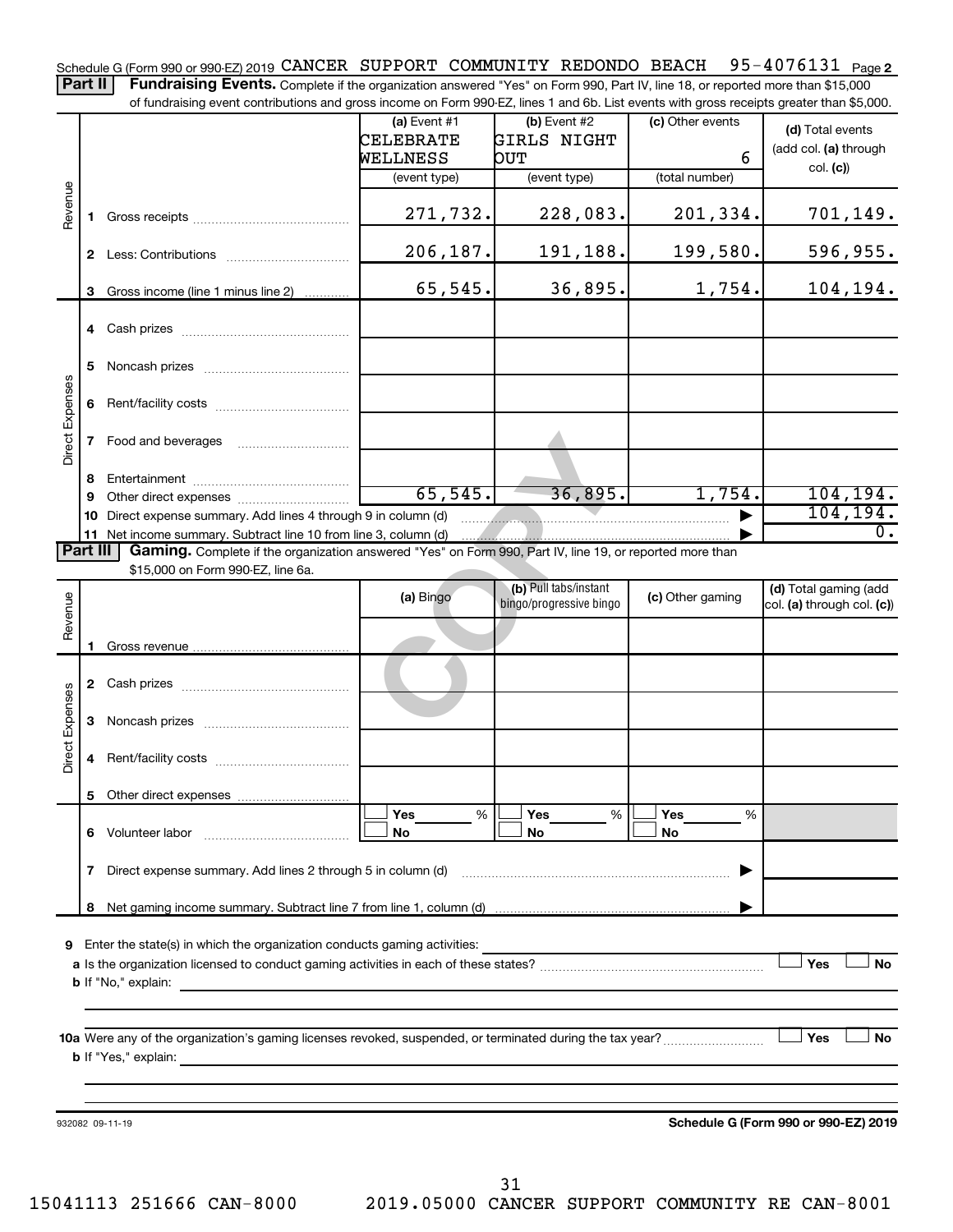|                                                                                                                                                                                                                                                                    | Yes                  | <b>No</b> |
|--------------------------------------------------------------------------------------------------------------------------------------------------------------------------------------------------------------------------------------------------------------------|----------------------|-----------|
| 12 Is the organization a grantor, beneficiary or trustee of a trust, or a member of a partnership or other entity formed                                                                                                                                           | <b>」Yes</b>          | <b>No</b> |
| 13 Indicate the percentage of gaming activity conducted in:                                                                                                                                                                                                        |                      |           |
|                                                                                                                                                                                                                                                                    | 13a                  | %         |
| <b>b</b> An outside facility <i>www.communicality.communicality.communicality www.communicality.communicality.communicality</i>                                                                                                                                    | 13 <sub>b</sub>      | %         |
| 14 Enter the name and address of the person who prepares the organization's gaming/special events books and records:                                                                                                                                               |                      |           |
| Name $\blacktriangleright$<br><u> 1989 - Johann Barbara, martin amerikan basal dan berasal dan berasal dalam basal dan berasal dan berasal dan</u>                                                                                                                 |                      |           |
| Address ><br><u> 1989 - Johann Harry Harry Harry Harry Harry Harry Harry Harry Harry Harry Harry Harry Harry Harry Harry Harry</u>                                                                                                                                 |                      |           |
|                                                                                                                                                                                                                                                                    |                      | <b>No</b> |
|                                                                                                                                                                                                                                                                    |                      |           |
| of gaming revenue retained by the third party $\triangleright$ \$                                                                                                                                                                                                  |                      |           |
| c If "Yes," enter name and address of the third party:                                                                                                                                                                                                             |                      |           |
| Name $\blacktriangleright$<br><u>and the contract of the contract of the contract of the contract of the contract of the contract of the contract of the contract of the contract of the contract of the contract of the contract of the contract of the contr</u> |                      |           |
| Address ><br><u>and the state of the state of the state of the state of the state of the state of the state of the state of the state of the state of the state of the state of the state of the state of the state of the state of the state</u>                  |                      |           |
|                                                                                                                                                                                                                                                                    |                      |           |
| <b>16</b> Gaming manager information:                                                                                                                                                                                                                              |                      |           |
| <u>and the state of the state of the state of the state of the state of the state of the state of the state of the state of the state of the state of the state of the state of the state of the state of the state of the state</u><br>Name $\blacktriangleright$ |                      |           |
| Gaming manager compensation > \$                                                                                                                                                                                                                                   |                      |           |
| Description of services provided >                                                                                                                                                                                                                                 |                      |           |
|                                                                                                                                                                                                                                                                    |                      |           |
|                                                                                                                                                                                                                                                                    |                      |           |
| Director/officer<br>Employee<br>Independent contractor                                                                                                                                                                                                             |                      |           |
| <b>17</b> Mandatory distributions:                                                                                                                                                                                                                                 |                      |           |
| a Is the organization required under state law to make charitable distributions from the gaming proceeds to                                                                                                                                                        |                      |           |
| retain the state gaming license?                                                                                                                                                                                                                                   | $\Box$ Yes $\Box$ No |           |
| <b>b</b> Enter the amount of distributions required under state law to be distributed to other exempt organizations or spent in the                                                                                                                                |                      |           |
| organization's own exempt activities during the tax year $\triangleright$ \$                                                                                                                                                                                       |                      |           |
| Supplemental Information. Provide the explanations required by Part I, line 2b, columns (iii) and (v); and Part III, lines 9, 9b, 10b,<br><b>Part IV</b>                                                                                                           |                      |           |
| 15b, 15c, 16, and 17b, as applicable. Also provide any additional information. See instructions.                                                                                                                                                                   |                      |           |
|                                                                                                                                                                                                                                                                    |                      |           |
|                                                                                                                                                                                                                                                                    |                      |           |
|                                                                                                                                                                                                                                                                    |                      |           |
|                                                                                                                                                                                                                                                                    |                      |           |
|                                                                                                                                                                                                                                                                    |                      |           |
|                                                                                                                                                                                                                                                                    |                      |           |
|                                                                                                                                                                                                                                                                    |                      |           |
|                                                                                                                                                                                                                                                                    |                      |           |
|                                                                                                                                                                                                                                                                    |                      |           |
|                                                                                                                                                                                                                                                                    |                      |           |
|                                                                                                                                                                                                                                                                    |                      |           |
|                                                                                                                                                                                                                                                                    |                      |           |
|                                                                                                                                                                                                                                                                    |                      |           |
| Schedule G (Form 990 or 990-EZ) 2019<br>932083 09-11-19<br>32                                                                                                                                                                                                      |                      |           |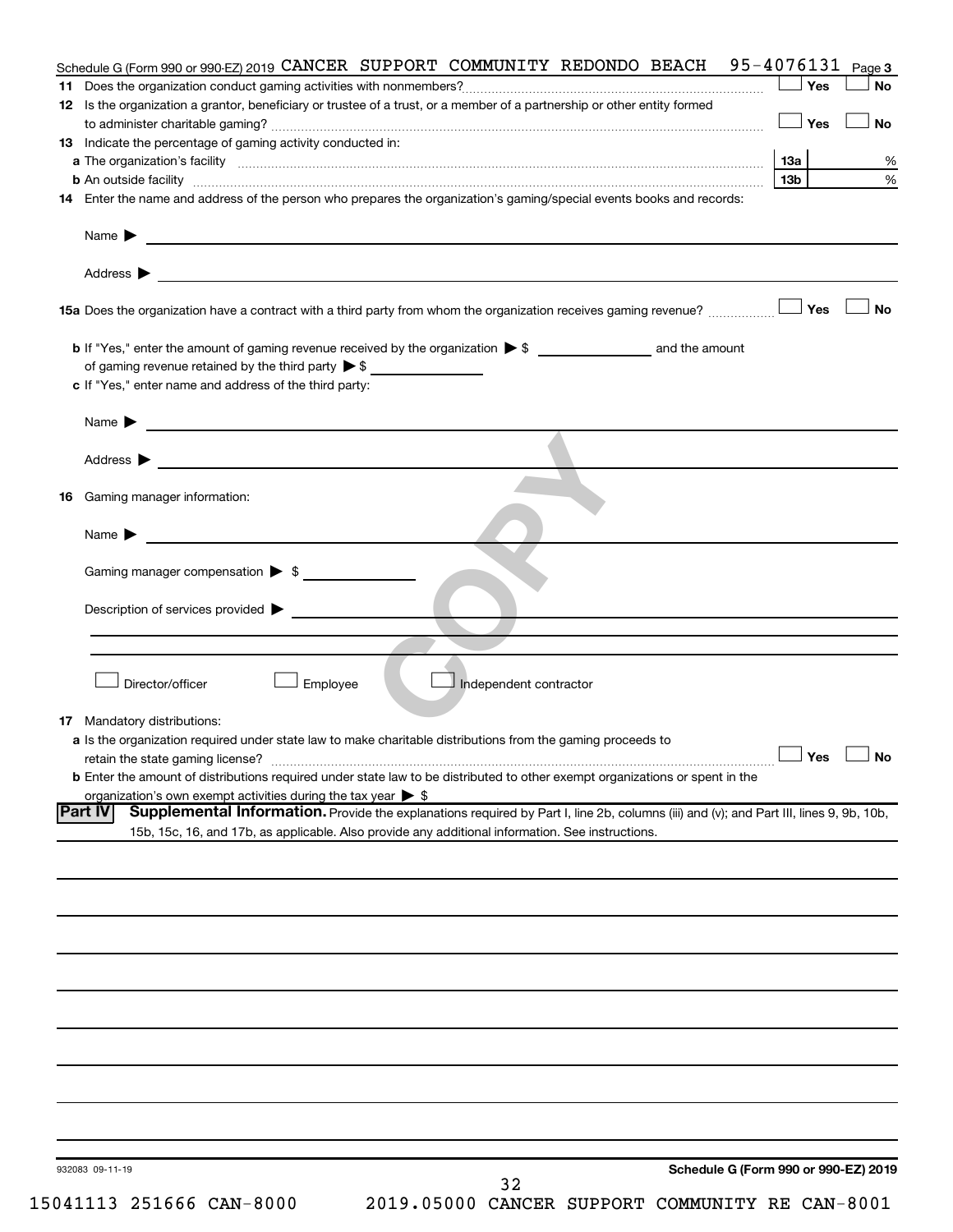|                 | Schedule G (Form 990 or 990-EZ) CANCER SUP<br><b>Part IV   Supplemental Information</b> (continued) |  |    |  | CANCER SUPPORT COMMUNITY REDONDO BEACH 95-4076131 Page 4 |  |
|-----------------|-----------------------------------------------------------------------------------------------------|--|----|--|----------------------------------------------------------|--|
|                 |                                                                                                     |  |    |  |                                                          |  |
|                 |                                                                                                     |  |    |  |                                                          |  |
|                 |                                                                                                     |  |    |  |                                                          |  |
|                 |                                                                                                     |  |    |  |                                                          |  |
|                 |                                                                                                     |  |    |  |                                                          |  |
|                 |                                                                                                     |  |    |  |                                                          |  |
|                 |                                                                                                     |  |    |  |                                                          |  |
|                 |                                                                                                     |  |    |  |                                                          |  |
|                 |                                                                                                     |  |    |  |                                                          |  |
|                 |                                                                                                     |  |    |  |                                                          |  |
|                 |                                                                                                     |  |    |  |                                                          |  |
|                 |                                                                                                     |  |    |  |                                                          |  |
|                 |                                                                                                     |  |    |  |                                                          |  |
|                 |                                                                                                     |  |    |  |                                                          |  |
|                 |                                                                                                     |  |    |  |                                                          |  |
|                 |                                                                                                     |  |    |  |                                                          |  |
|                 |                                                                                                     |  |    |  |                                                          |  |
|                 |                                                                                                     |  |    |  |                                                          |  |
|                 |                                                                                                     |  |    |  |                                                          |  |
|                 |                                                                                                     |  |    |  |                                                          |  |
|                 |                                                                                                     |  |    |  |                                                          |  |
|                 |                                                                                                     |  |    |  |                                                          |  |
|                 |                                                                                                     |  |    |  |                                                          |  |
|                 |                                                                                                     |  |    |  |                                                          |  |
|                 |                                                                                                     |  |    |  |                                                          |  |
|                 |                                                                                                     |  |    |  |                                                          |  |
|                 |                                                                                                     |  |    |  |                                                          |  |
|                 |                                                                                                     |  |    |  |                                                          |  |
|                 |                                                                                                     |  |    |  |                                                          |  |
|                 |                                                                                                     |  |    |  |                                                          |  |
|                 |                                                                                                     |  |    |  |                                                          |  |
|                 |                                                                                                     |  |    |  |                                                          |  |
|                 |                                                                                                     |  |    |  |                                                          |  |
|                 |                                                                                                     |  |    |  |                                                          |  |
|                 |                                                                                                     |  |    |  |                                                          |  |
|                 |                                                                                                     |  |    |  |                                                          |  |
|                 |                                                                                                     |  |    |  |                                                          |  |
|                 |                                                                                                     |  |    |  |                                                          |  |
|                 |                                                                                                     |  |    |  |                                                          |  |
|                 |                                                                                                     |  |    |  |                                                          |  |
|                 |                                                                                                     |  |    |  |                                                          |  |
|                 |                                                                                                     |  |    |  | Schedule G (Form 990 or 990-EZ)                          |  |
| 932084 04-01-19 |                                                                                                     |  | 33 |  |                                                          |  |